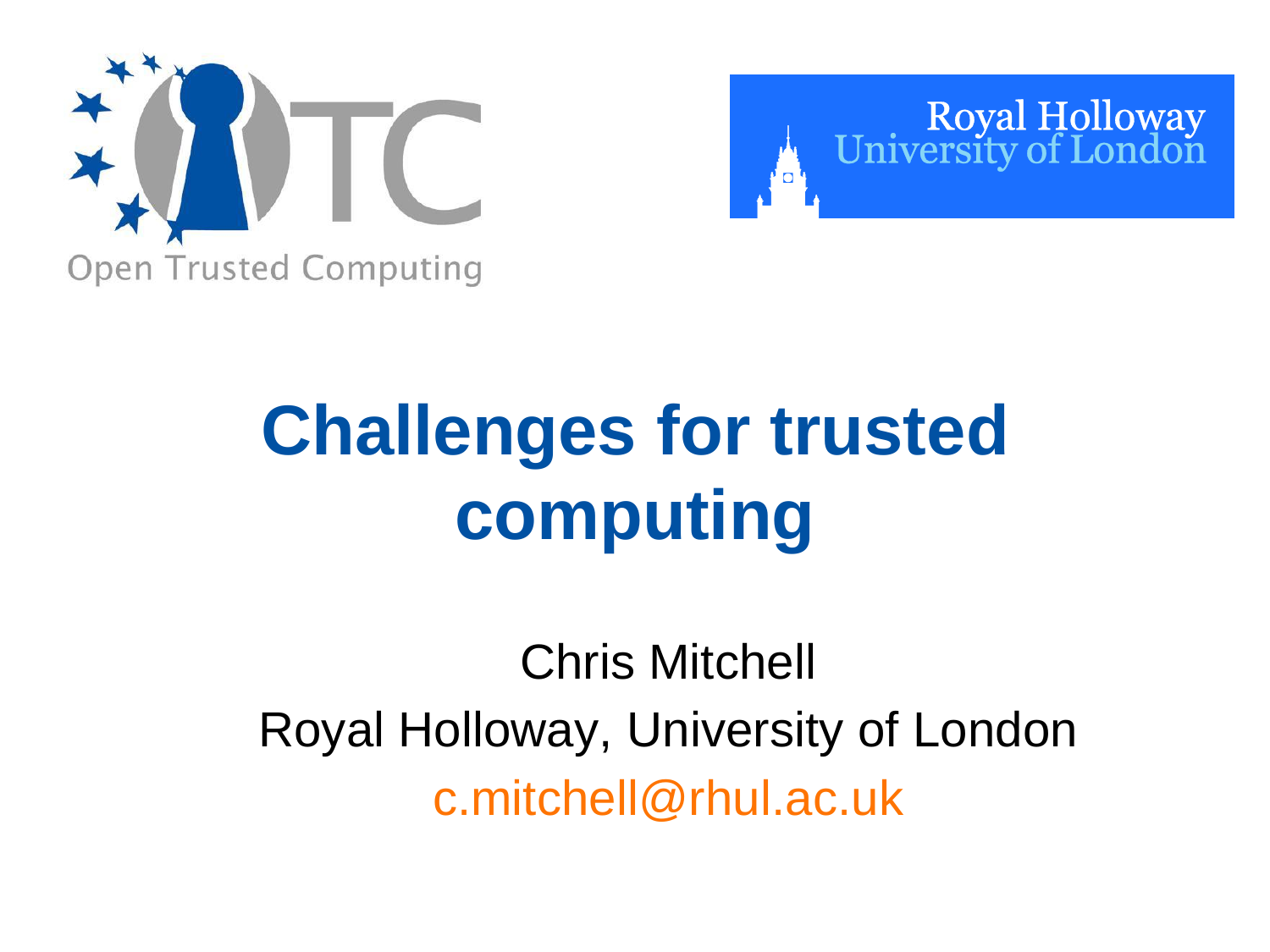



- **1. Trusted computing: A brief introduction**
- **2. PKI requirements**
- **3. Revocation issues**
- **4. Attestation in practice**
- **5. Attacks on the technology**
- **6. Compatibility and usability**
- **7. Mobile issues**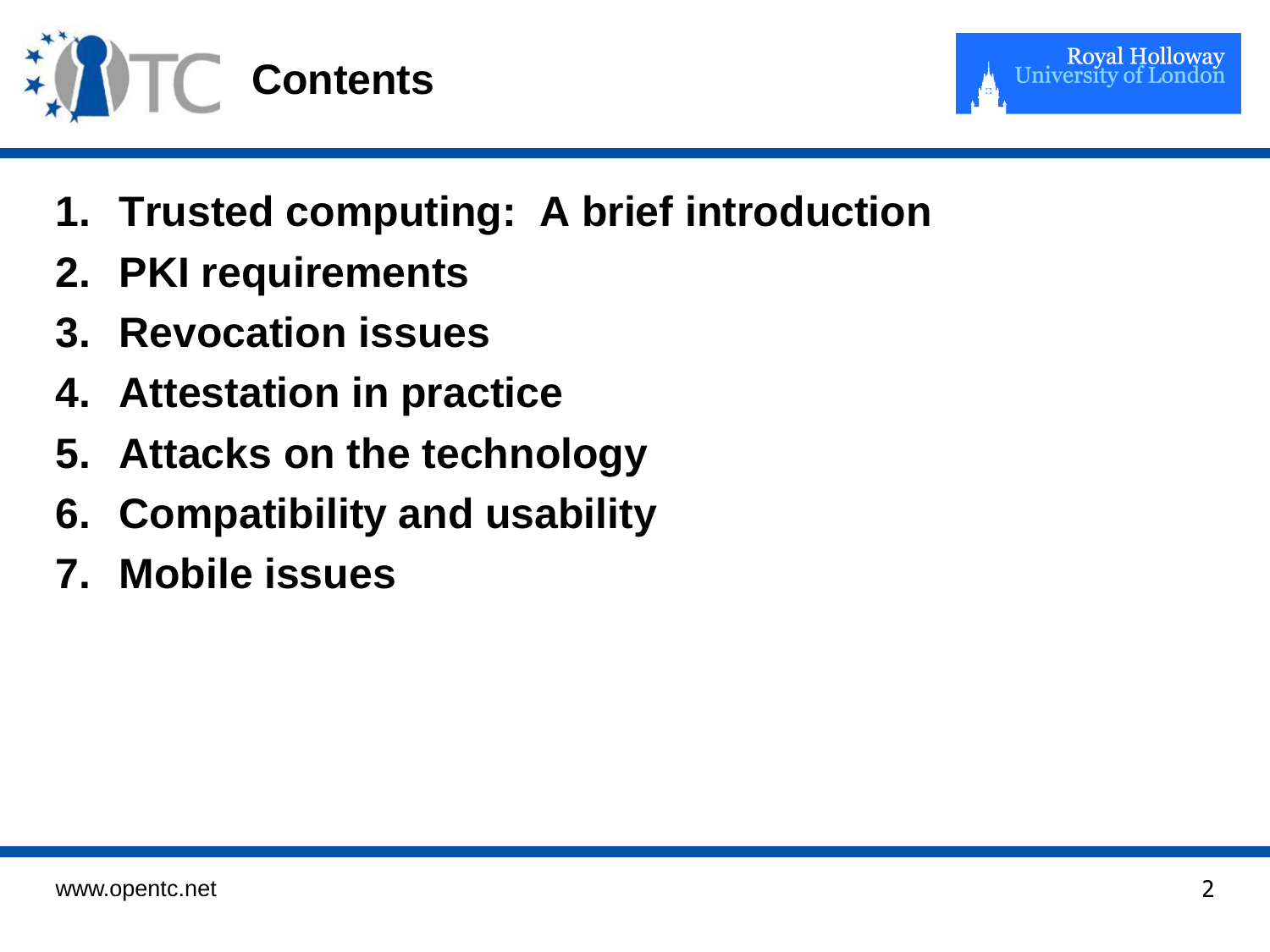- Objectives:
	- Give a brief overview of the history of trusted computing technology;
	- Review the main technological objectives and components of trusted computing.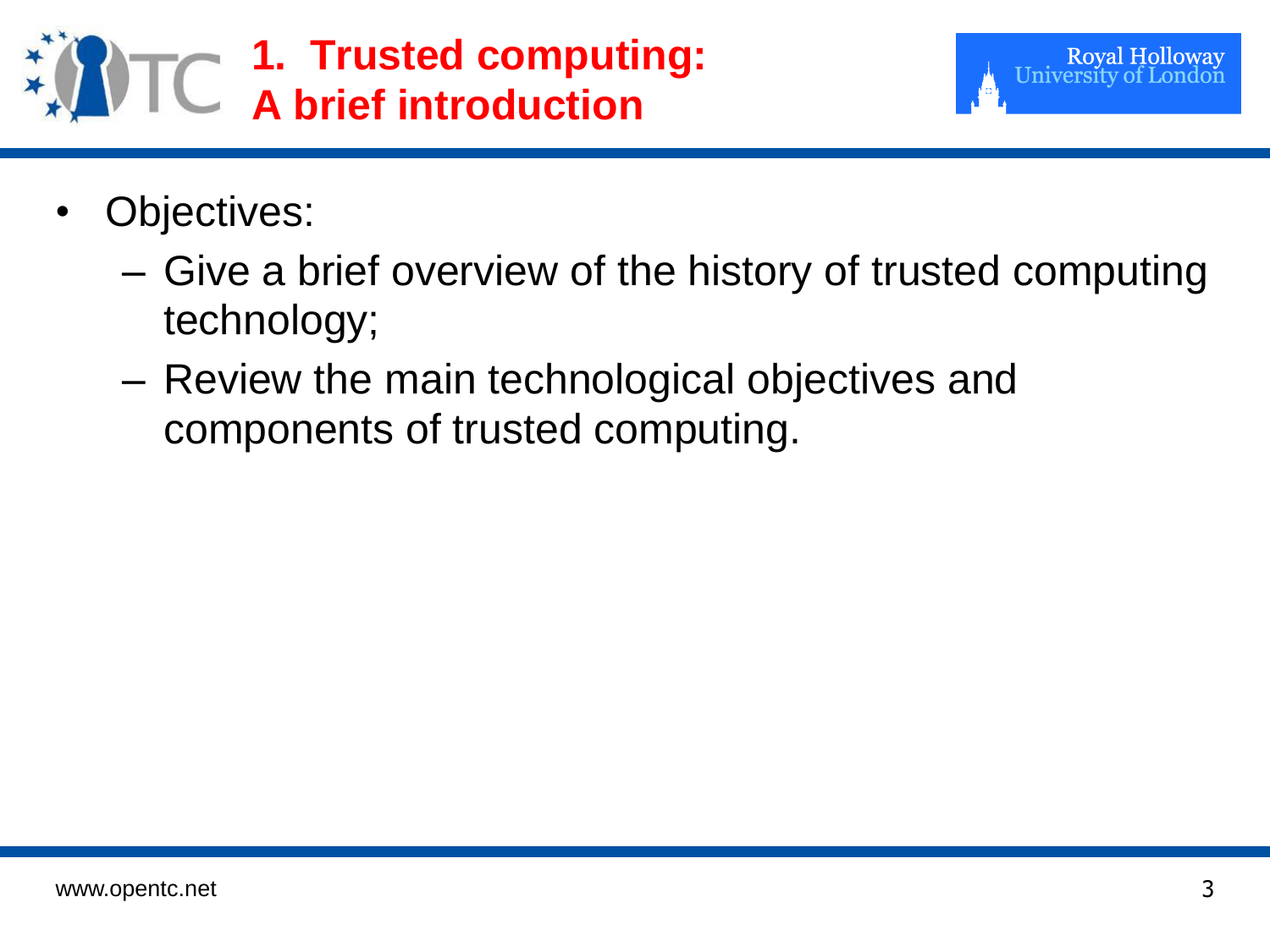

- The Trusted Computing Group (TCG) publishes its completed specifications freely on the web.
- Specifications under development are not freely available they are for "members only".
- However, there is a liaison programme for academic institutions, which gives access to documents (under NDA) without charge.
- The v1.2 TPM specifications (the current version) have recently been adopted as an international standard: ISO/IEC 11889 parts 1-4 (with the title *Information technology - Trusted Platform Module*) – published in May 2009 under auspices of ISO/IEC JTC1/SC27.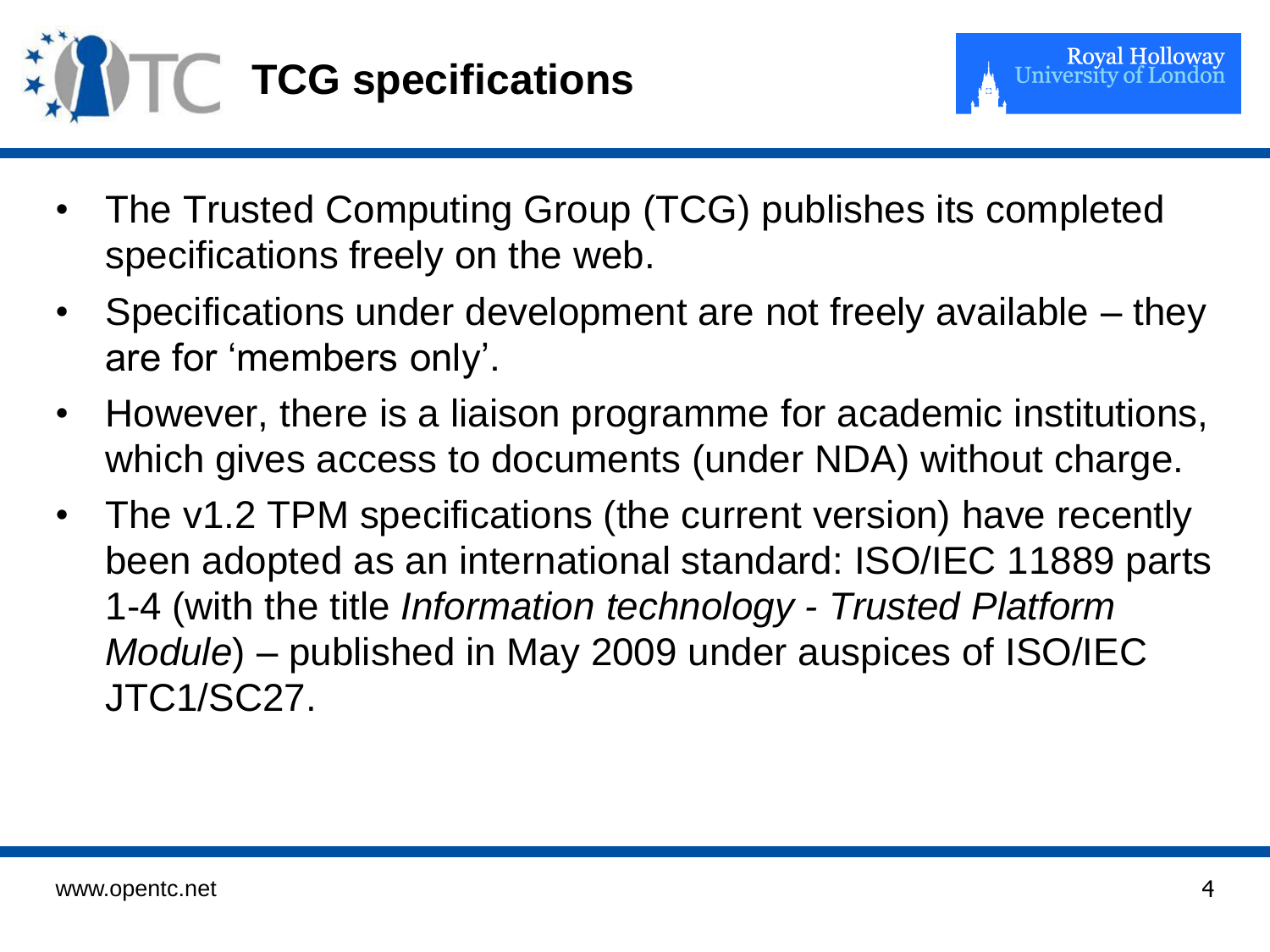

- **Integrity measurement**  a cryptographic hash of a platform component (i.e. software executing on the platform);
- **Authenticated boot**  process by which a platform"s state (the sum of its components) is reliably measured and stored;
- **Sealed storage**  process of storing data on a platform in such a way that the data can only be retrieved if the platform is in a particular state;
- **Attestation**  process of reliably reporting the platform"s current state;
- **Isolated execution**  enables the unhindered execution of software.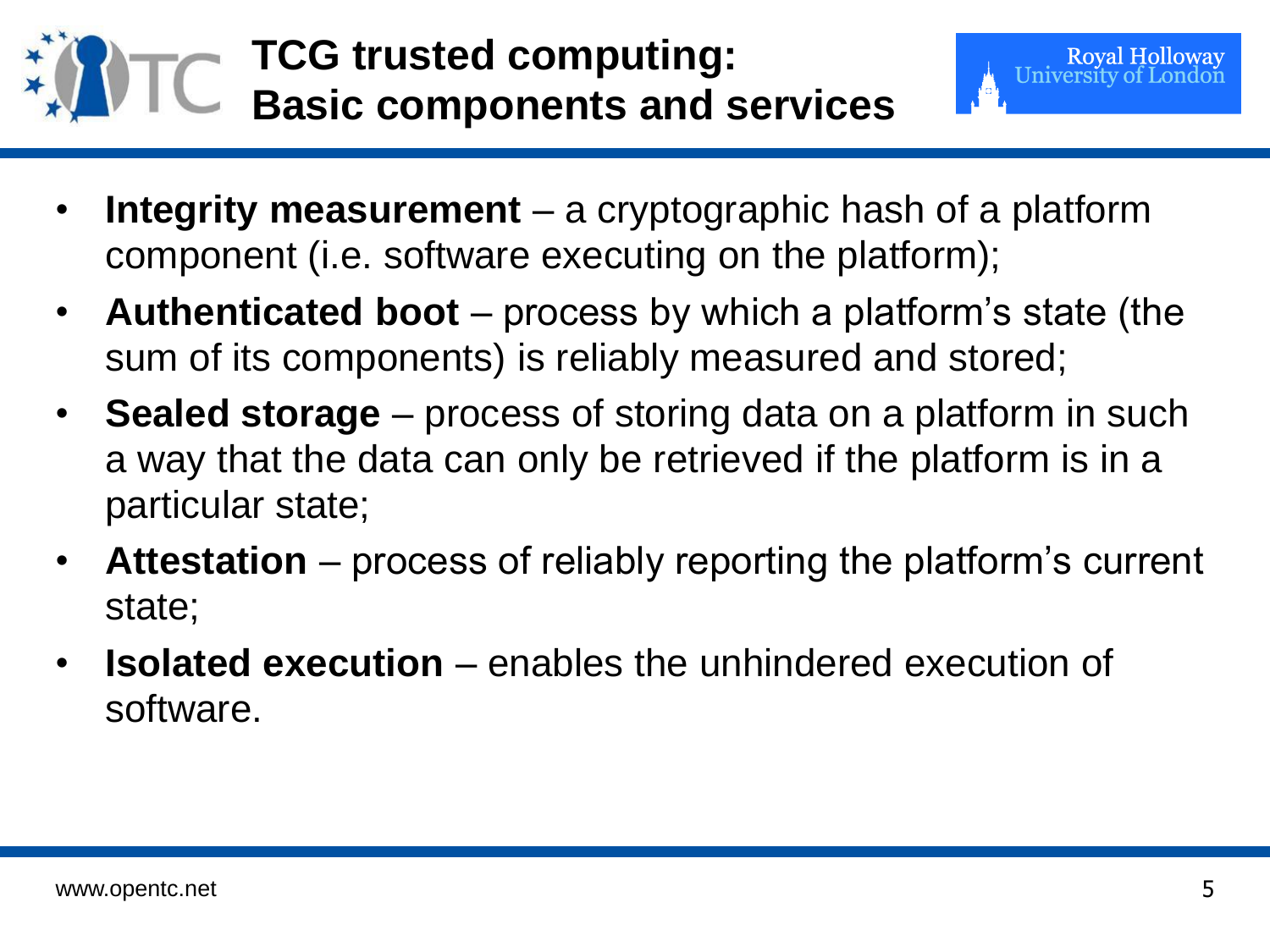



- Implementing Integrity measurement, Authenticated boot, Sealed storage and Attestation depends on the three **Roots of trust**:
	- Root of trust for measurement (RTM);
	- Root of trust for storage (RTS);
	- Root of trust for reporting (RTR).
- These are "components that must be trusted if the platform is to be trusted".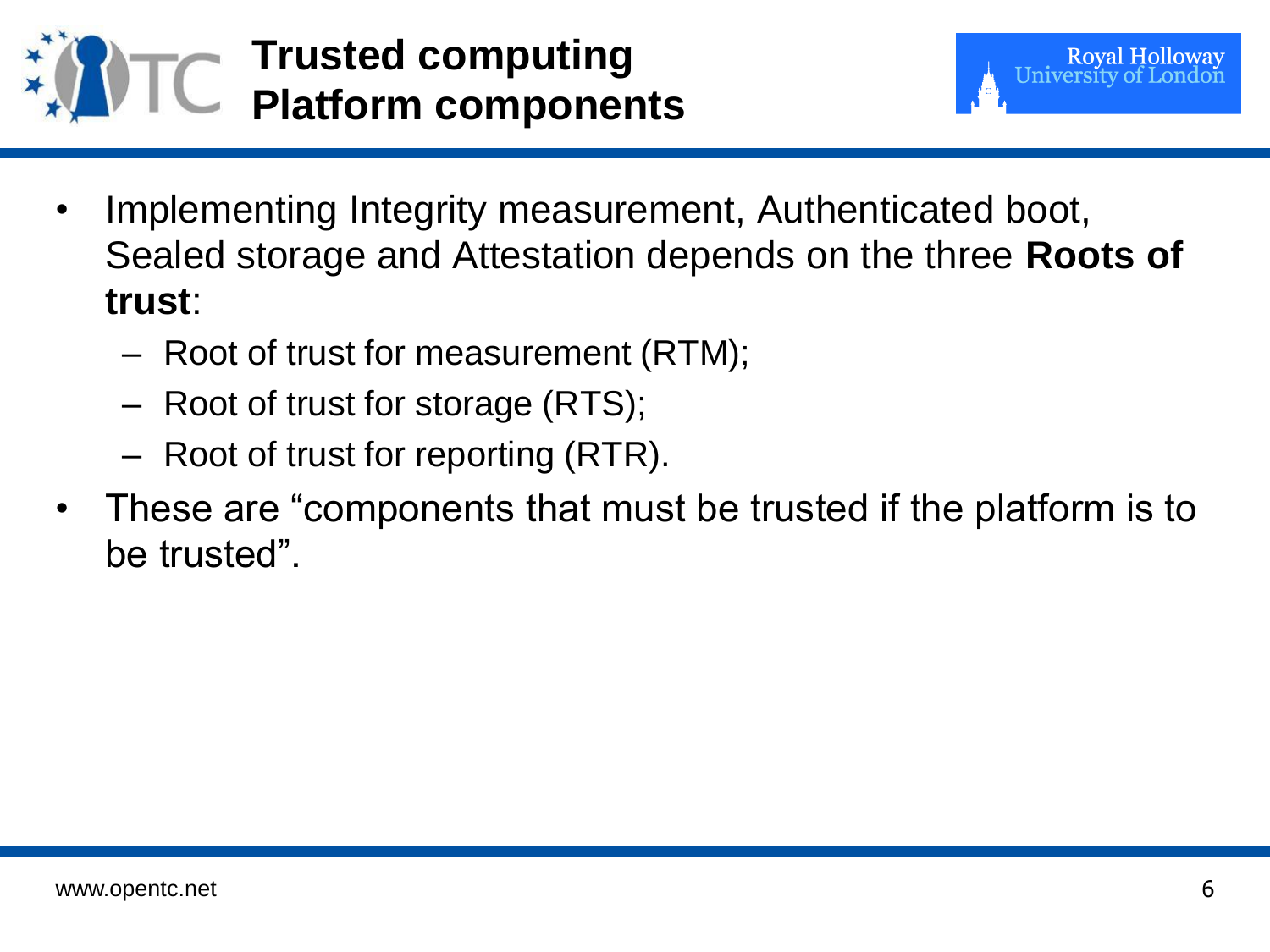

- **The RTM**:
	- The RTM is a computing engine which accurately generates at least one integrity measurement event representing a software component running on the platform;
	- For the foreseeable future, it is envisaged that the RTM will be integrated into the normal computing engine of the platform, where the provision of additional BIOS boot block or BIOS instructions (the **Core RTM** or **CRTM**) cause the main platform processor to function as the RTM.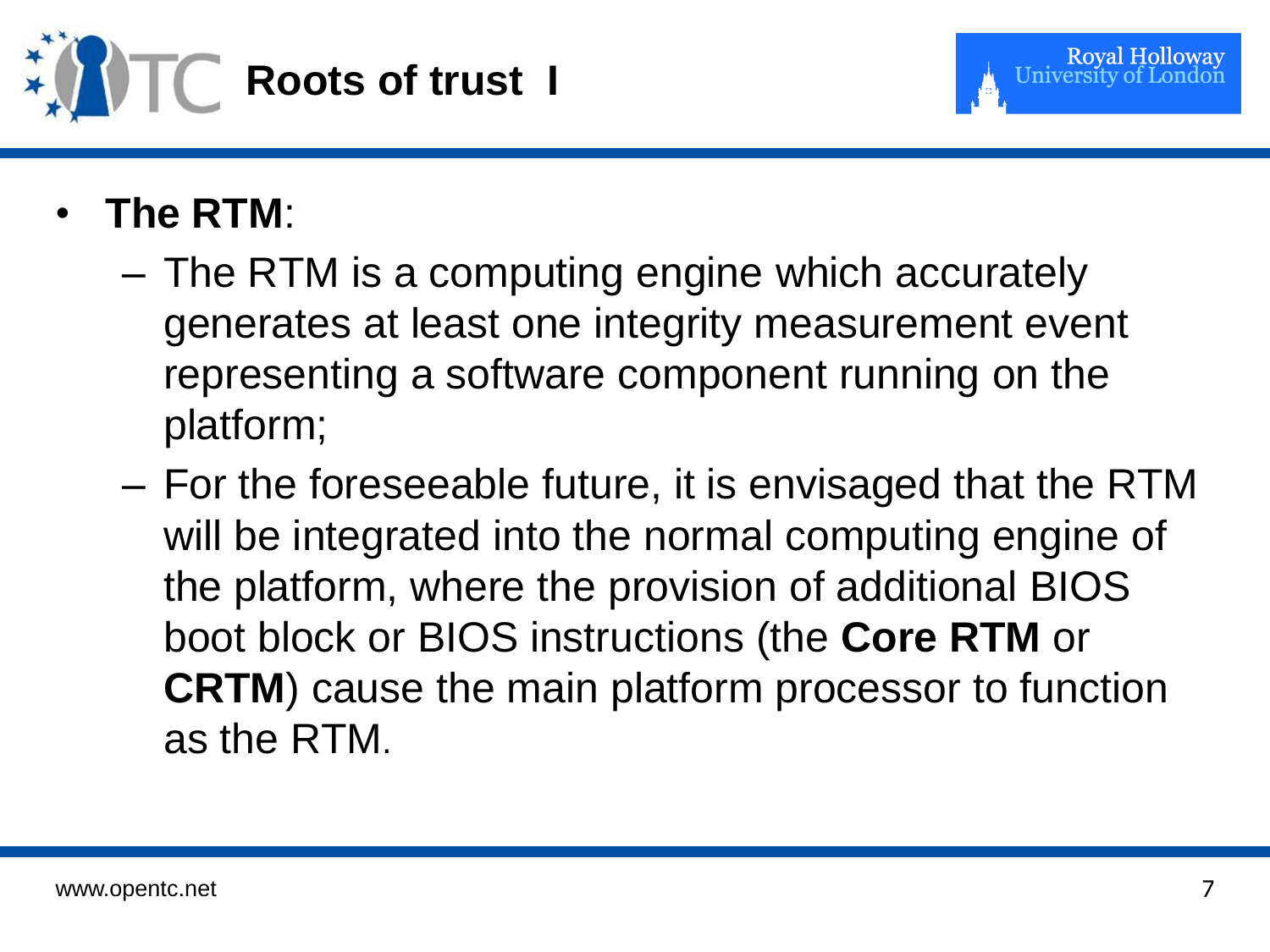

- The RTS is a collection of capabilities which must be trusted if storage of data inside a platform is to be trusted:
	- Storing accurate summary of integrity measurements (platform state information);
	- Integrity and confidentiality protection of data;
	- Sealing.
- The **RTR** is a collection of capabilities that must be trusted if reports of integrity measurements which represent the platform state are to be trusted.
- The RTS and RTR constitute the minimum functionality that should be provided by a **Trusted Platform Module (TPM)** – which is typically implemented as a hardware chip bound to the platform.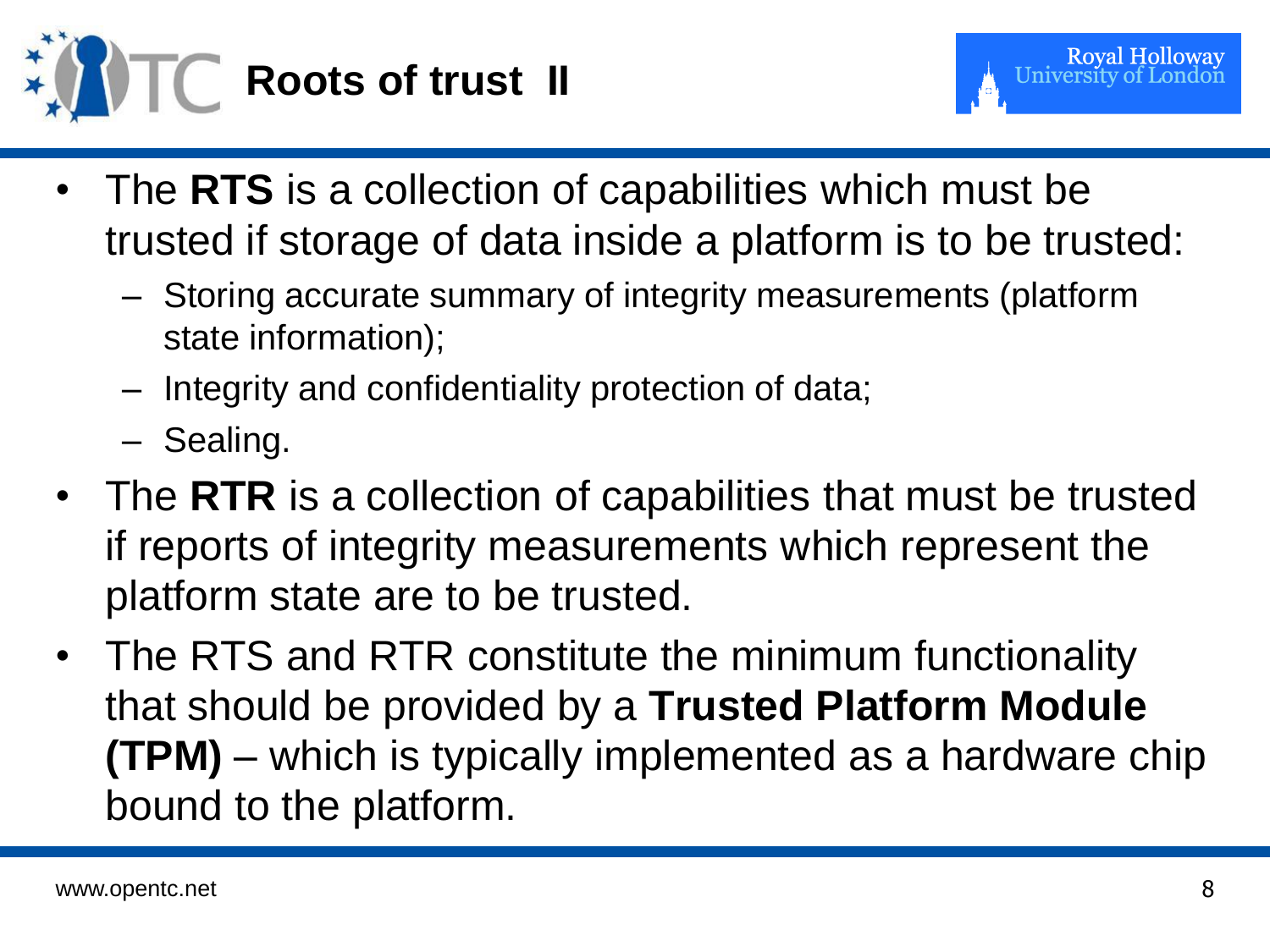



A TPM is typically implemented as a chip mounted on the motherboard of its host platform.

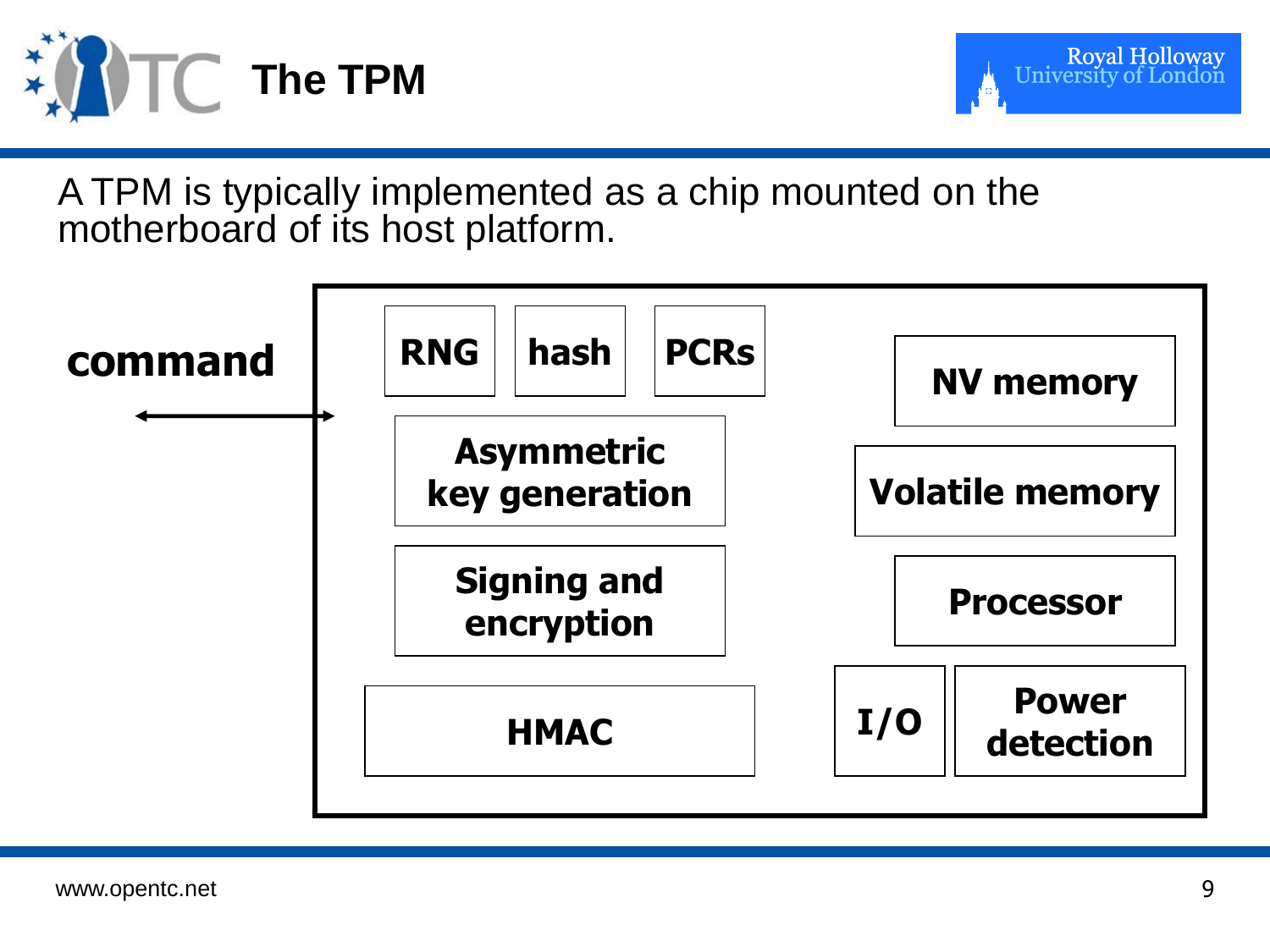

- The **TPM owner** is in complete control of a trusted platform"s (TP"s) TPM:
	- Some commands are *Owner authorised* (can only be executed by owner).
- **TPM user** (may be different to TPM owner).
- **Challenger** (wishing to verify platform state).
- **Protected object owner** (owner of data/software on a platform, which may be distinct from TPM owner and TPM user).
- **Intermediaries** used to support migration.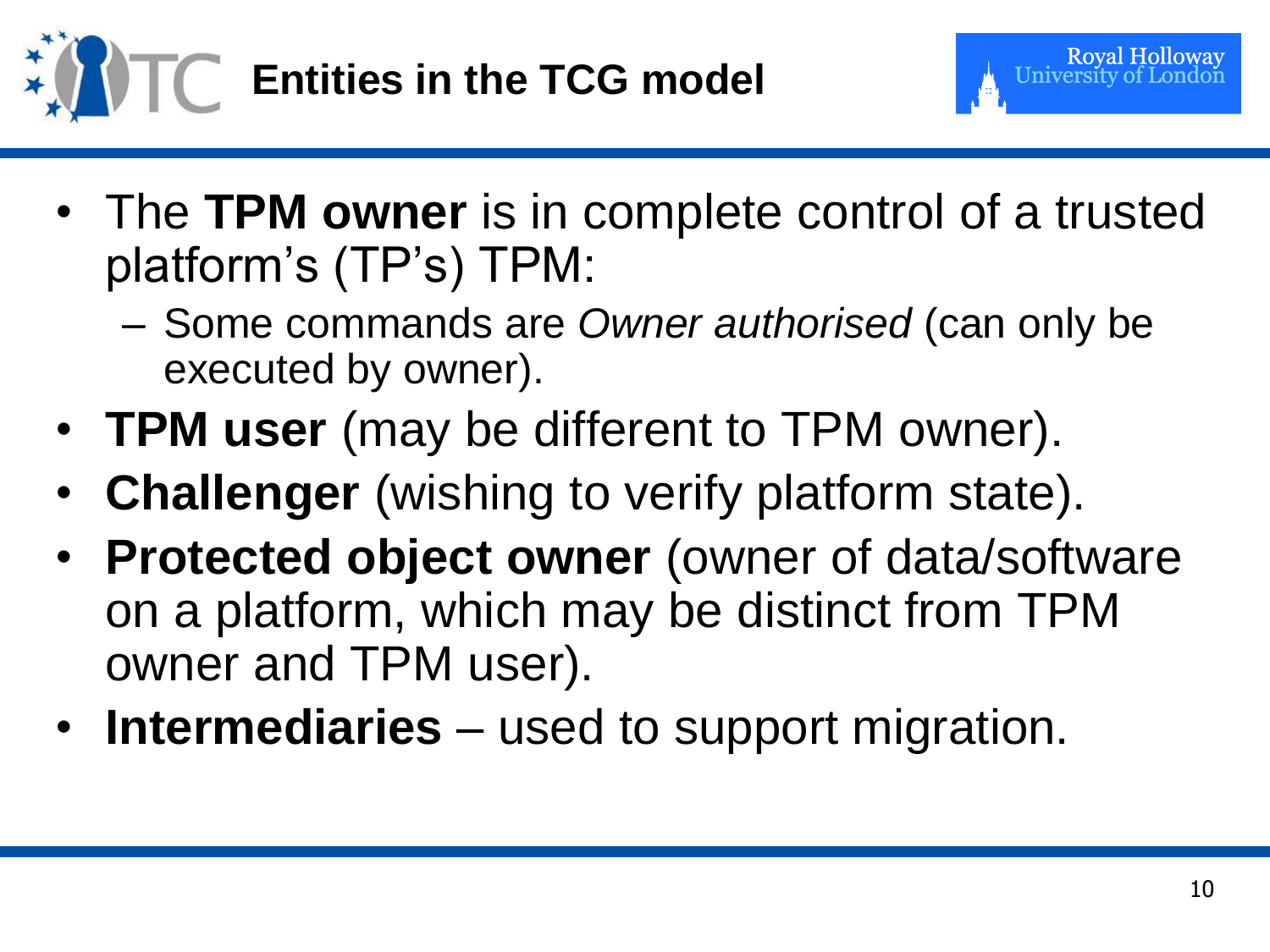

- The TCG system relies on a number of Trusted Third Parties (TTPs), typically to issue signed certificates asserting certain properties of hardware or software.
- We refer to these as **Certification Entities**.
- A Trusted Platform should be shipped with several certificates created by these entities.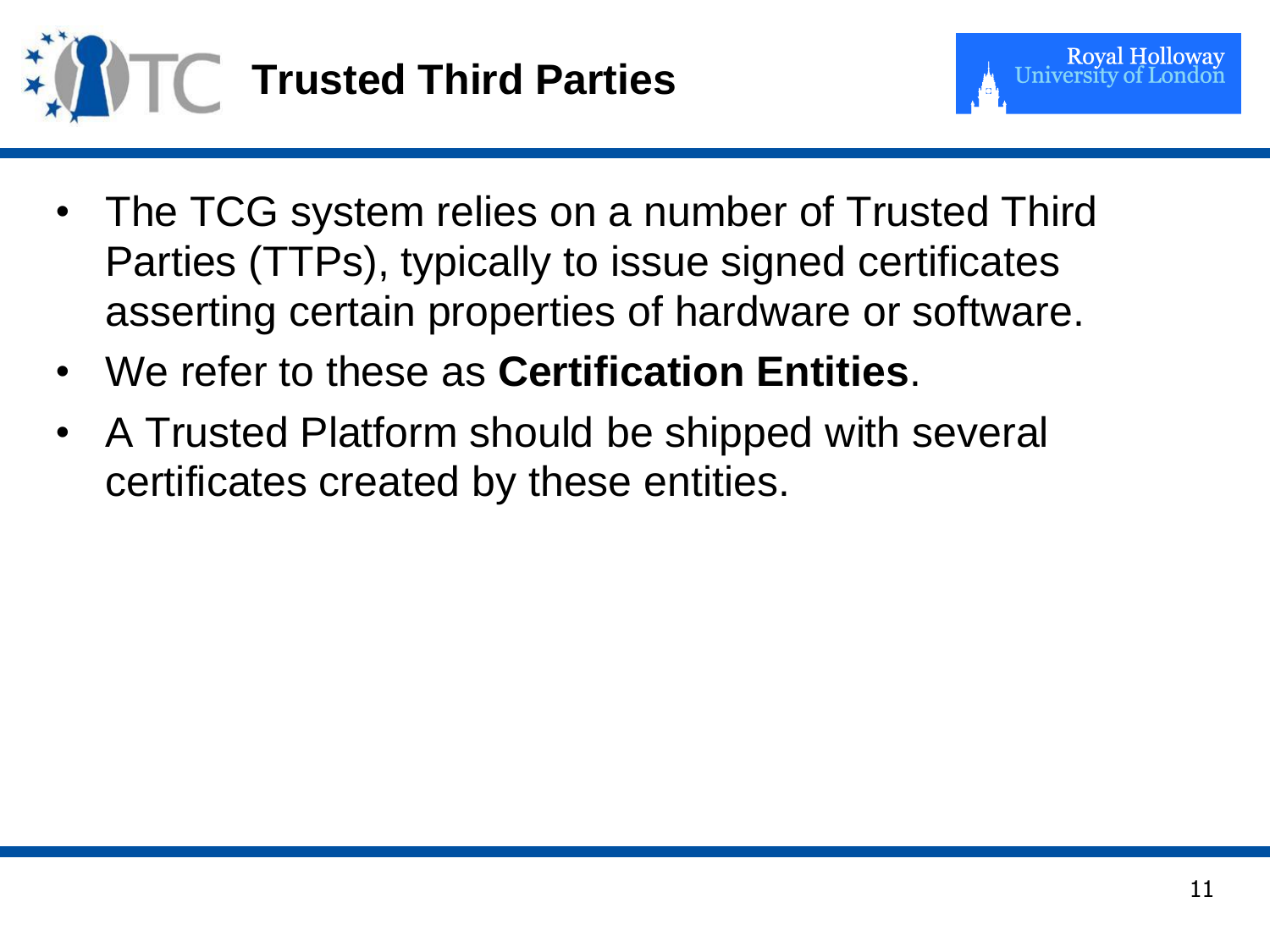

- A **Trusted Platform Module Entity (TPME)** asserts that the TPM is genuine by signing an endorsement credential containing the public endorsement key for that TPM. The TPME is likely to be the TPM manufacturer.
- A **Conformance Entity (CE)** signs a conformance credential to assert that the design and implementation of the TPM and trusted building blocks (TBBs) in a trusted platform meet established evaluation guidelines.
- A **Platform Entity (PE)** signs a platform credential to assert that a particular platform conforms to a TP design, as described in conformance credentials, and that the platform's TPM is genuine.
- In the future, it is planned that every trusted platform will be shipped with an endorsement credential, conformance credential(s), and a platform credential.

**Royal Holloway**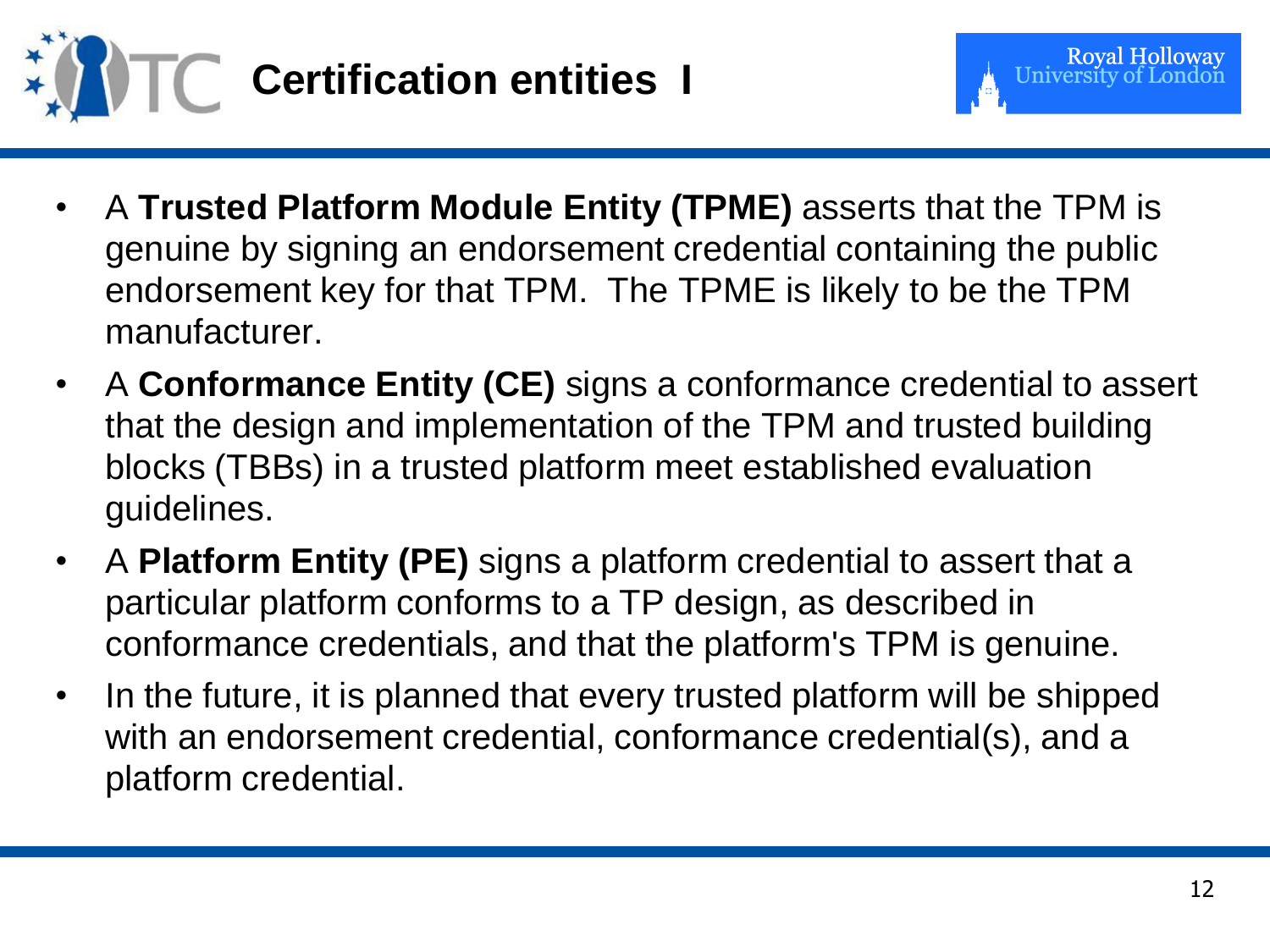



- Two other certification entity types are defined:
	- A **Validation Entity (VE)** certifies integrity measurements, i.e. measured values and measurement digests, which correspond to correctly functioning or trustworthy platform components, for example embedded data or program code, to create a validation certificate.
	- A **Privacy-CA (P-CA)** creates a certificate to assert that an identity (and an attestation identity public key) belong to a trusted platform.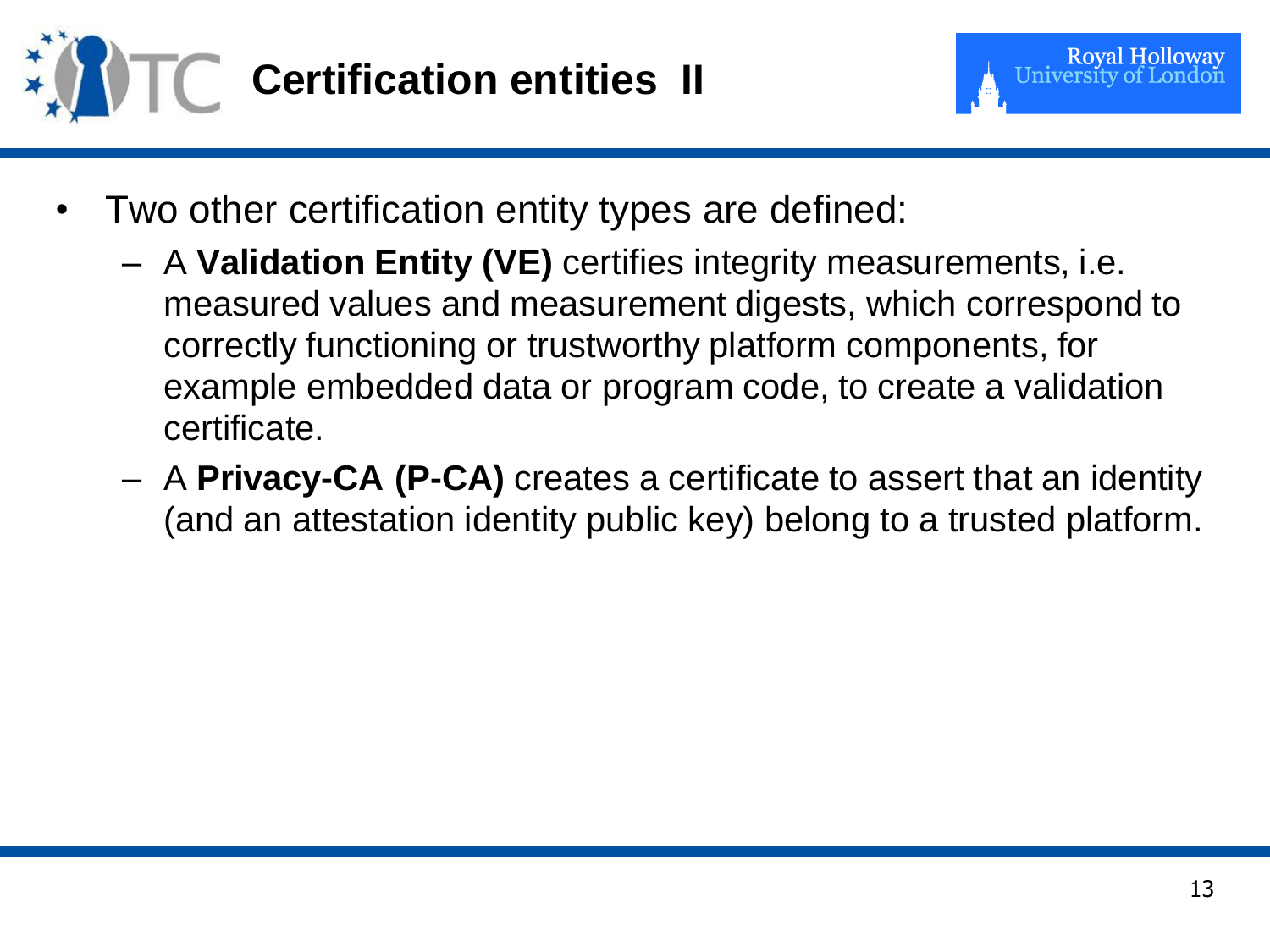

- To perform the tasks expected of it, a TPM uses a range of different types of key, including secret keys and key pairs for asymmetric algorithms.
- These keys include:
	- **Endorsement Key (EK)**, an asymmetric encryption key pair, unique per TPM, and typically generated at time of manufacture;
	- **Attestation Identity Keys (AIKs)**, i.e. signature key pairs, generated by the TPM during use – a TPM may have many;
	- **Storage Root Key (SRK)**, an asymmetric encryption key pair used to support secure storage of data external to the TPM.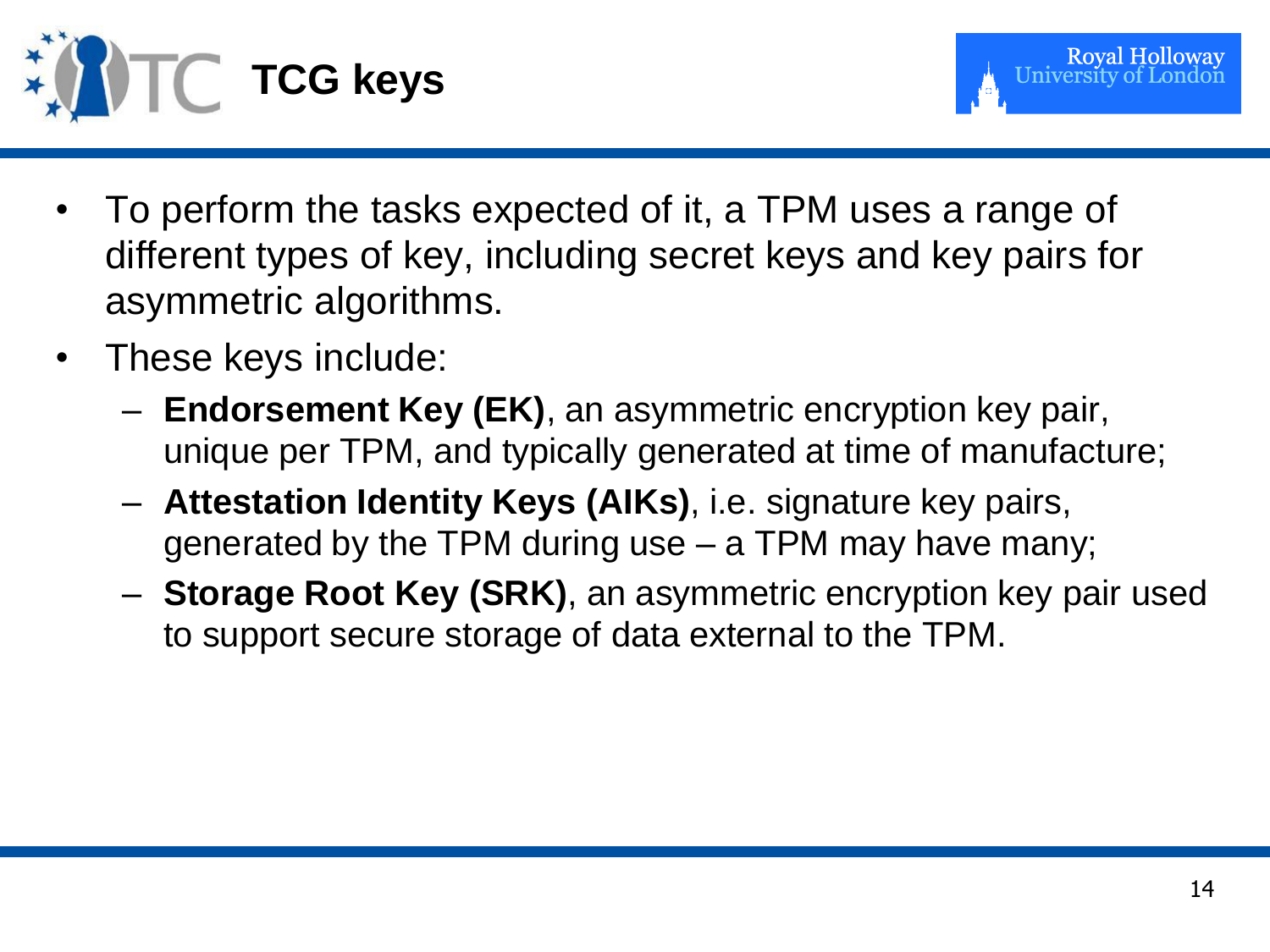

- It is a fundamental requirement that:
	- Each TPM has an endorsement key pair stored in it;
	- The public part of the endorsement key pair is certified by the TPME (e.g. the TPM manufacturer) in the form of the endorsement credential.
- The private part of the EK is used by a TPM to prove that it is a genuine TPM. It is never used for signing.
- It is only ever used in two scenarios:
	- To take ownership of a TPM;
	- To get a public key certificate for a platform attestation identity public key (a "platform identity").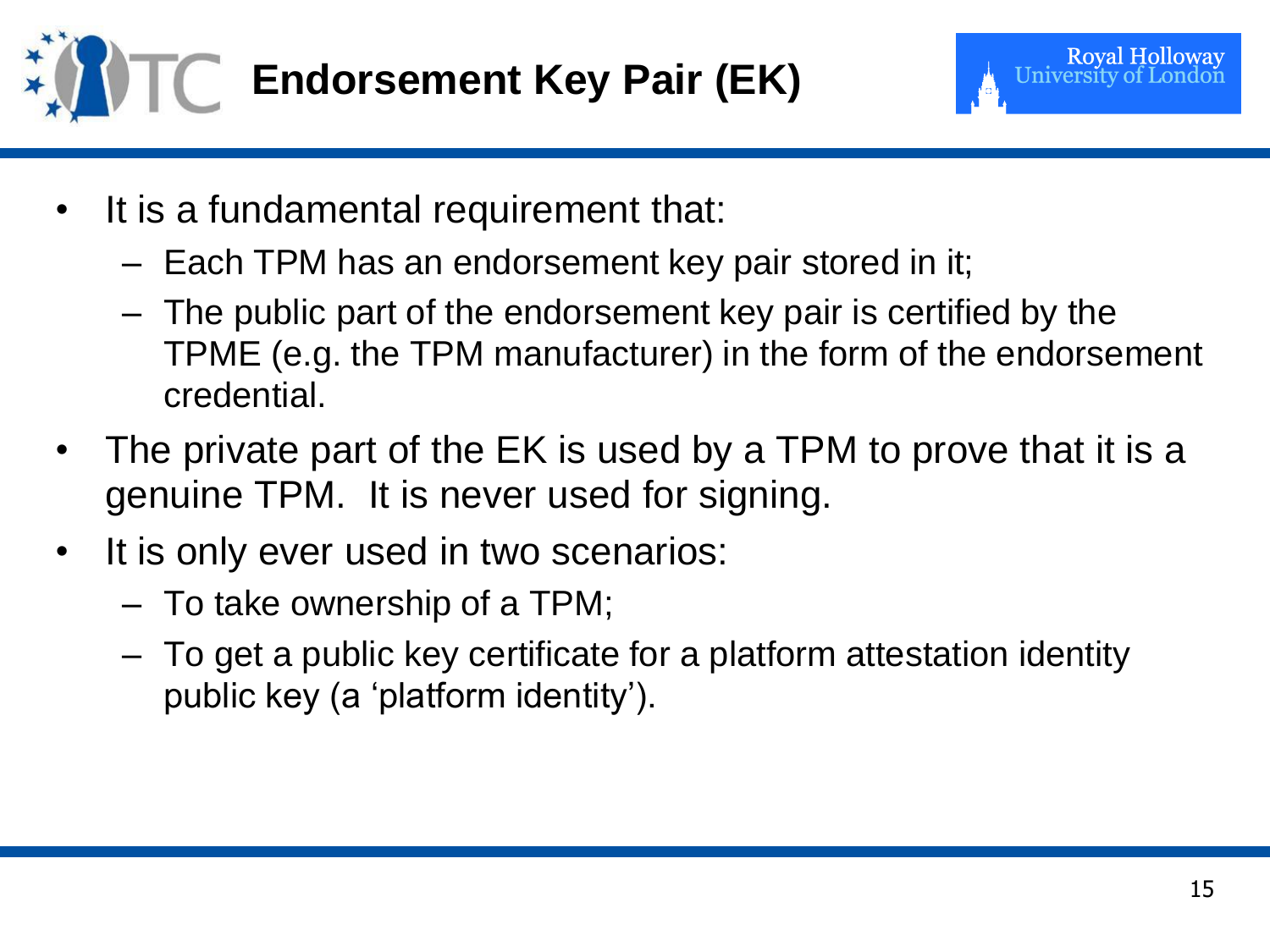

- Prior to use, a trusted platform (and the TPM within the platform) are equipped with a set of signed certificates – generated by some of the TTPs referred to earlier.
- These certificates bind the public part of the EK to the platform, and also attest to properties of the platform.
- We refer to these certificates as the Platform Credentials.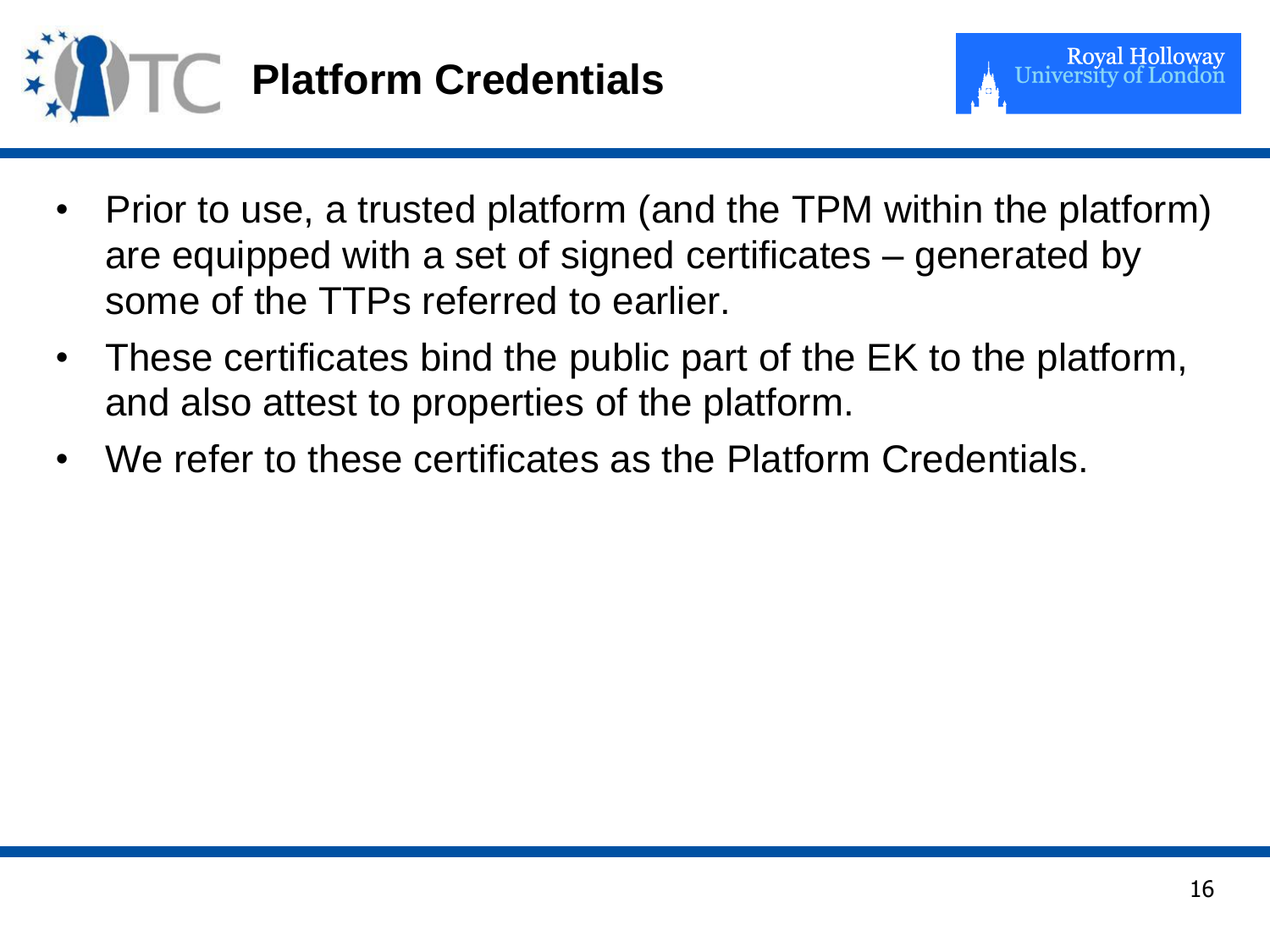

- An **Endorsement credential** :
	- certifies that a public encryption key (the public endorsement key) belongs to a genuine TPM;
	- is signed by a Trusted Platform Management Entity.

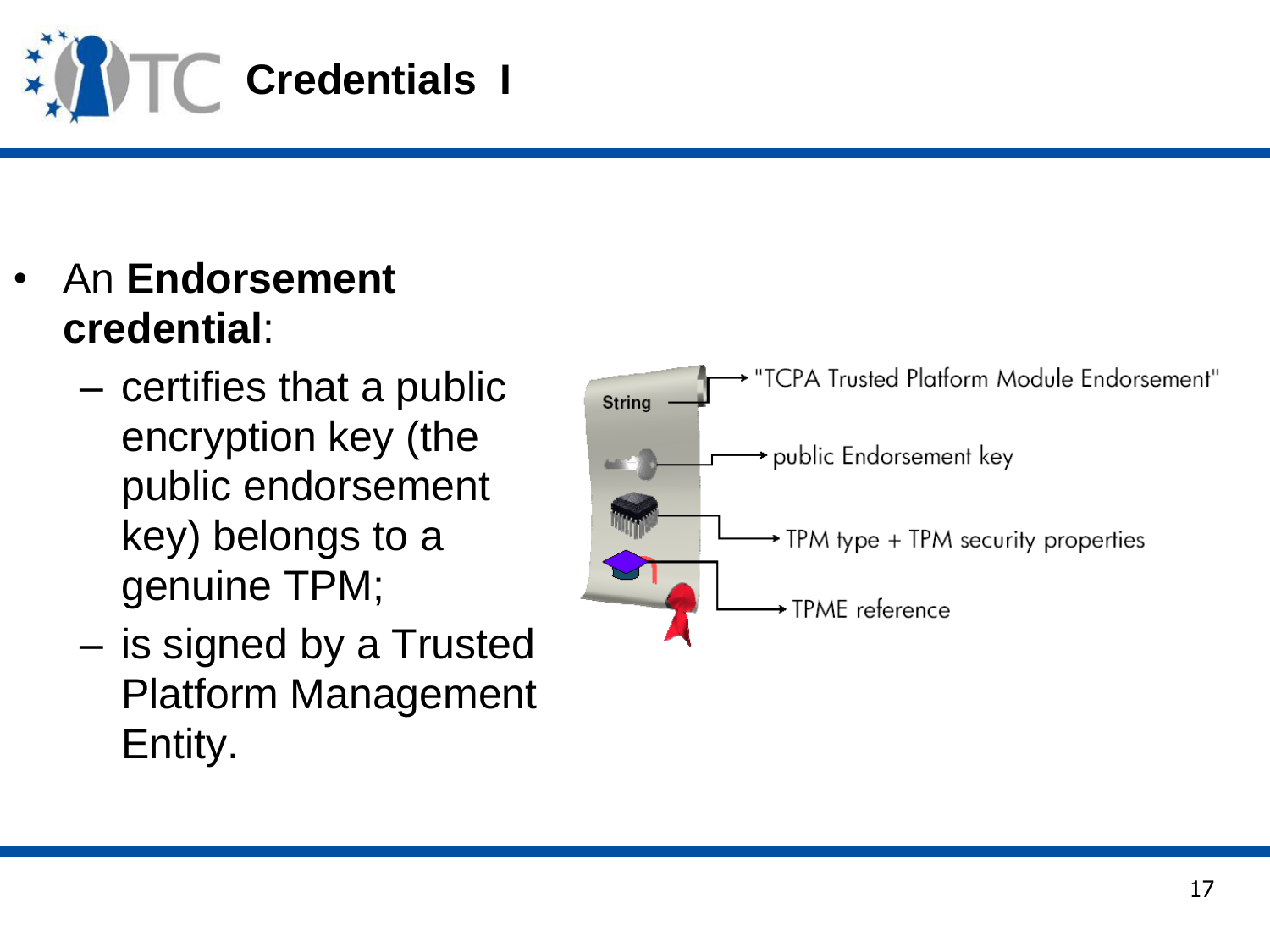



- A **Conformance credential** is:
	- a document that vouches that the design and implementation of the TPM and the trusted building blocks (TBBs) within a trusted platform meet established evaluation guidelines;
	- signed by a Conformance Entity.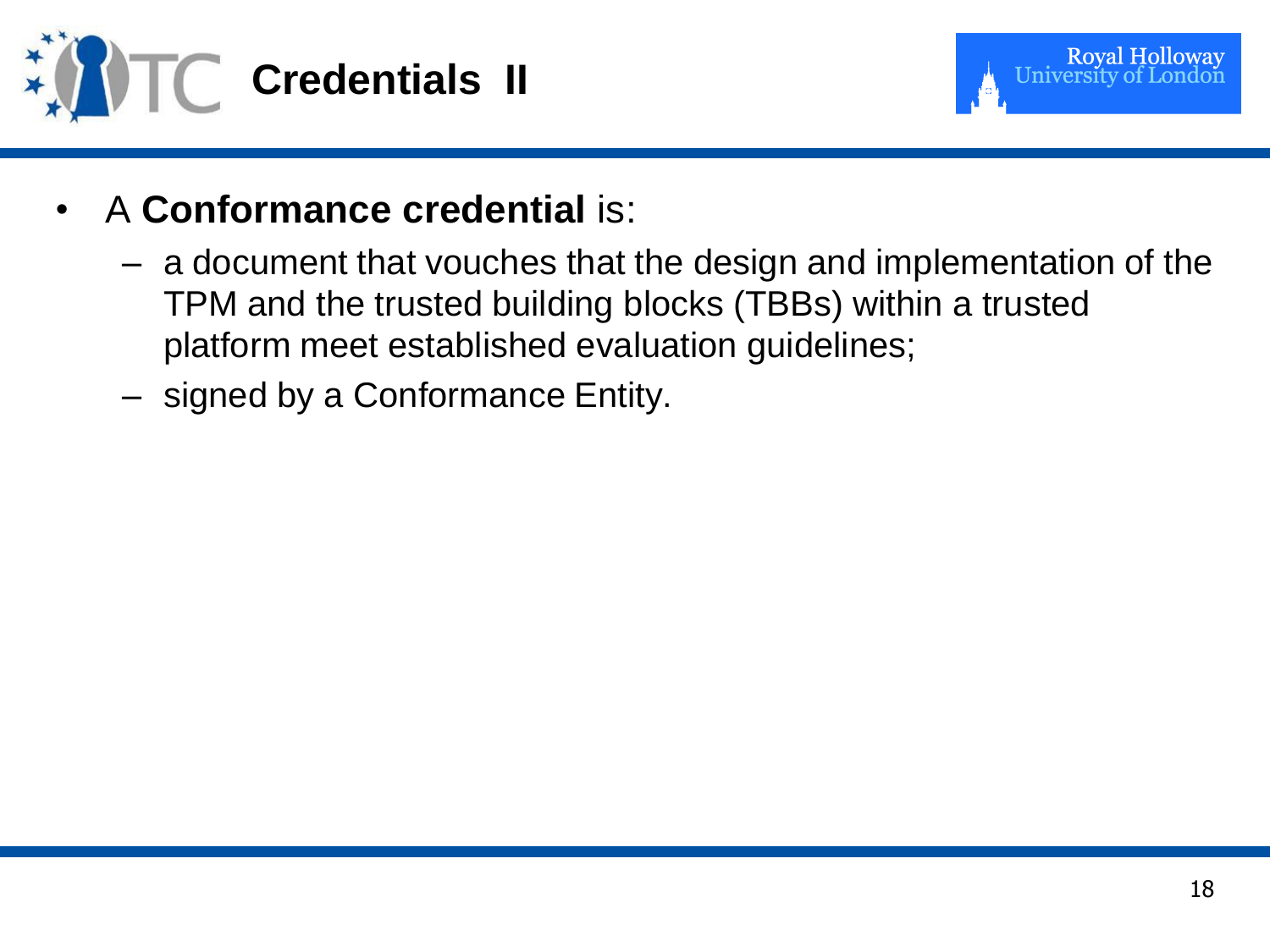

### • A **Platform credential** :

- is a document that proves that a TPM has been correctly incorporated into a design which conforms to the specifications;
- proves the trusted platform is genuine;
- is signed by a Platform Entity.

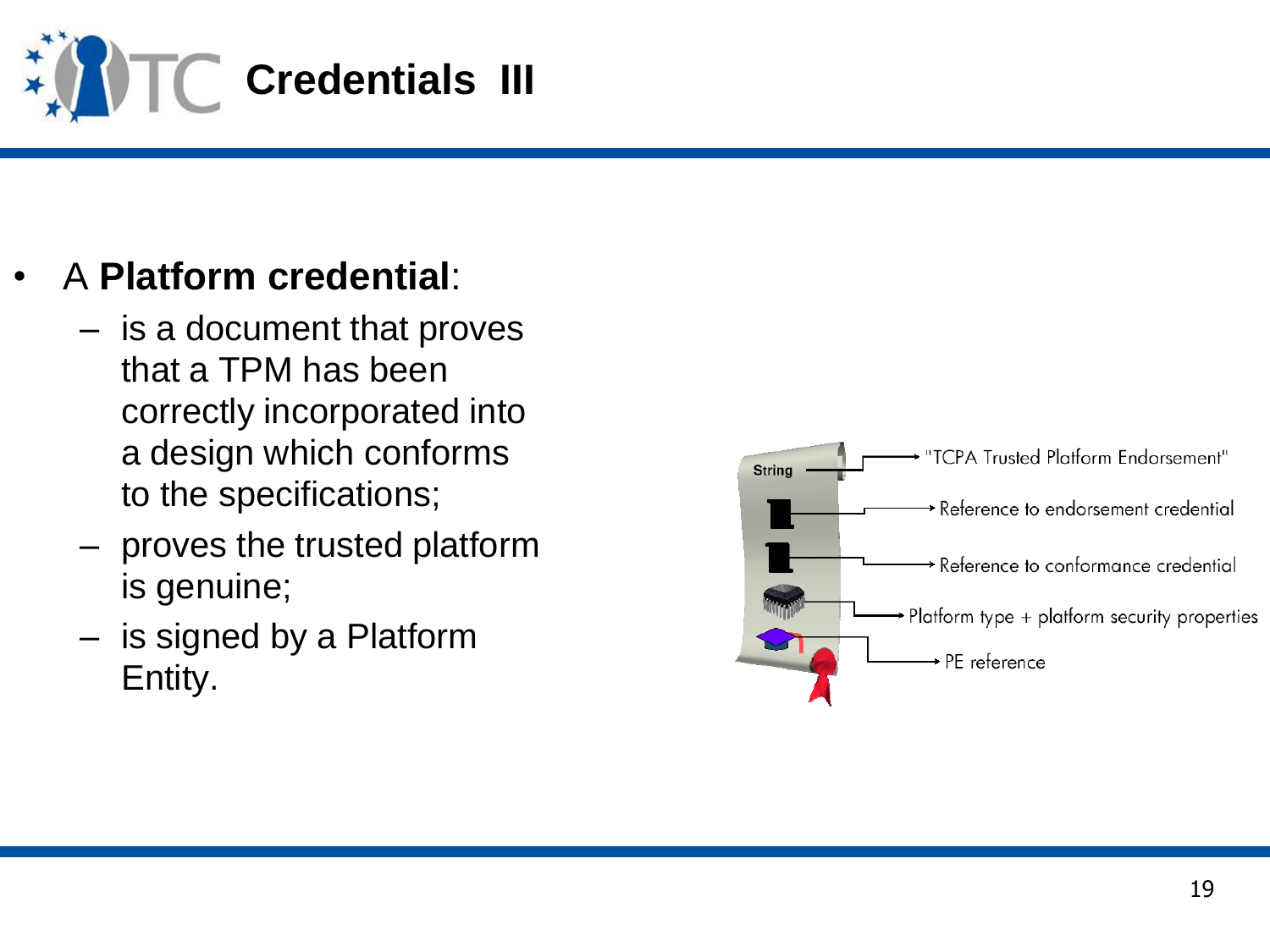

- These signature key pairs are used by a TPM to attest to platform properties to external entities.
- Used by a 'challenger' of the platform to verify that a TPM is indeed genuine, without identifying a specific TPM.
- A special trusted third party called a Privacy-Certification Authority (P-CA) supports the use of AIKs.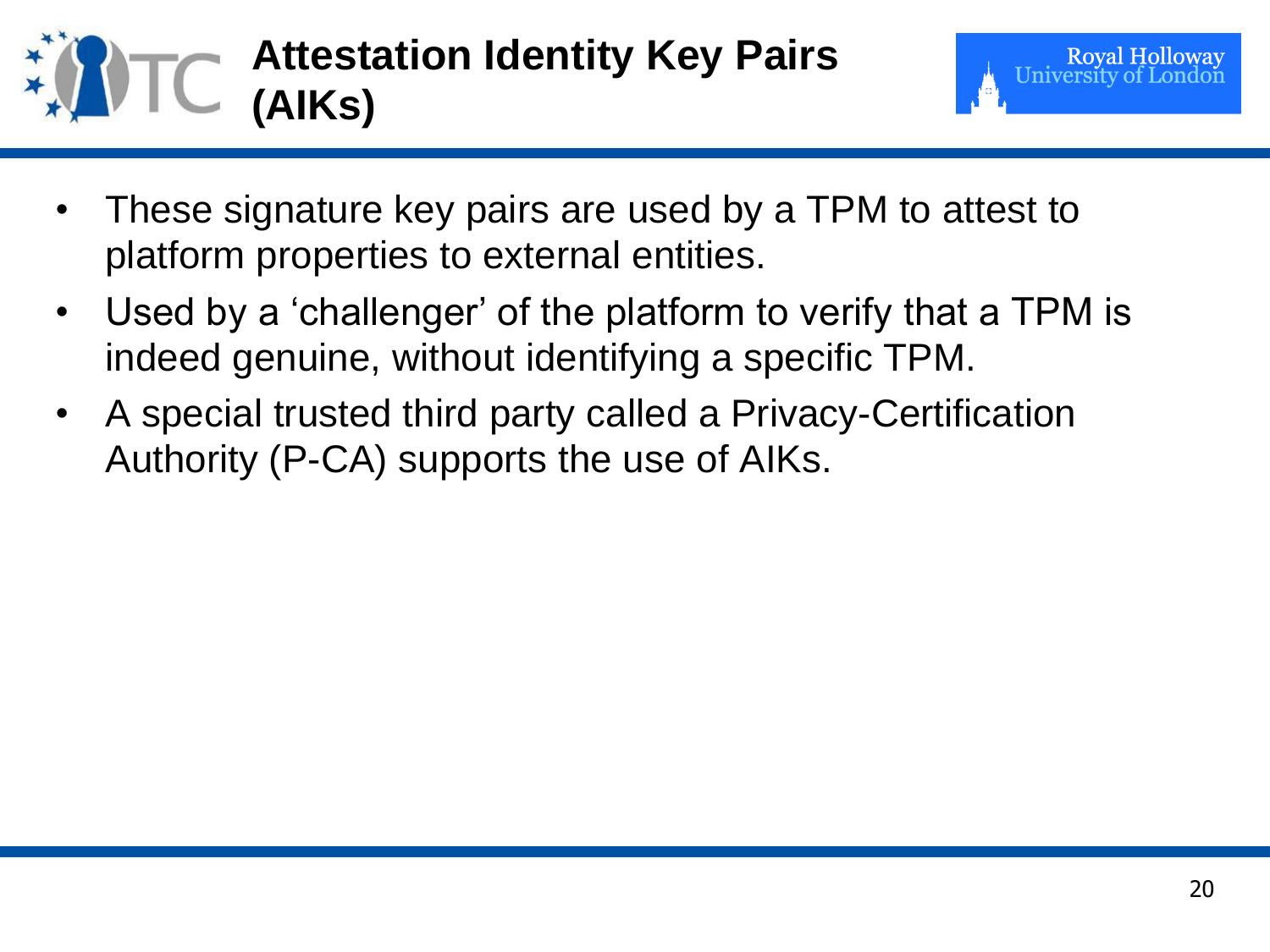

- TPM chooses a new AIK pair, an "identity", and a P-CA which will be requested to attest to this new identity.
- The TPM signs the public key, the chosen identity, and the identifier of the chosen P-CA, using the newly generated AIK private key.
- The public key, identity, signature and TPM credentials are all encrypted using the P-CA public key and sent to the P-CA.
- The P-CA decrypts the data, verifies the credentials and the signature.
- The P-CA generates the Platform Identity Certificate, a statement that the AIK and the identity being to a genuine trusted platform with the specified properties.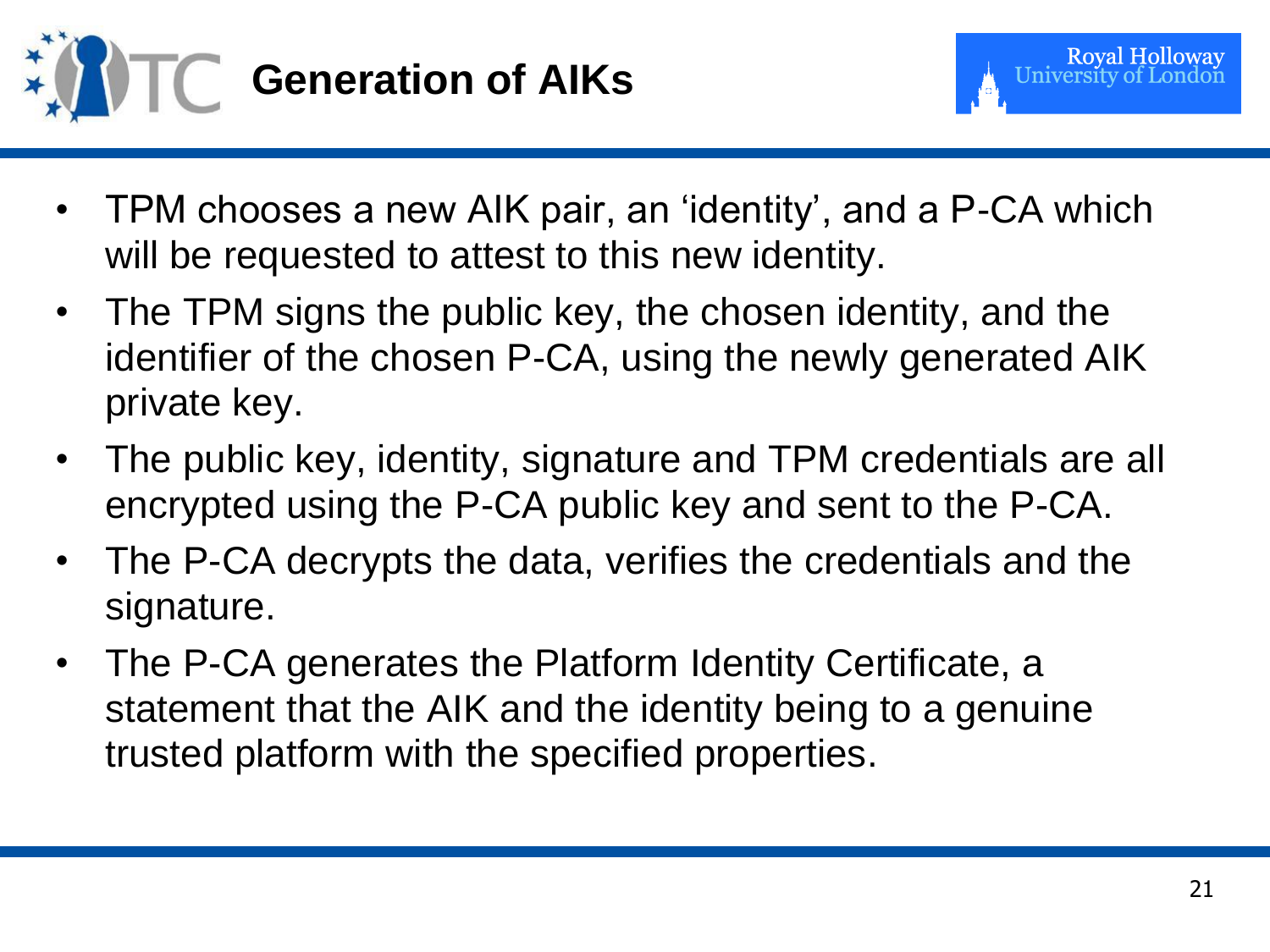

• A Platform identity certificate (as generated by a P-CA) has the following content:



**Royal Holloway** 

University o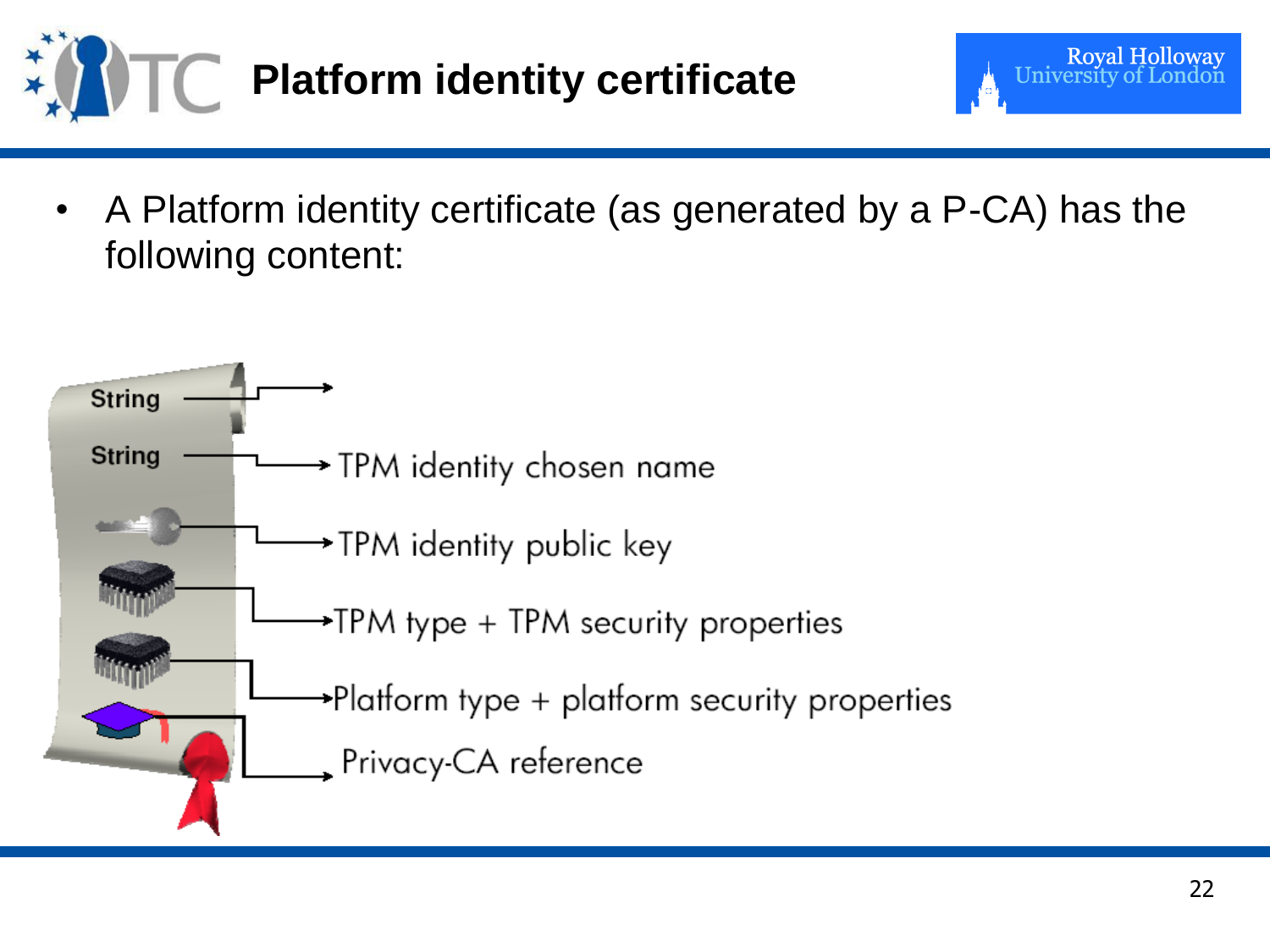

- The P-CA generates a random secret encryption key.
- The platform identity certificate is encrypted using this secret key.
- The secret key is encrypted using the TPM's public EK.
- The encrypted certificate and key are then sent back to the requester, thus ensuring that only the appropriate TPM can access the certificate.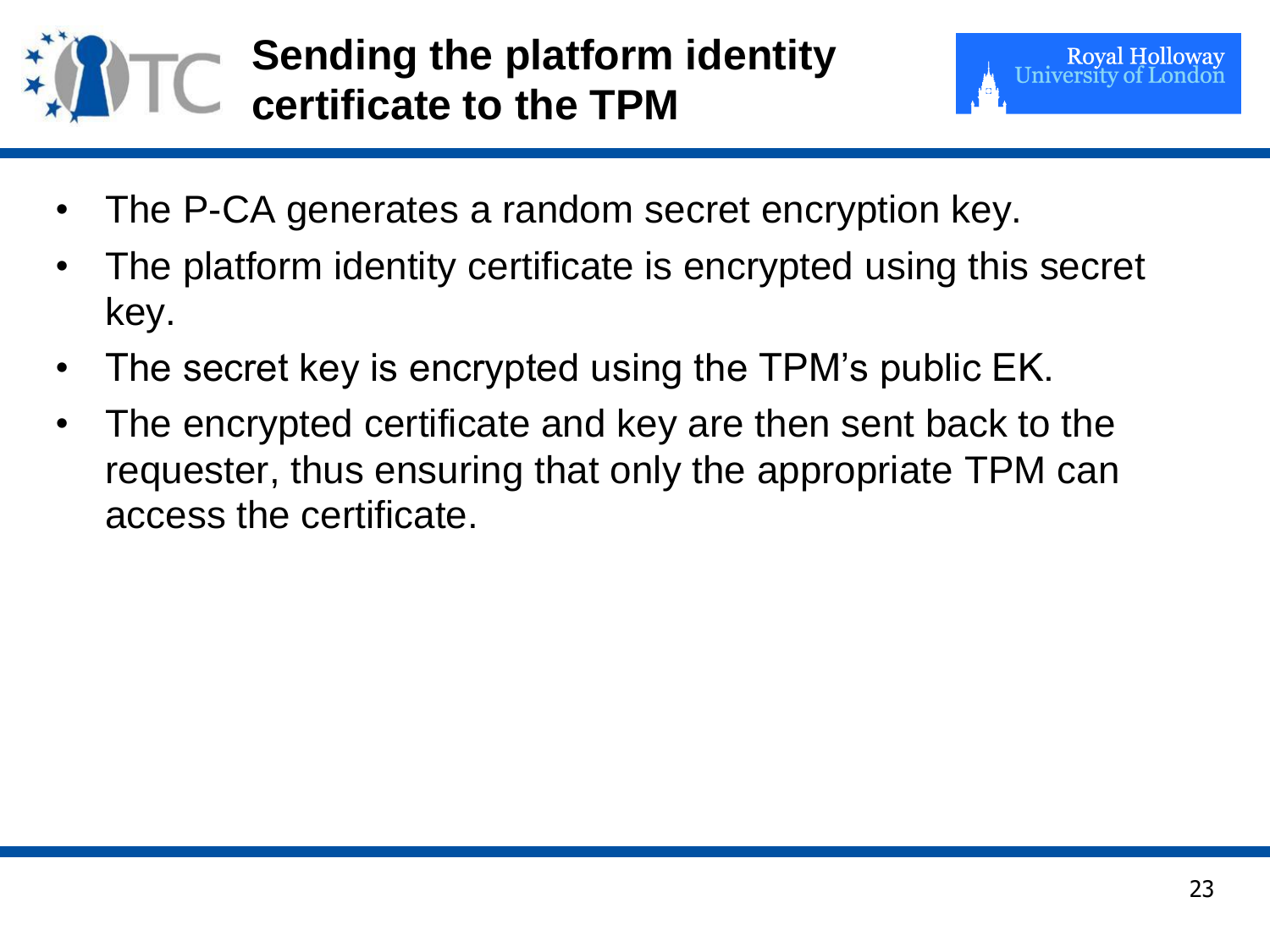



- The P-CA gets to see all the platform credentials, including the endorsement credential (and the public part of the EK).
- A TPM has only one EK, and hence the P-CA can link the AIK (and its associated identity) with a unique trusted platform.
- Hence, although a TPM can have many AIKs/identities, and hence a degree of anonymity/pseudonymity, this depends on the honesty of the P-CA, i.e. the P-CA can compromise this anonymity.
- As a result, an alternative protocol called DAA (Direct Anonymous Attestation) has been devised which avoids this problem.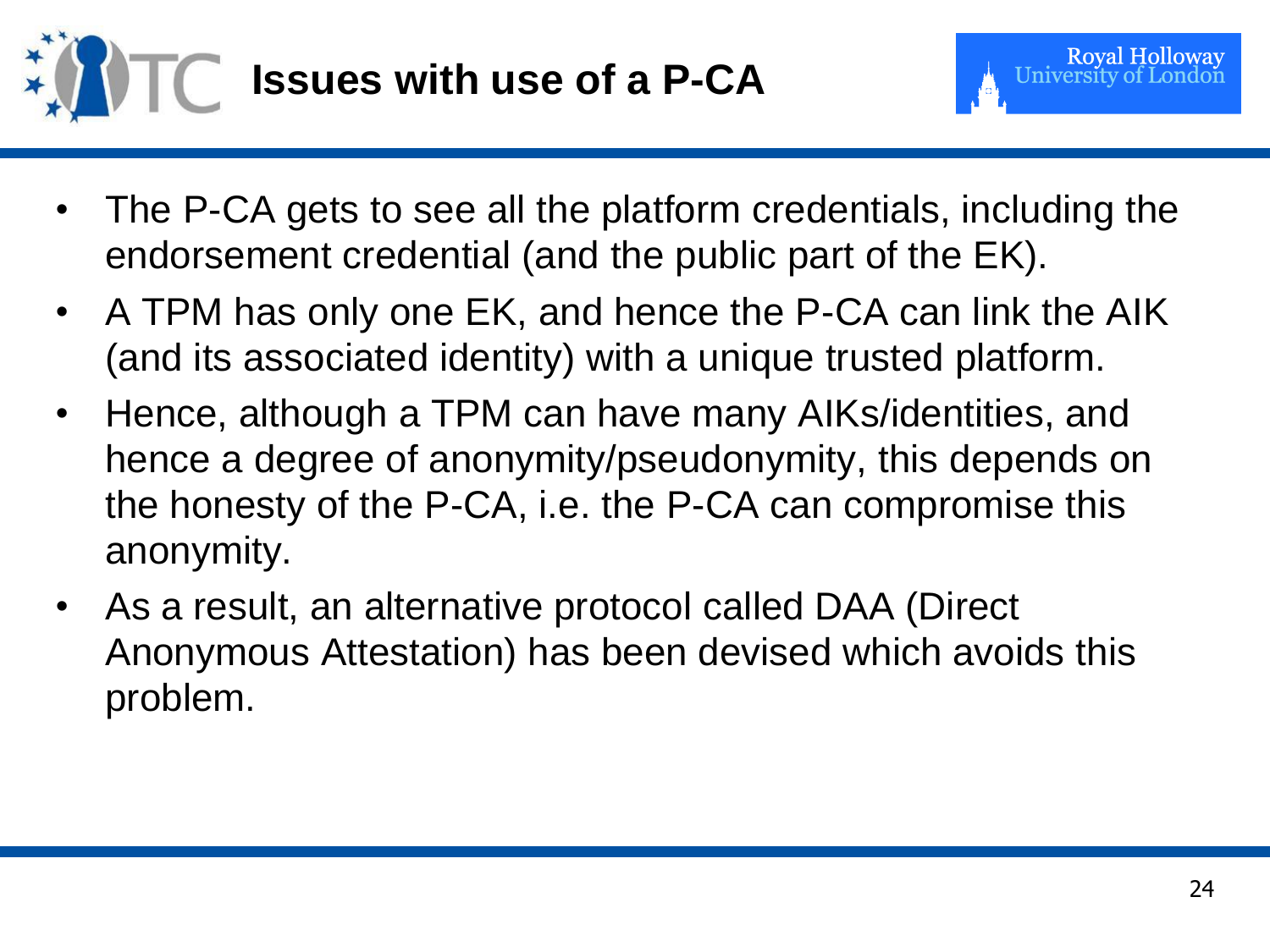



#### The Authenticated boot process

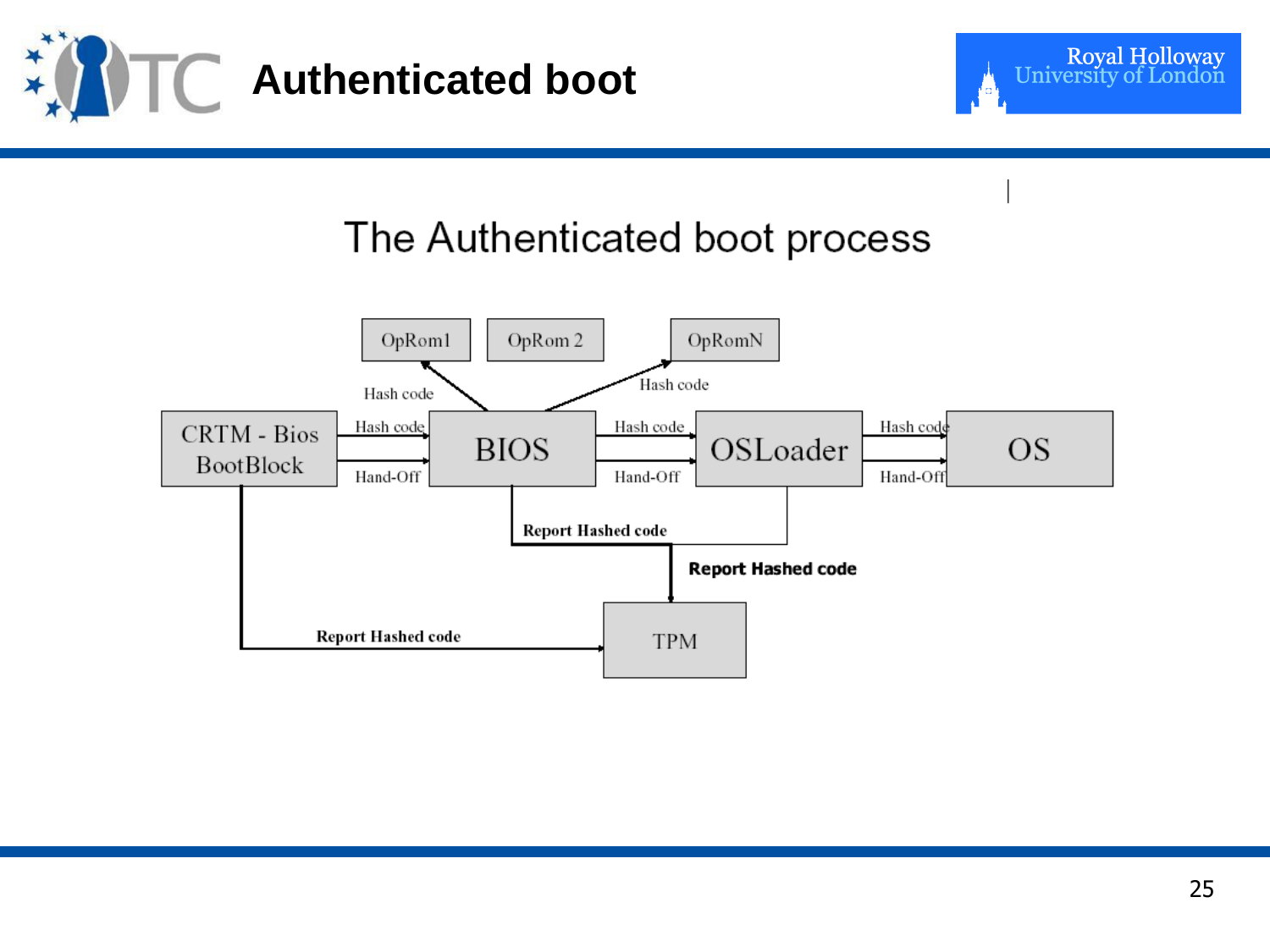

- Measurements reported to the TPM during or after the boot process cannot be removed or deleted until reboot.
- The attestation identity keys are used to sign integrity reports.
- The recipient of a signed integrity report can then evaluate the trustworthiness of the:
	- signed integrity measurements, by examining the platform identity certificate;
	- software configuration of the platform, using the reported measurements.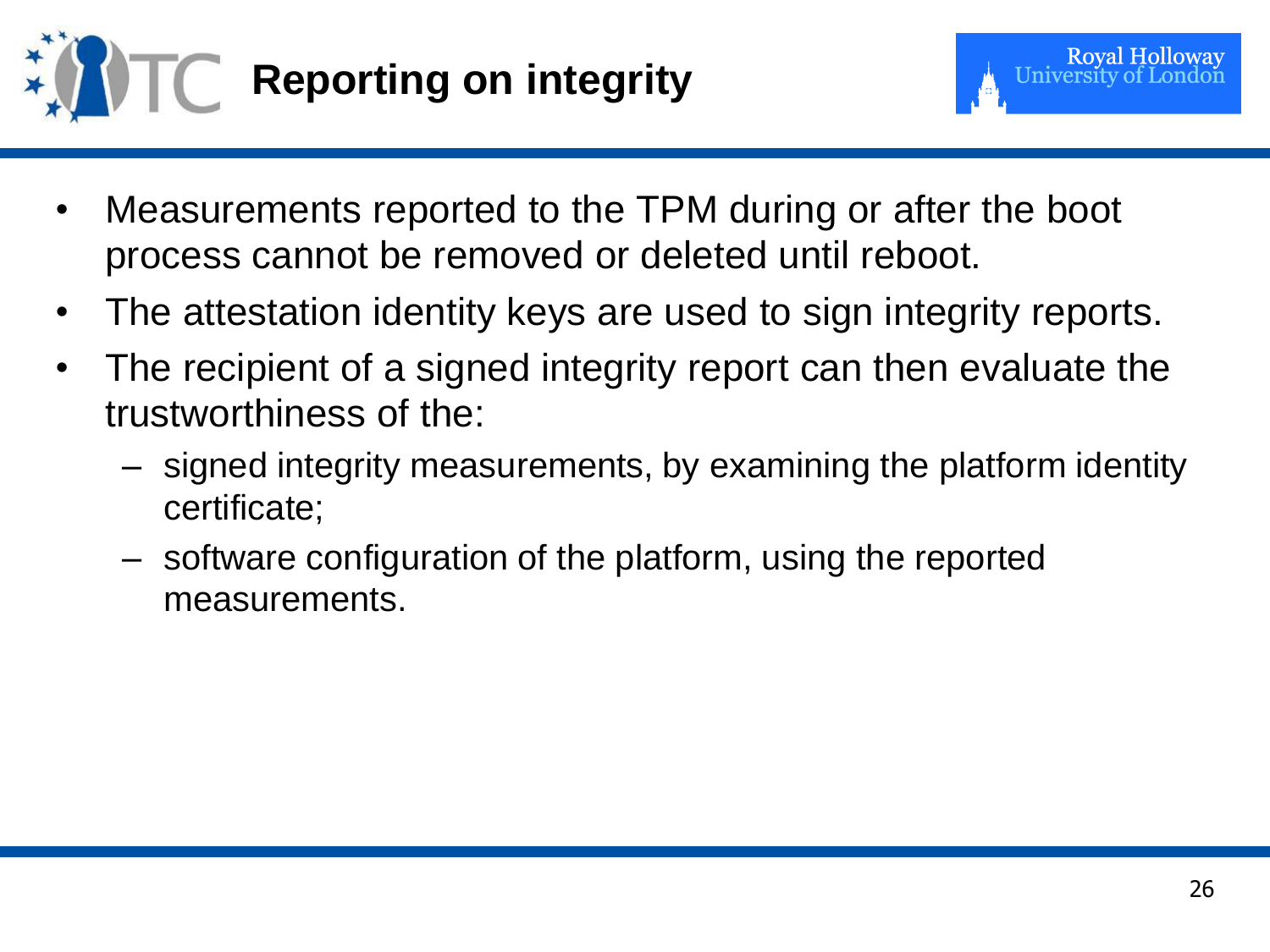

# **Trusted computing fundamentals Isolated execution environments**



## **Isolation layer**

### **Hardware**

Example implementations include: OShosted VMM (VMWare workstation), Stand-alone VMM (Terra), Hybrid isolation layer (XEN 2.0), Hardware supported isolation layer (NGSCB).

• Protection from external interference

Royal Holloway<br>University of London

- Observation of isolated environment activity only by controlled interprocess communication
- Secure communication between isolated environments
- Trusted path between a program running in an isolated environment and I/O devices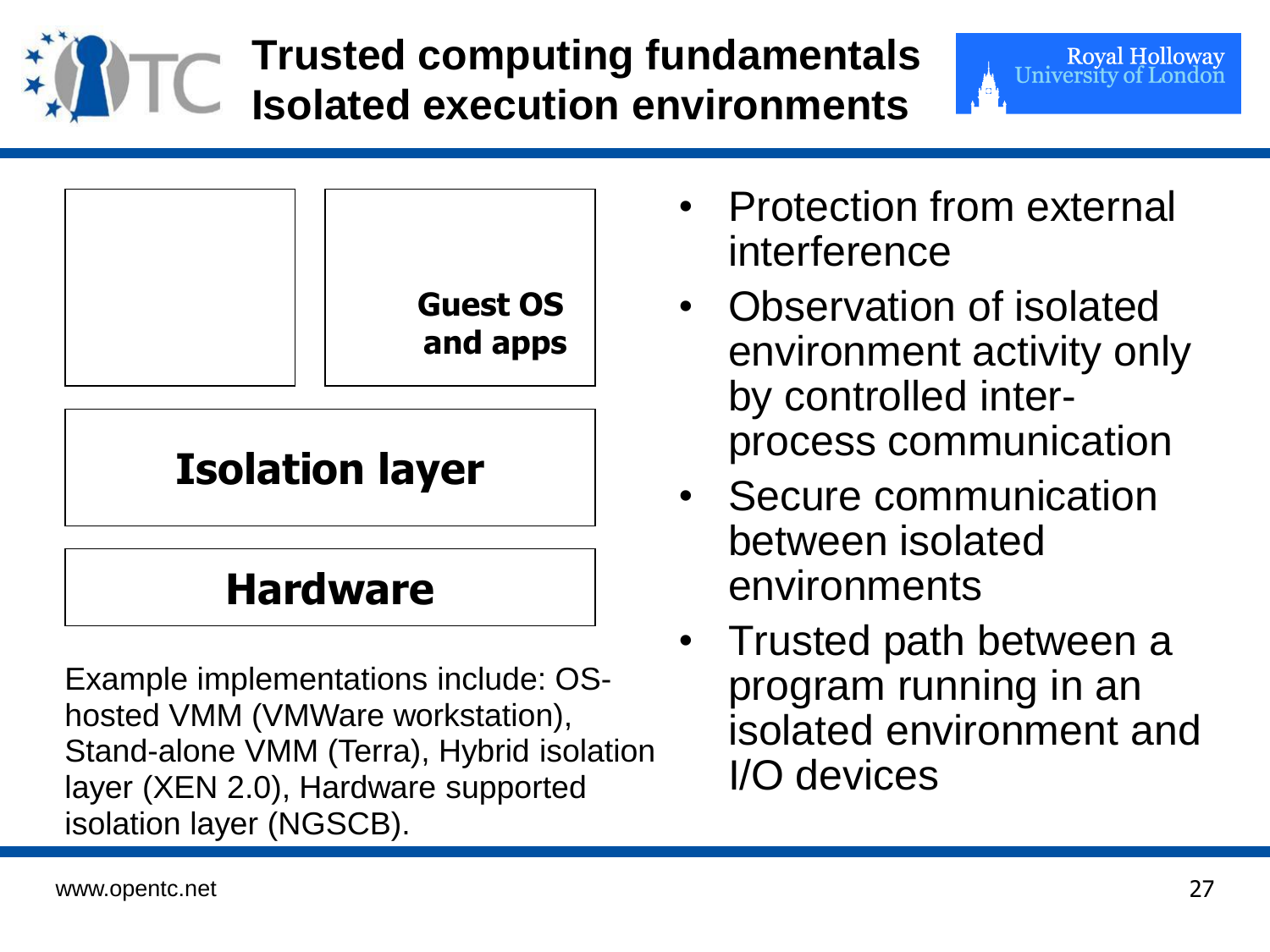



- In the introduction we mentioned a number of certificates that are used by trusted computing technology.
- These are generated by a variety of entities, and constitute a potentially huge and highly complex PKI.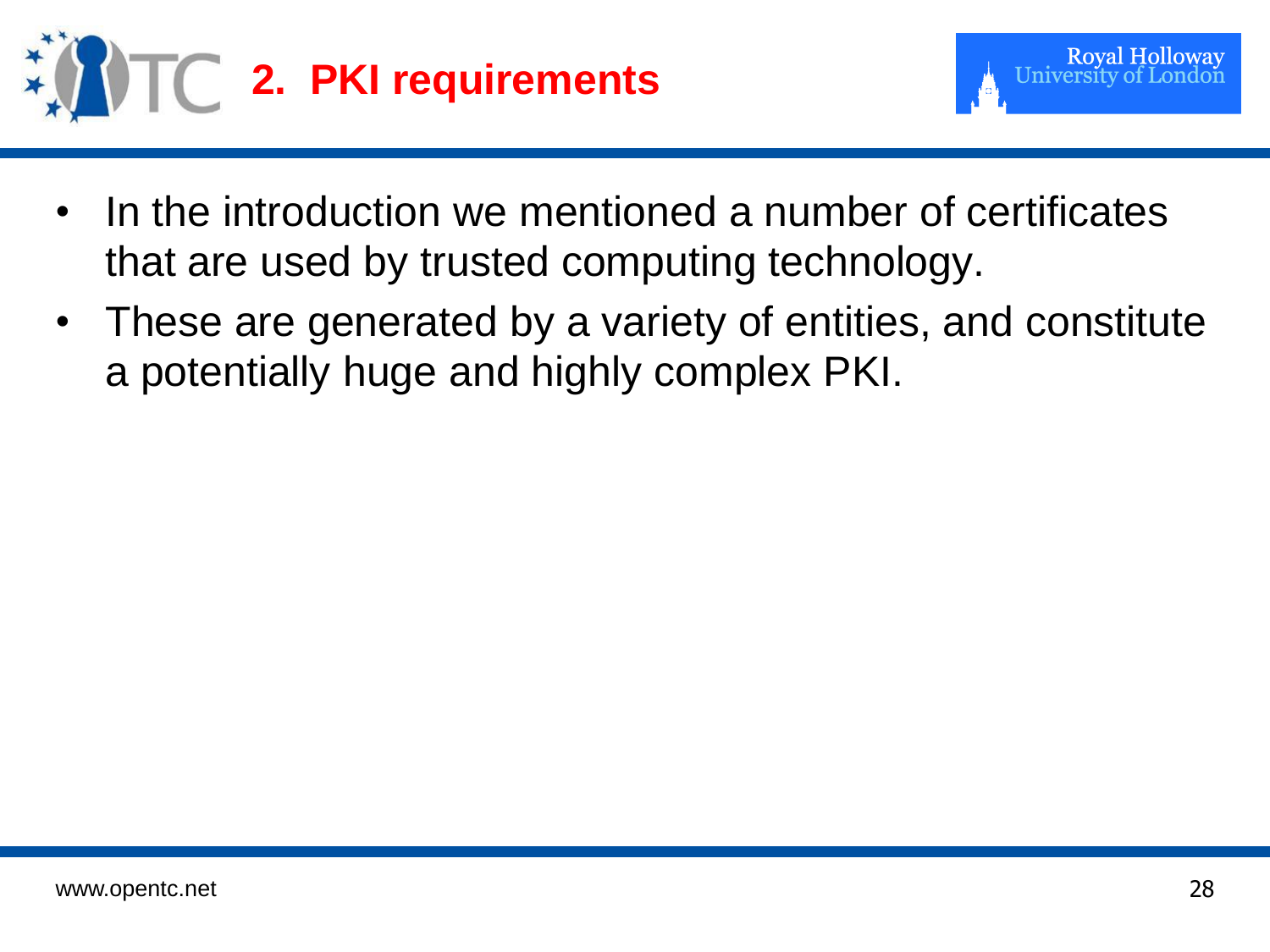

- For a platform to be considered trusted, it must first obtain the following core credentials from CAs of specific types, namely:
	- An endorsement credential from an endorsement CA;
	- A platform credential from a platform CA; and
	- One or more conformance credentials from conformance CAs.
- In order to address privacy concerns resulting from routine use of an EK, the TCG introduced the ability for a TPM to generate and use an arbitrary number of pseudonyms, in the form of AIKs.
	- A Privacy-CA (P-CA) verifies core credentials.
	- Provides assurance that an AIK is bound to a genuine TP in the form of AIK credentials.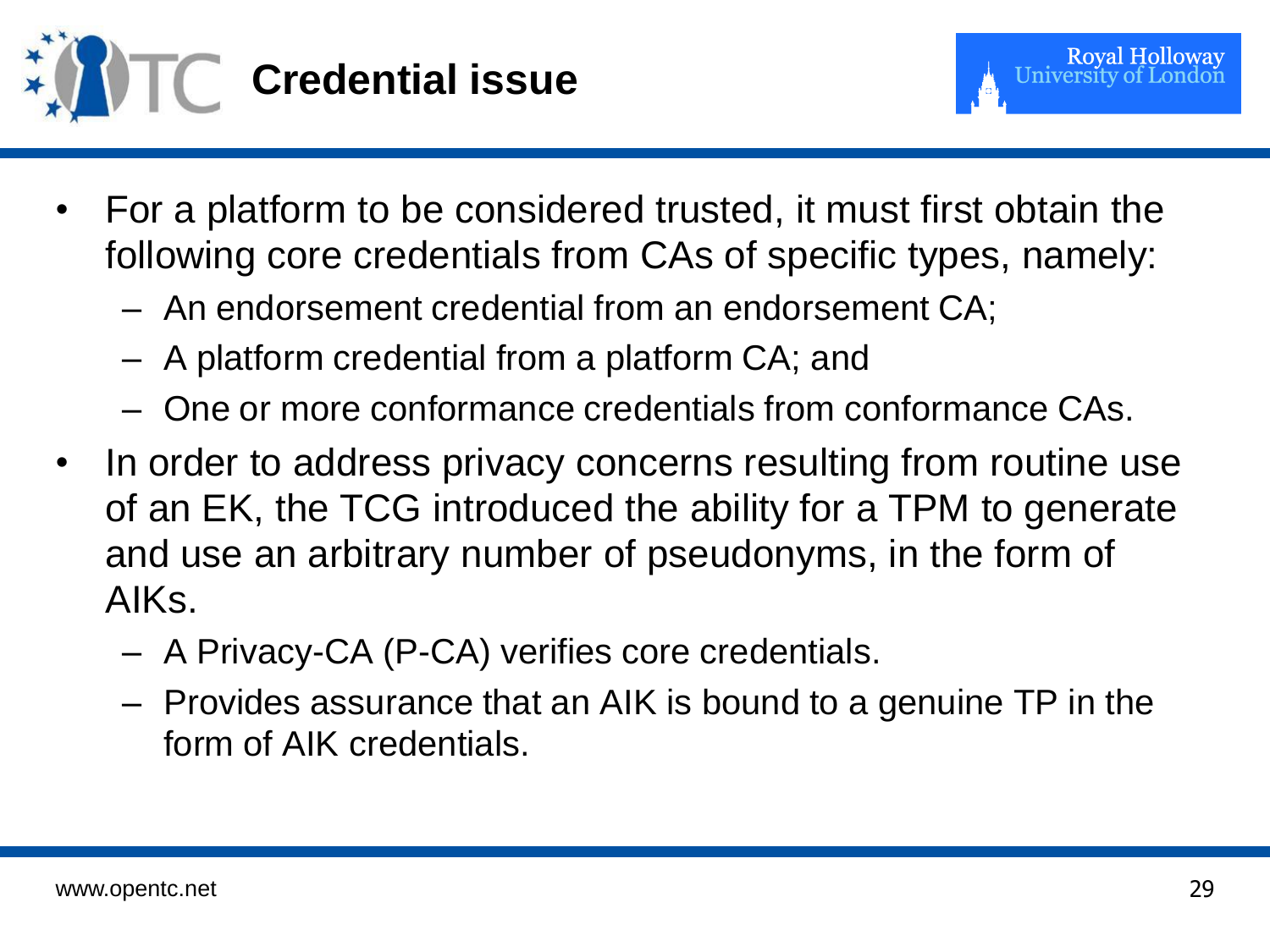

- P-CAs have been criticized as a "point of weakness".
	- Capable of linking EK AIK pairs.
- Direct Anonymous Attestation (DAA), was introduced as a response to this criticism:
	- A DAA-CA can produce a DAA credential for a TP.
	- In turn can be used to sign AIK credentials.
	- DAA enables TP attestation with no P-CA linkage possible between EK-AIK pairs

**Royal Holloway**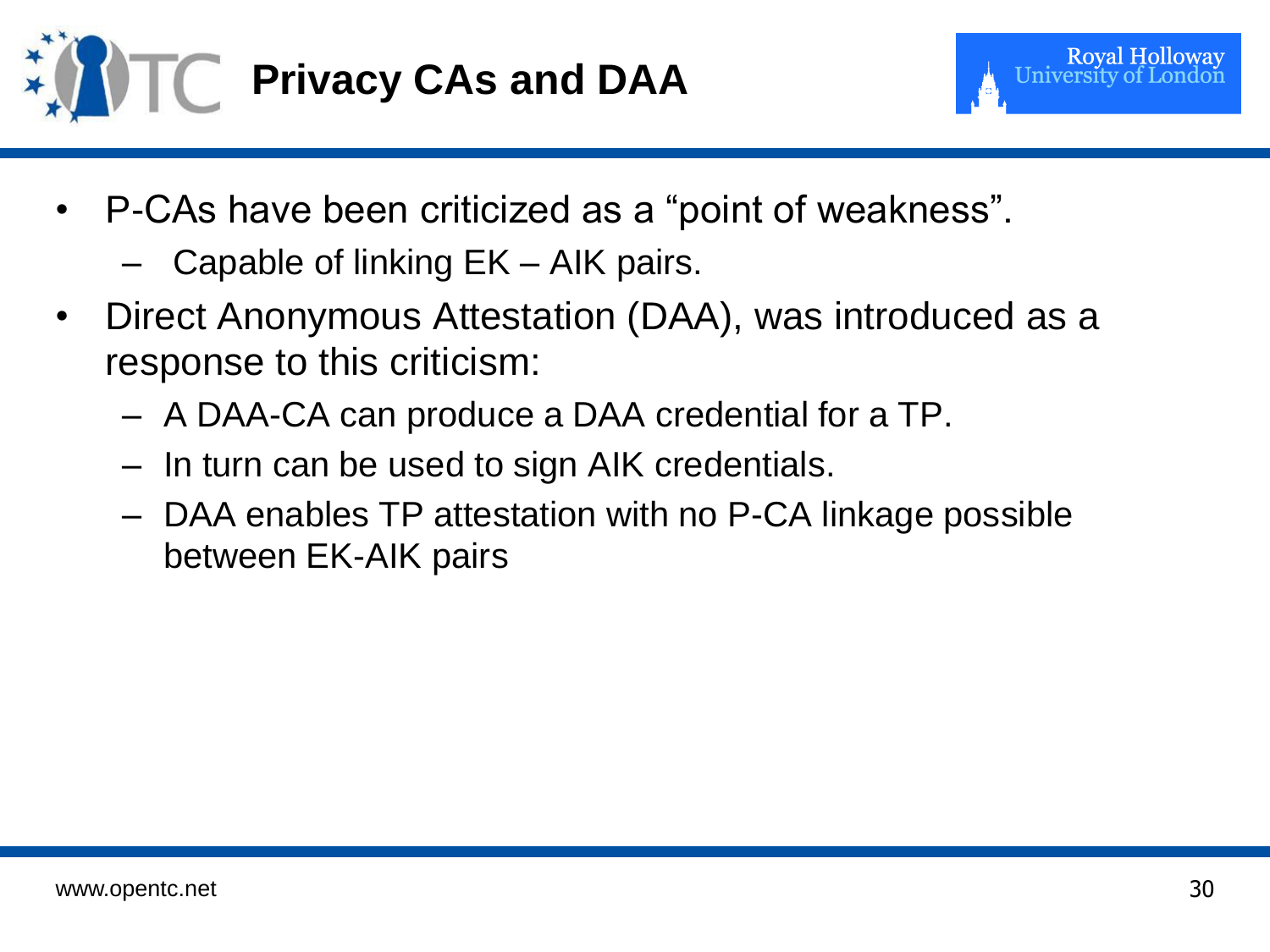

- Yet another class of CA has been introduced to attest to the usage, mobility and authorisation constraints associated with private keys held by a TPM.
	- A Subject Key Attestation Evidence (SKAE) CA is responsible for issuing X.509 certificates which allow a verifier to ascertain that an operation involving a private key can only be performed within a TCG-compliant TPM environment.
	- Enables TCG keys to be integrated into traditional protocols, e.g. SSL/TLS, IPsec.

**Royal Holloway**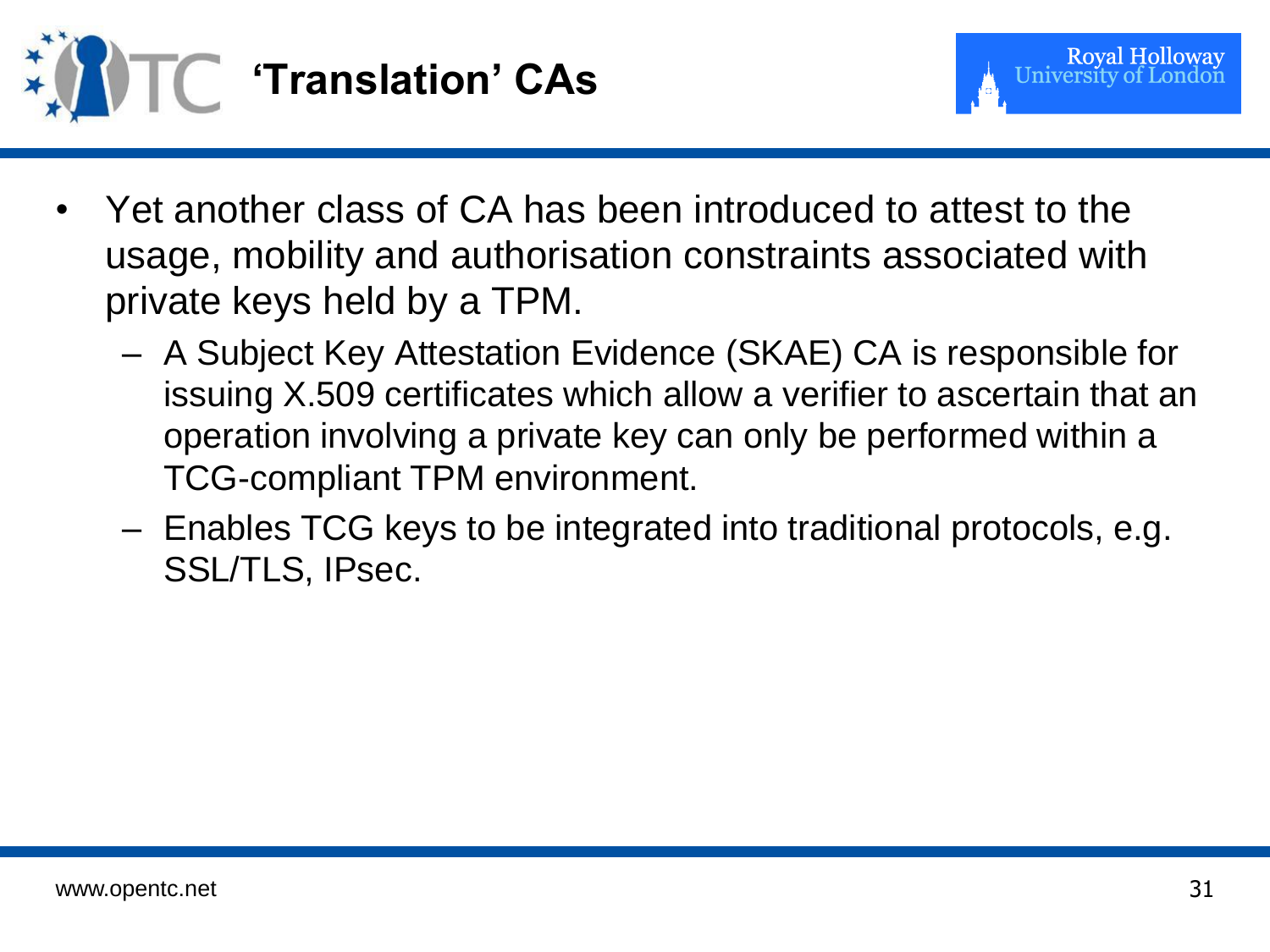

- Royal Holloway<br>University of London
- A trusted computing PKI is complex, not just because of the sheer number of CAs, but also because of a series of implicit dependencies amongst many of these CAs.



• A platform CA relies on the due diligence of an endorsement CA and one or more conformance CAs in accrediting components of a trusted platform.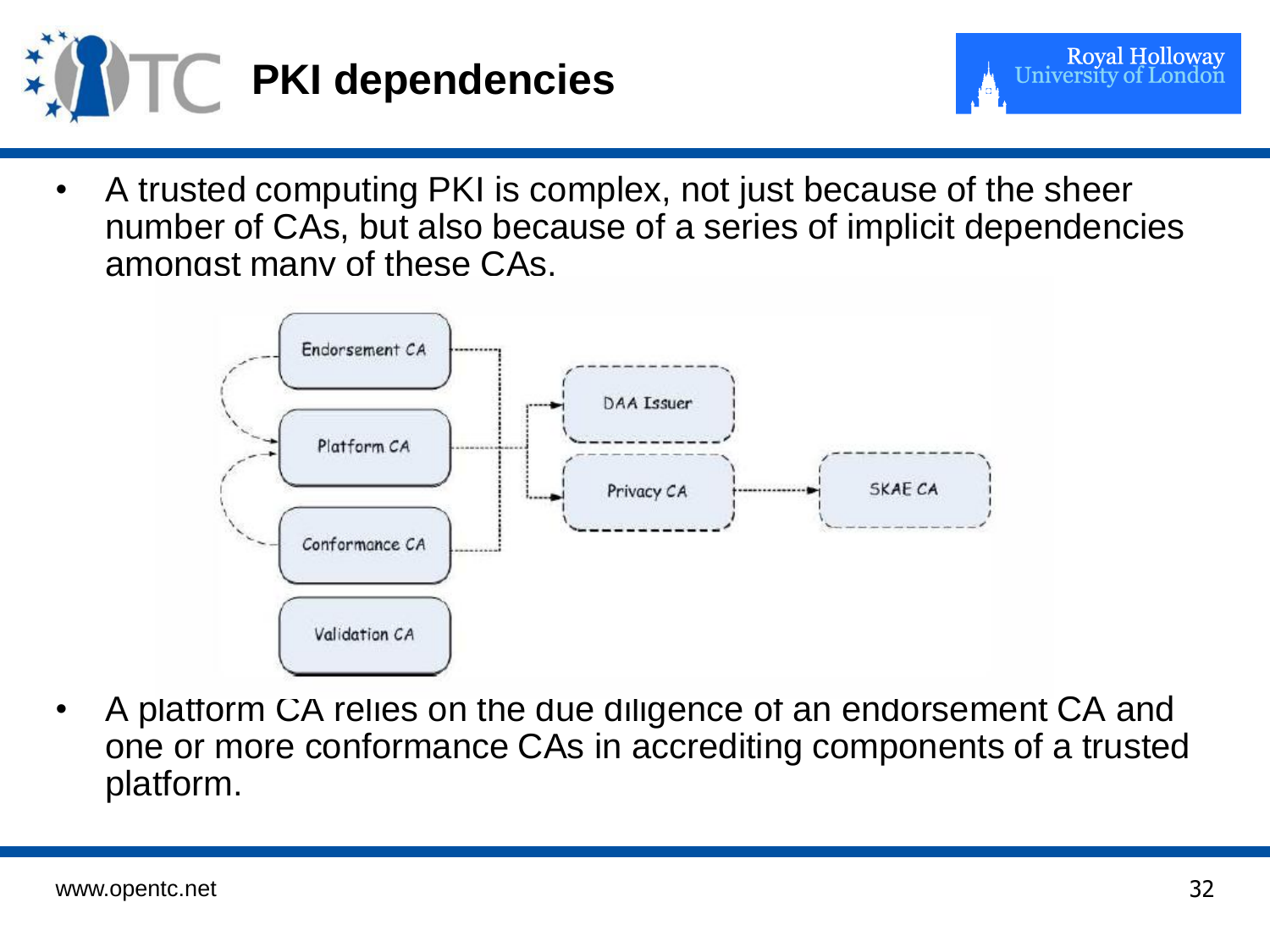

- Both privacy-CAs and DAA CAs rely on platform CAs, endorsement CAs and one or more conformance CAs.
- Furthermore, SKAE CAs rely on the due diligence of Privacy CAs or DAA CAs in evaluating the accreditation evidence provided by a trusted platform.
- Where will liability will lie? Certificate Policies and Certification Practice Statements are notoriously difficult/costly to create and so act as a barrier to entities wishing to provide CA services.
- If we move away from islands of trust, trusted computing relies heavily on a global PKI infrastructure.
- The development of any functional PKI requires a sophisticated combination of organisational, policy-oriented, procedural, and legislative approaches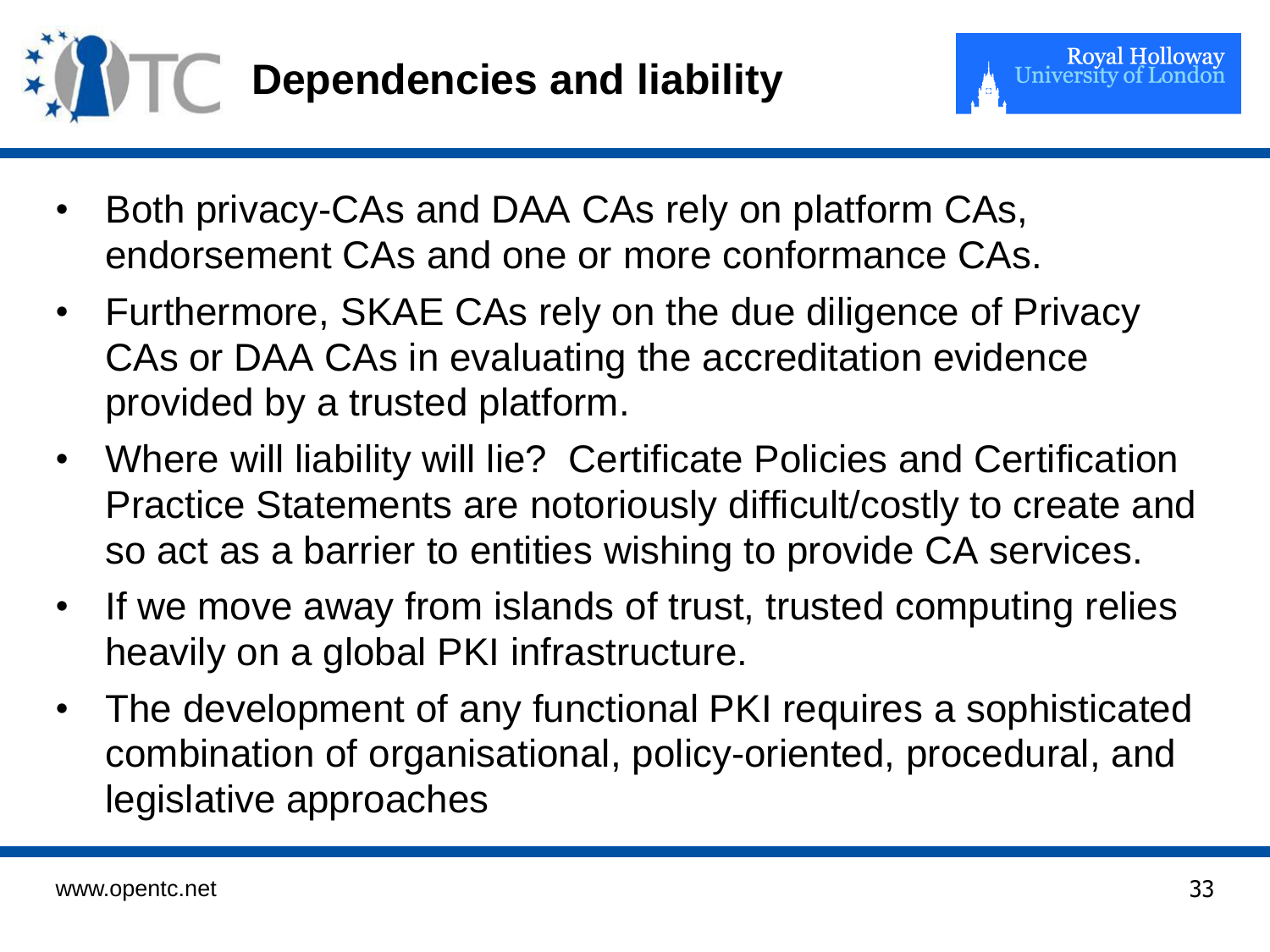



- Any use of a PKI, raises issues of revocation.
- That is, how do we disseminate information about compromised private keys, and/or discredited third party service providers.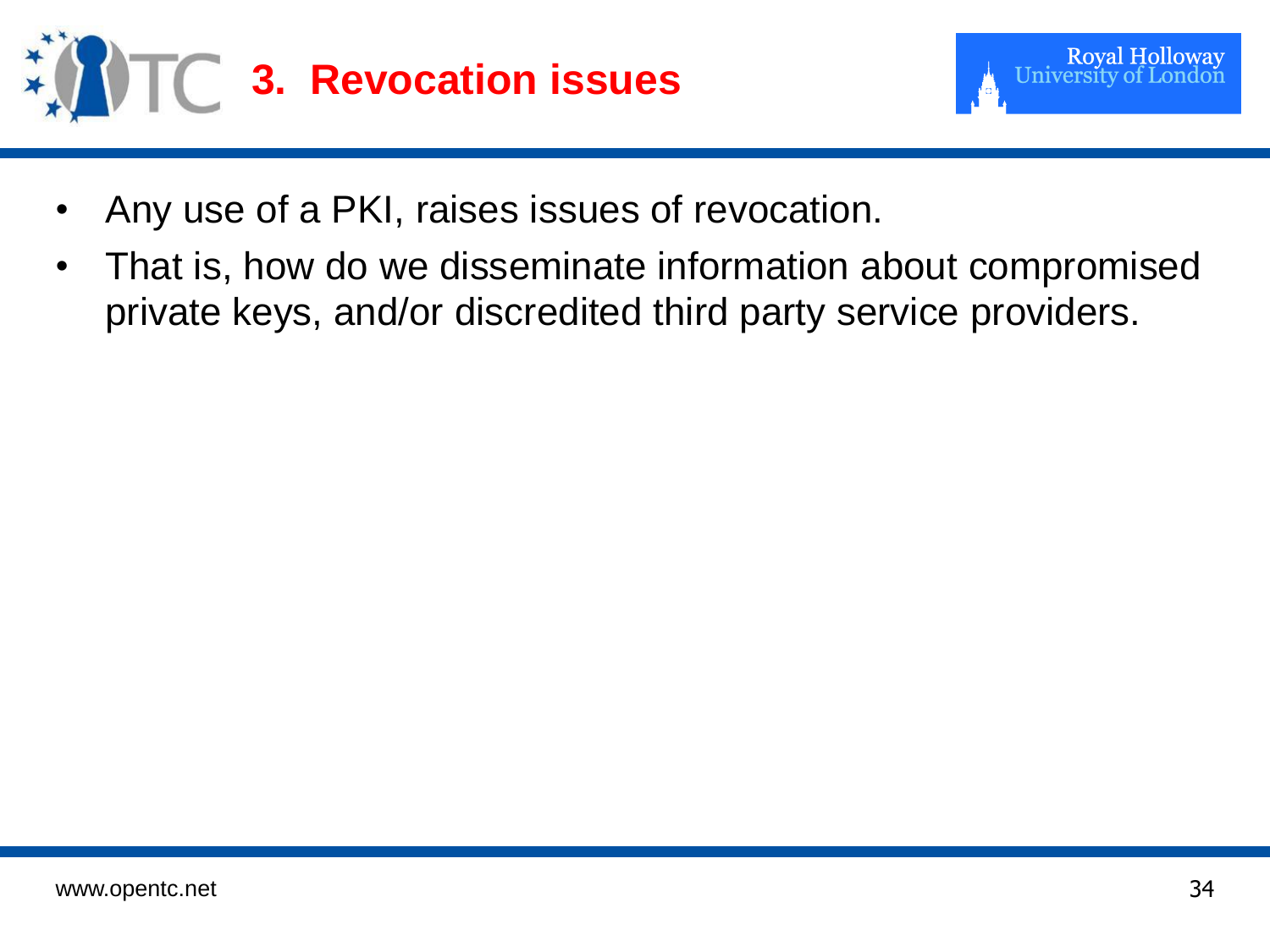

- Given the complex dependencies between many of the TC-PKI credentials, the compromise of an individual key and the subsequent revocation of its associated public key certificate may result in a cascading revocation of all dependent TPM credentials.
	- For example, in the event of AIK revocation, all SKAE certificates associated with the newly revoked AIK must also be revoked.
	- This implies that multiple CAs, potentially in independent domains, must be contacted in a timely manner and informed about a revocation decision.
		- Potentially time-consuming and costly endeavour.
- Further problems are introduced with DAA.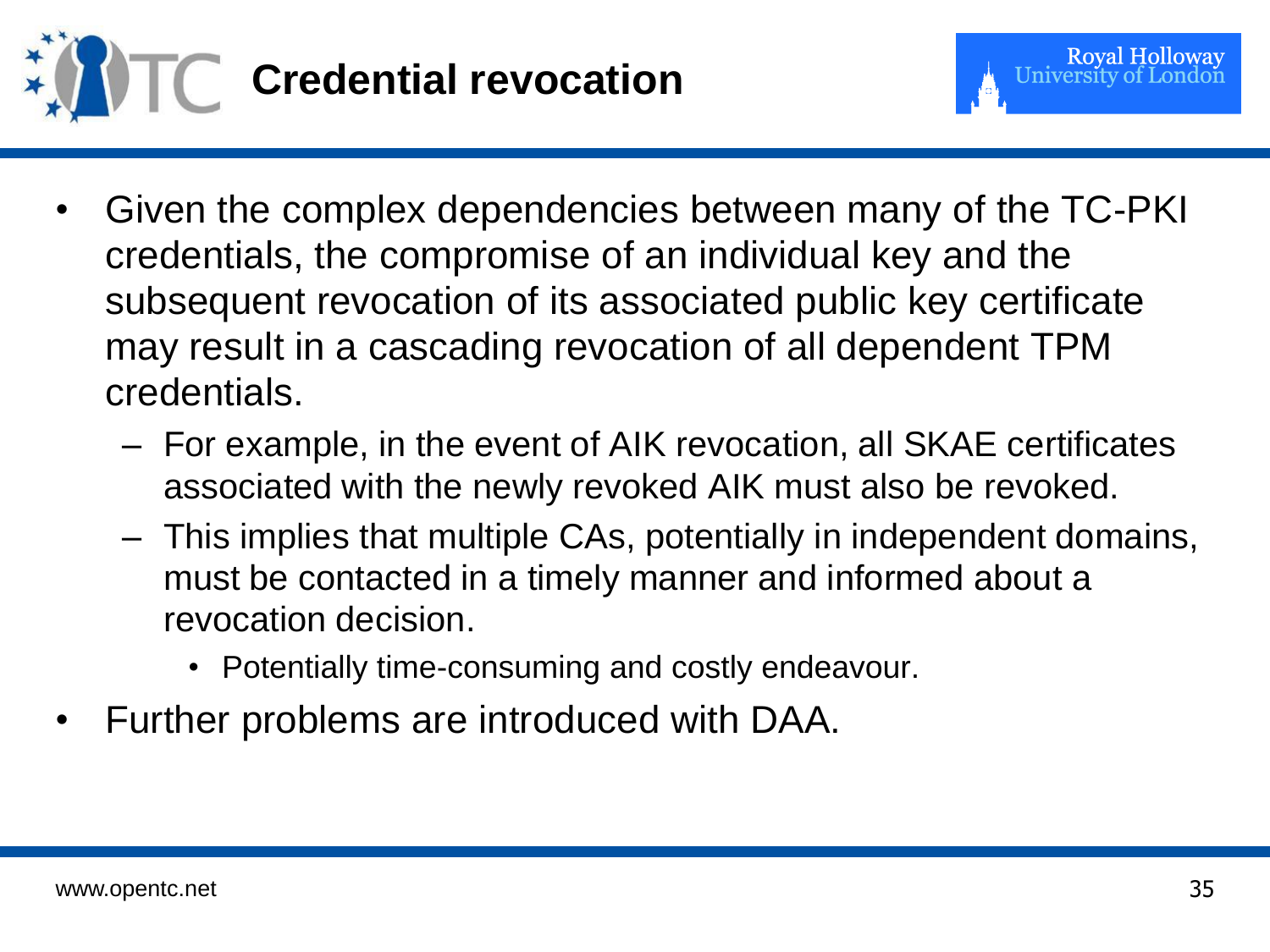



- Who pays and who gets paid?
	- In the SET PKI the issuing bank carries the cost (and associated risk) of handling certificate enrolment and issue while the acquiring bank obtains all the benefits.
	- In Sweden, certificates issued to citizens are free, but a validity check costs  $\epsilon$ 0.25.
	- Low assurance certificates makes serious revocation handling financially infeasible.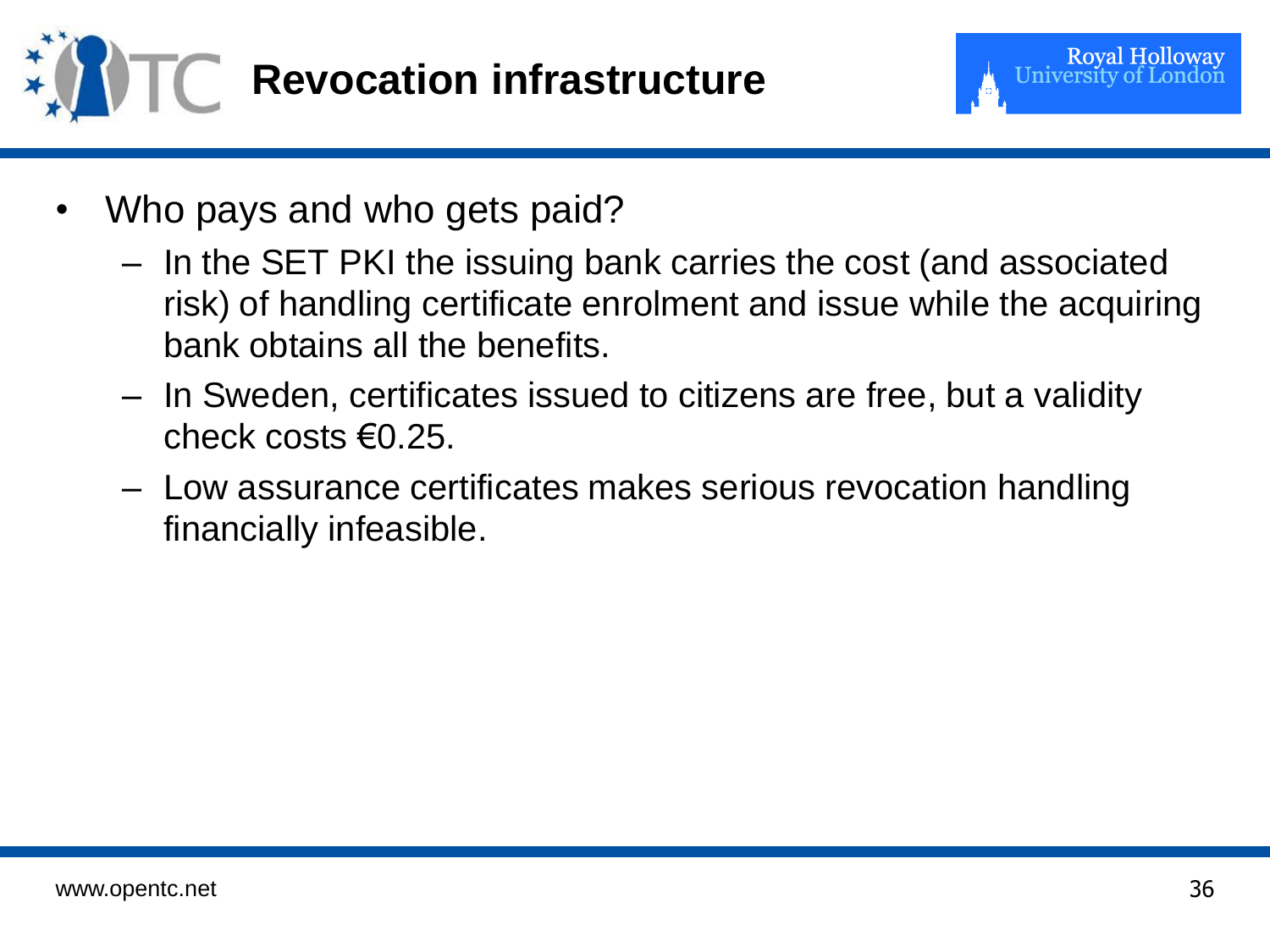

- It remains unclear how TPM compromise can be detected.
- TPM compromise could give rise to an excessive number of certification requests originating from a single TPM host platform ("excessive" determined by risk-management policy).
	- CAs may specify different thresholds for determining what is meant by "excessive".
	- Once detected, revocation information needs to be globally propagated to prevent the compromised TPM host platform from being (mis)used elsewhere. This requires the establishment of a global revocation infrastructure.
	- For legal reasons, a CAs may be reluctant to announce suspected compromises.
	- To alleviate the risk of a malicious P-CA issuing falsified revocation statements, a means of assessing the credibility of CAs in issuing such statements is needed. It is currently unclear what form such a mechanism might take.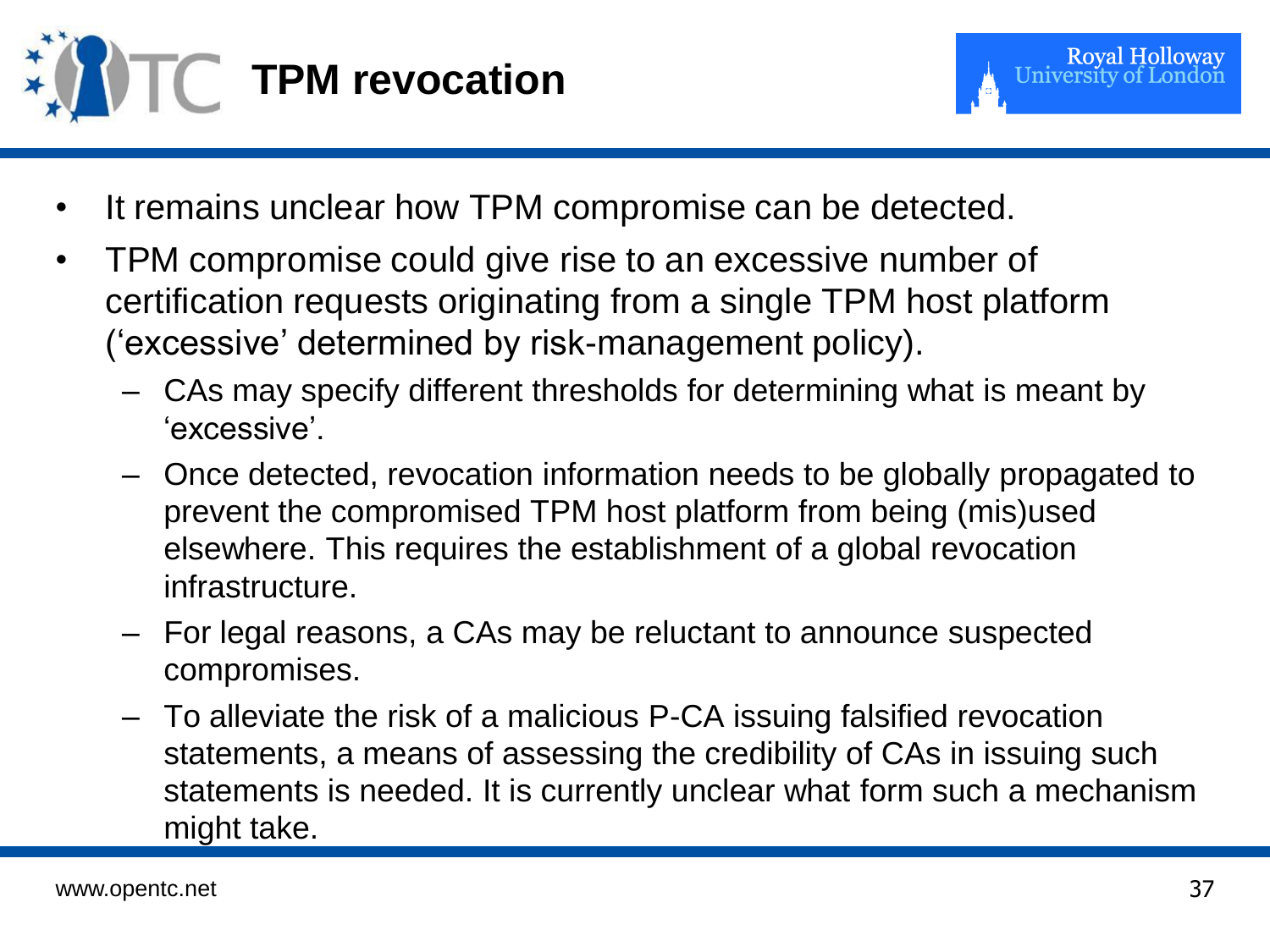

- Royal Holloway<br>University of London
- At present most of the PKI infrastructure doesn't exist.



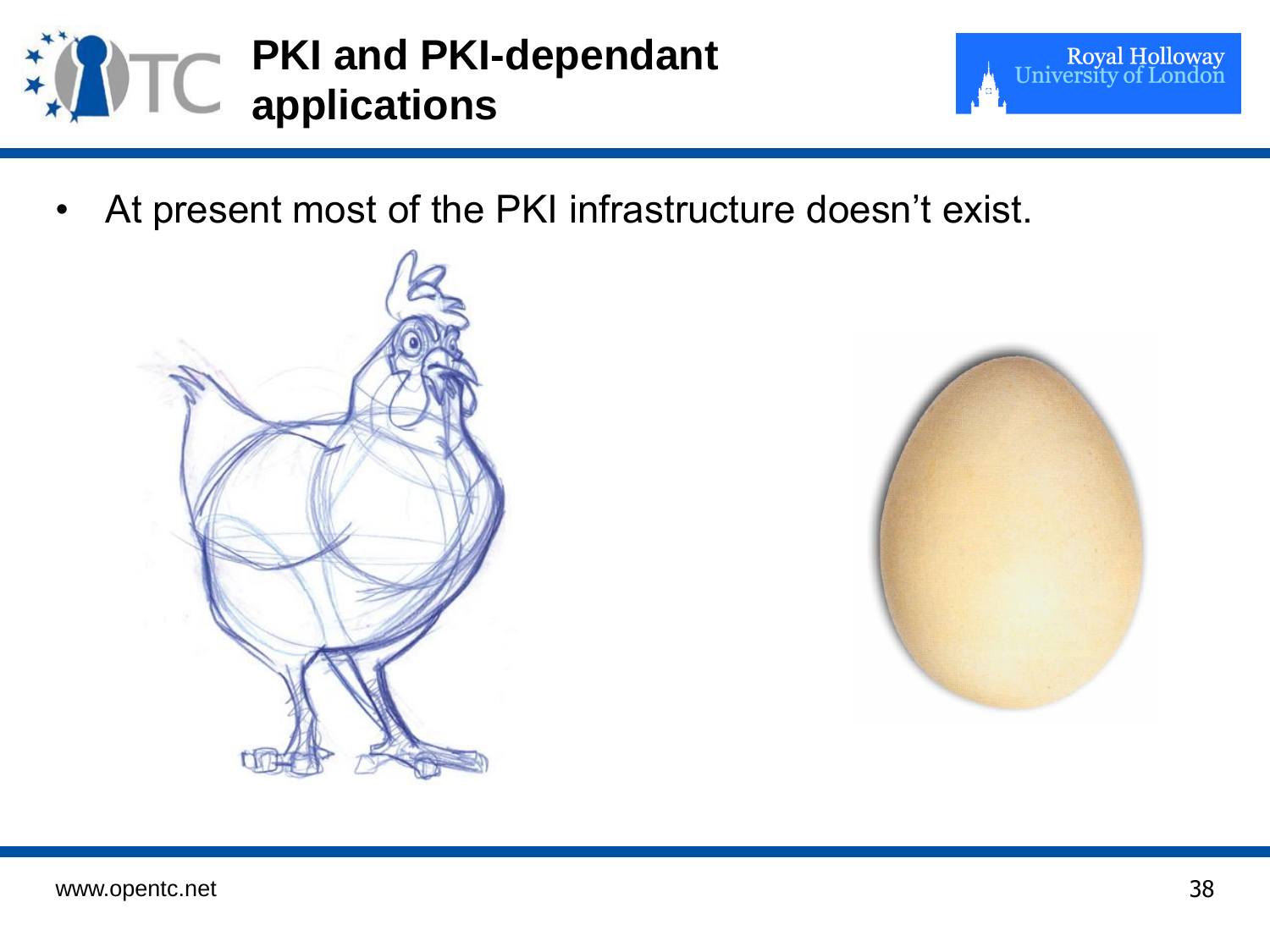



• Attestation is great in principle, but has many problems in practice.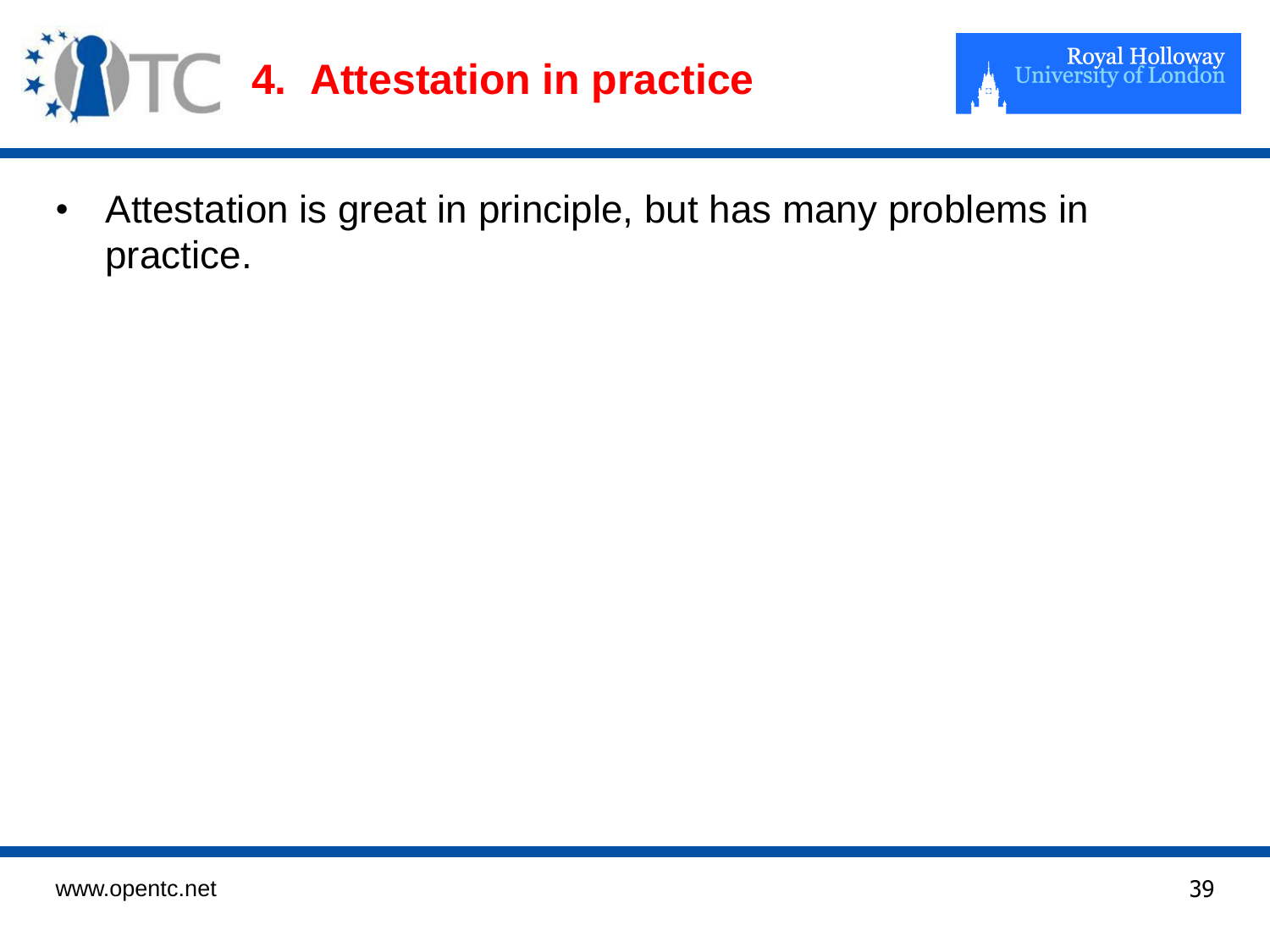

- The exact parameters to be considered when performing integrity measurements on platform components have yet to be standardised.
	- At a minimum, the parameters must be chosen so that each software component's integrity measurement can be uniquely identified.
	- These measurements must also remain consistent to allow ease of verification.
- As the number of platform components increases, so does the complexity of third party verification of attestation statements.
- It also becomes difficult for a challenger to verify a single component running on a platform.
- Isolation technologies simplify the task of state verification.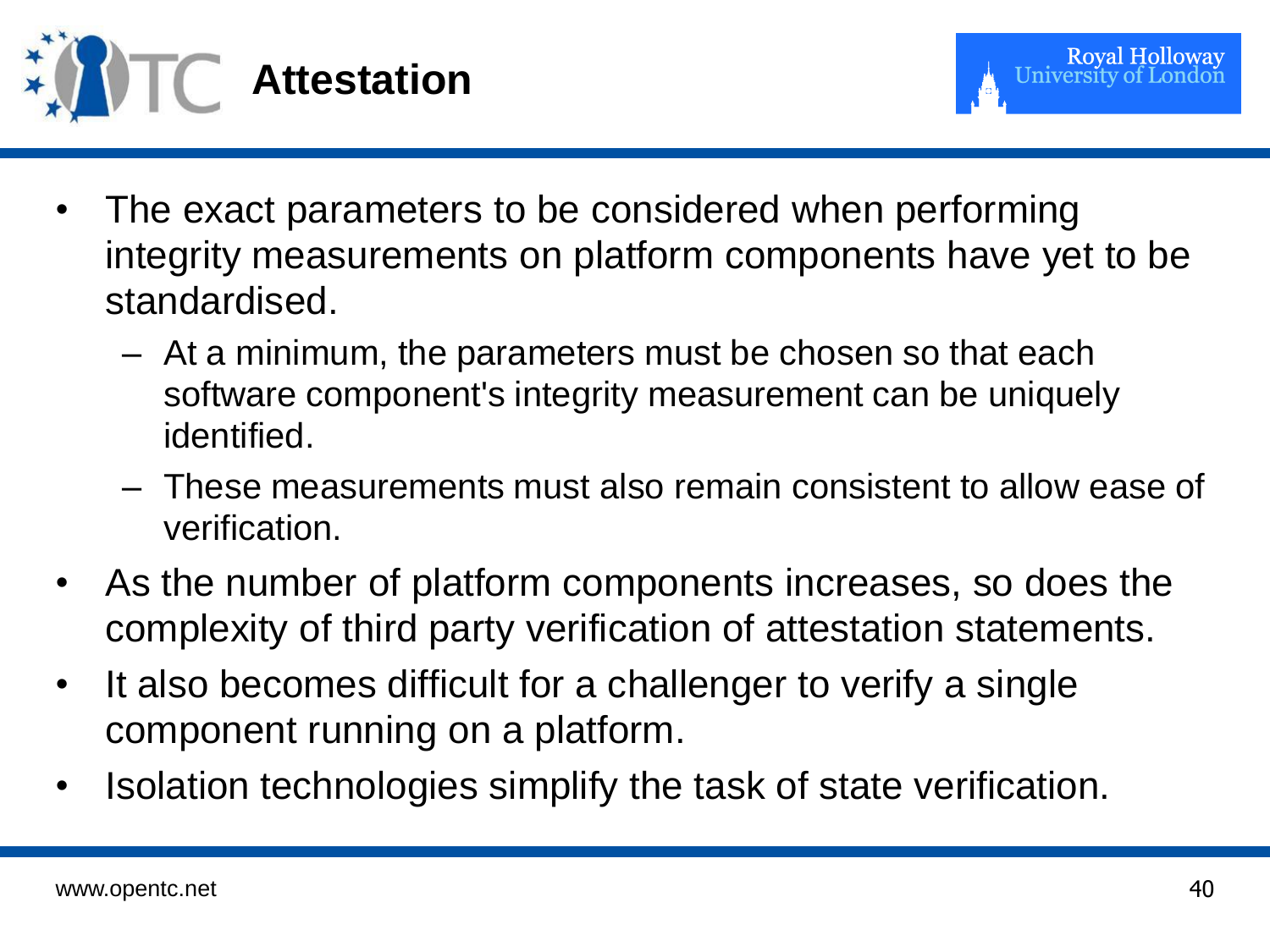

However, binary state information remains problematic:

- It says little about program behaviour.
- It is not expressive.
- Upgrades and patches to programs are difficult to deal with.
- Solution = property based attestation??

| Delegation-based property                                                                                 | <b>Derivation-based property</b>                               |
|-----------------------------------------------------------------------------------------------------------|----------------------------------------------------------------|
| attestation                                                                                               | attestation                                                    |
| Use a trusted third party to map                                                                          | Send code to remote VM to test                                 |
| states to properties.                                                                                     | for properties.                                                |
| <b>Problem: Moving the</b><br>goalposts. Who provides this<br>facility and what exactly is a<br>property? | <b>Problem: Possible limitations</b><br>on what can be tested. |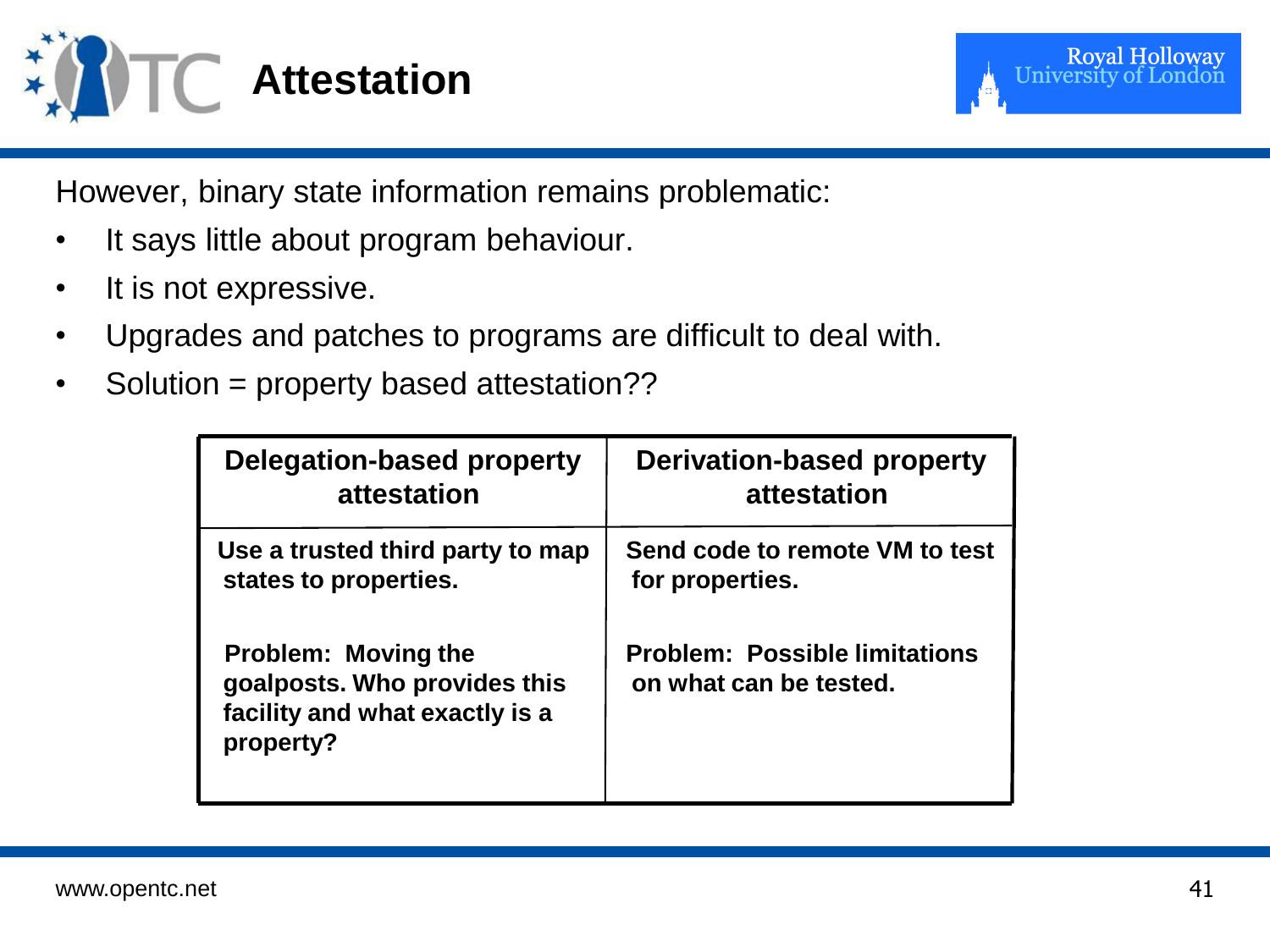

- There is very limited support for hypervisors, necessary to exploit the full power of trusted computing on general purpose computing platforms.
- Microsoft Windows Server Hyper-V does not (yet) support use of TPM.
- Xen hypervisor does support use of TPM, and provides virtualised TPM support to hosted operating systems.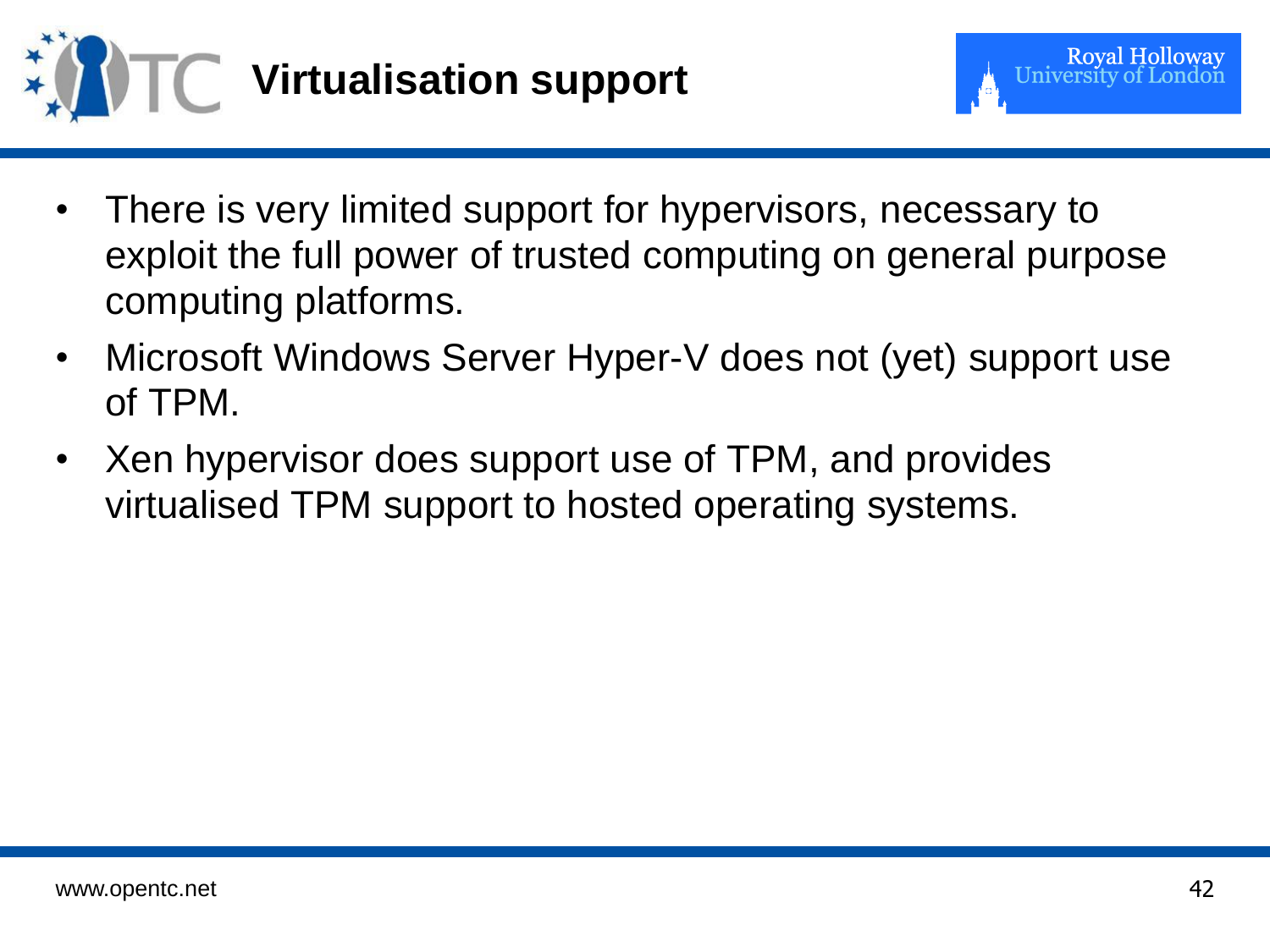

- However, both Hyper-V and Xen provide limited support for true high security environments.
- Both rely on an architecture in which a 'domain 0' (root) partition has full control over the hardware, and in which the full set of drivers are run.
- Domain 0 will typically contain a copy of the full operating system (Windows Server 2008 or Linux).
- The attack surface may well be smaller than when an operating system is running on an "unvirtualised" environment, since user applications may not run there, but vulnerabilities in the operating system and/or drivers may still be exploitable.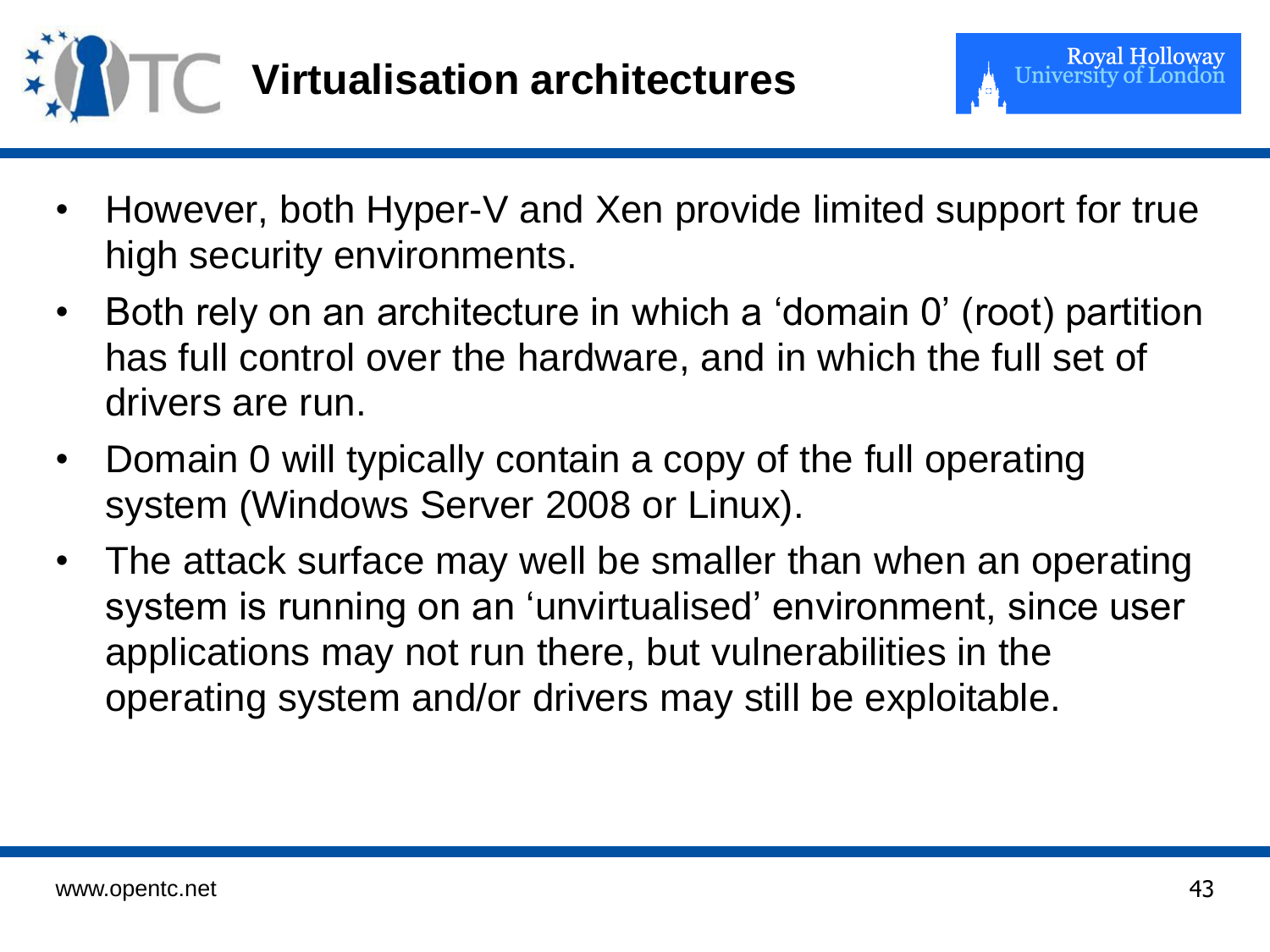

- We next consider some of the shortcomings that have been identified with the technology itself.
- Considering the complexity of the hardware, it is perhaps surprising that more serious issues have not been identified.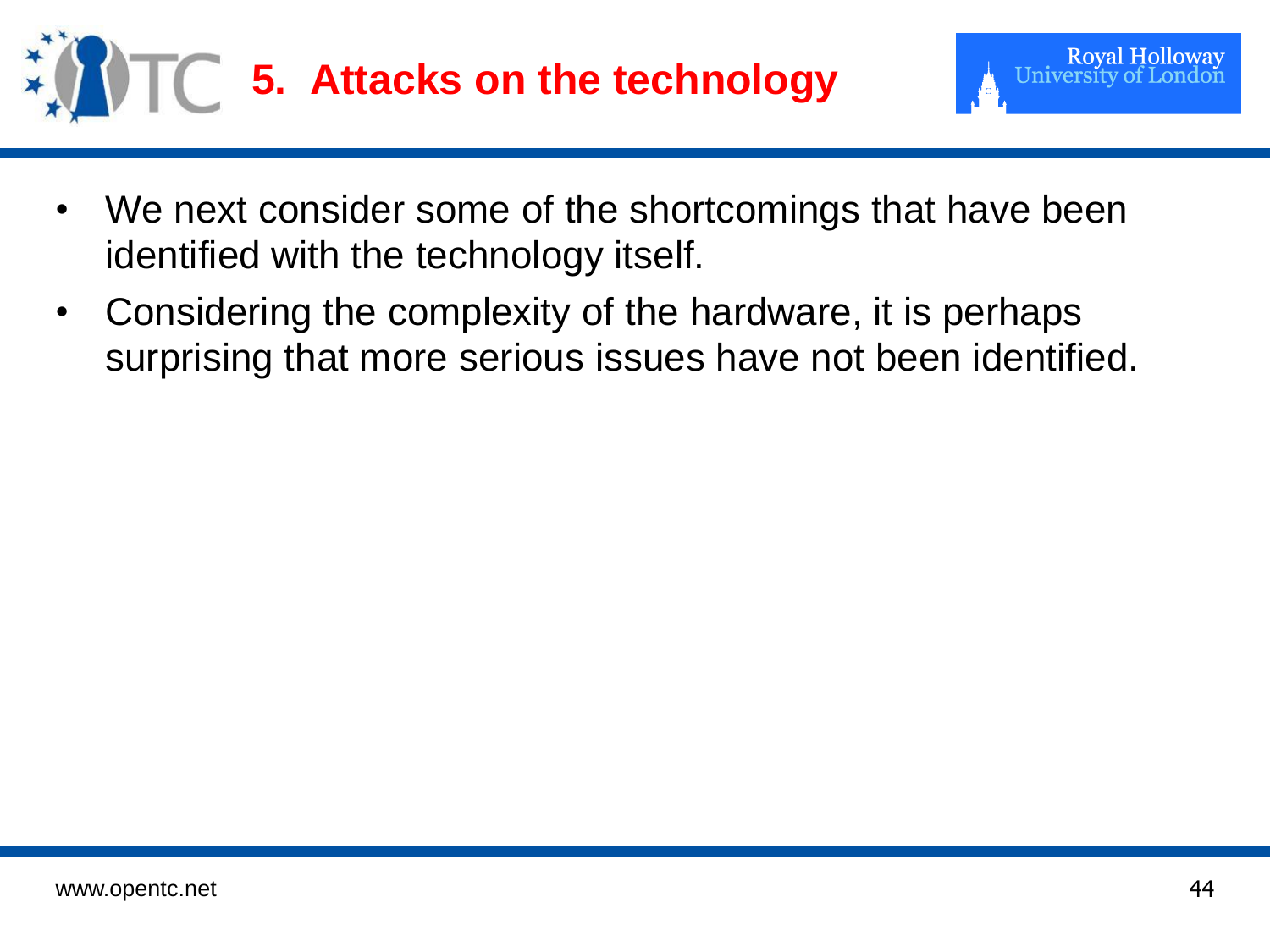

- 
- The cryptographic functions are fixed ('hard coded') in the v1.2 TPM specifications.
- This has recently caused major problems, with the discovery of weaknesses in the design of SHA-1, since SHA-1 is one of the functions built into the v1.2 TPM specifications.
- SHA-1 now looks set to be phased out by NIST over the next few years.
- There will thus be a need for a new TPM specification in the next couple of years (TPM.next), which looks likely to use crypto in a more flexible way (e.g. with algorithm identifiers, as in X.509, instead of fixed algorithms).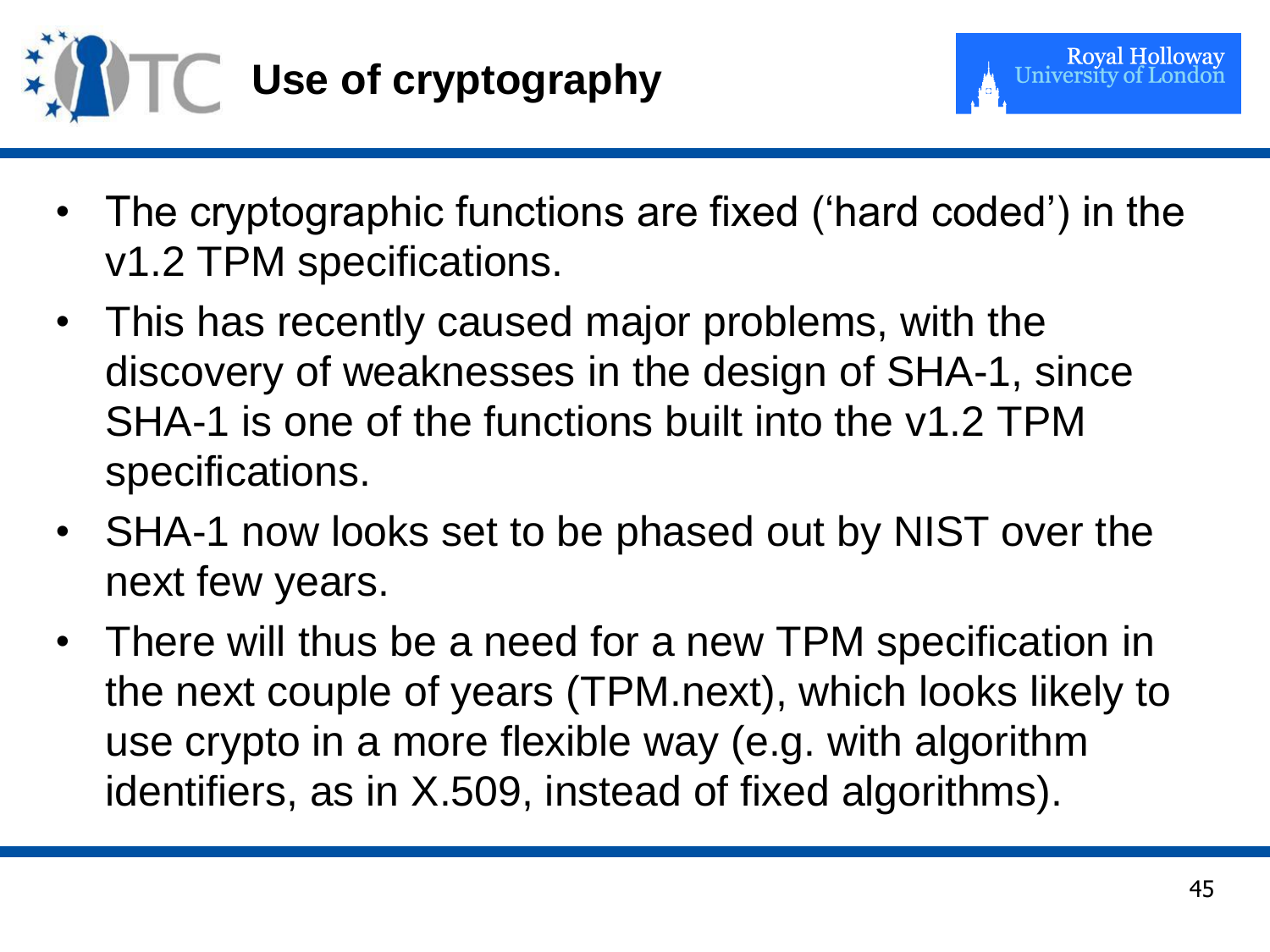

- Rudolph (SEC 2007) showed how a malicious DAA issuer could compromise the anonymity properties of DAA.
- The corrupt DAA issuer uses a different key pair for every TPM to which it issues a credential.
- Credential use can then be linked back to the particular DAA issuer key pair, and hence to a particular TPM.
- In practice, such an attack would probably be readily detectable, unless it was only used in a very targeted way.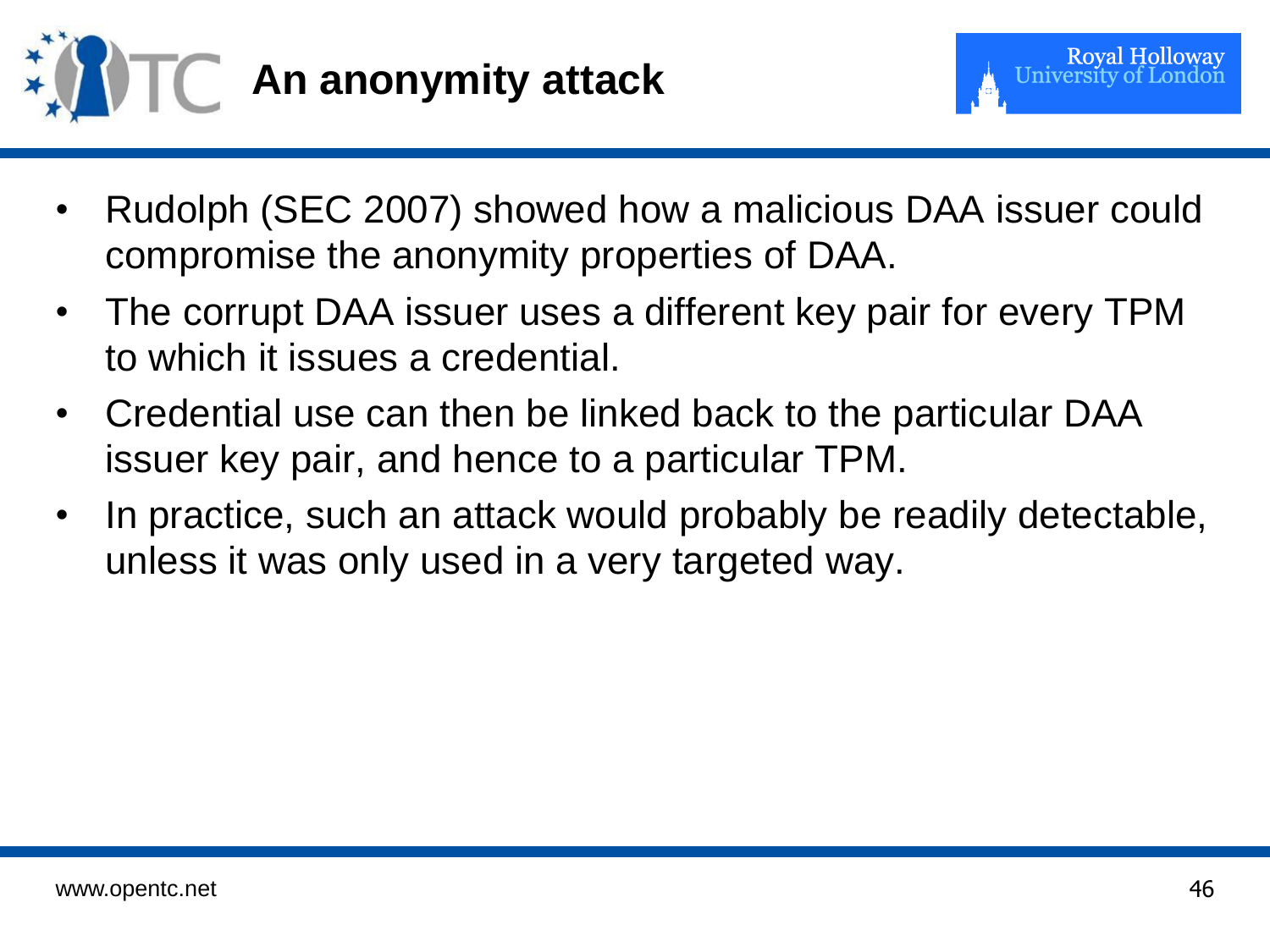

- Smyth, Ryan and Chen (ESAS 2007) described another possible attack on the use of DAA.
- DAA is designed to enable two interactions by the same platform with the same verifier to be linked (this, in turn, enables platforms to be revoked).
- This function is based upon the identifier used by the verifier.
- If a verifier an the DAA issuer used the same identifier, then a platform could be identified, breaking anonymity.
- Such an attack may be detectable in practice.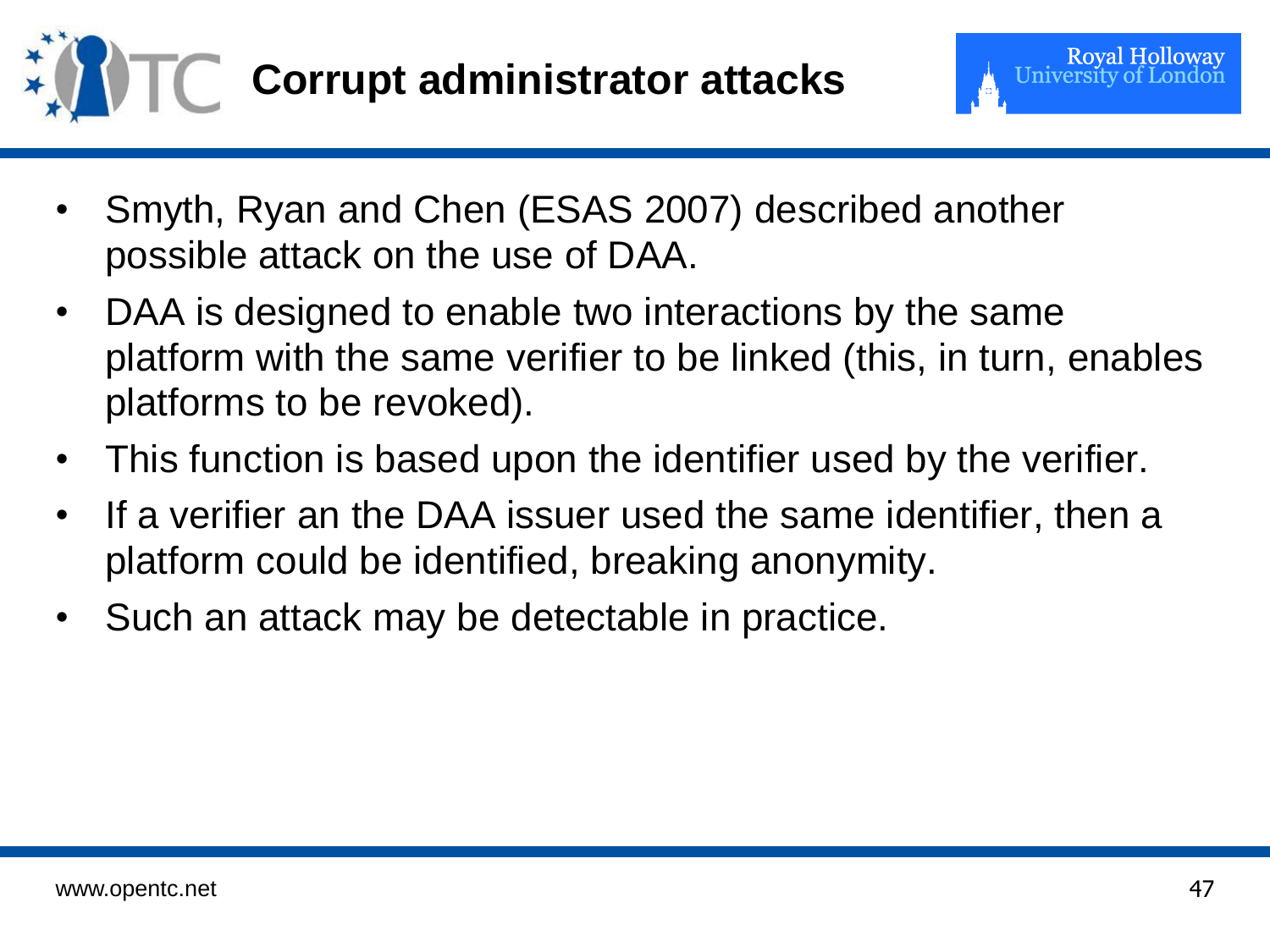



- A number of variants of DAA, each with its own particular properties, have been proposed to address identified performance and privacy issues.
- However, whether any of these will make it into the next set of TPM specifications is rather unclear.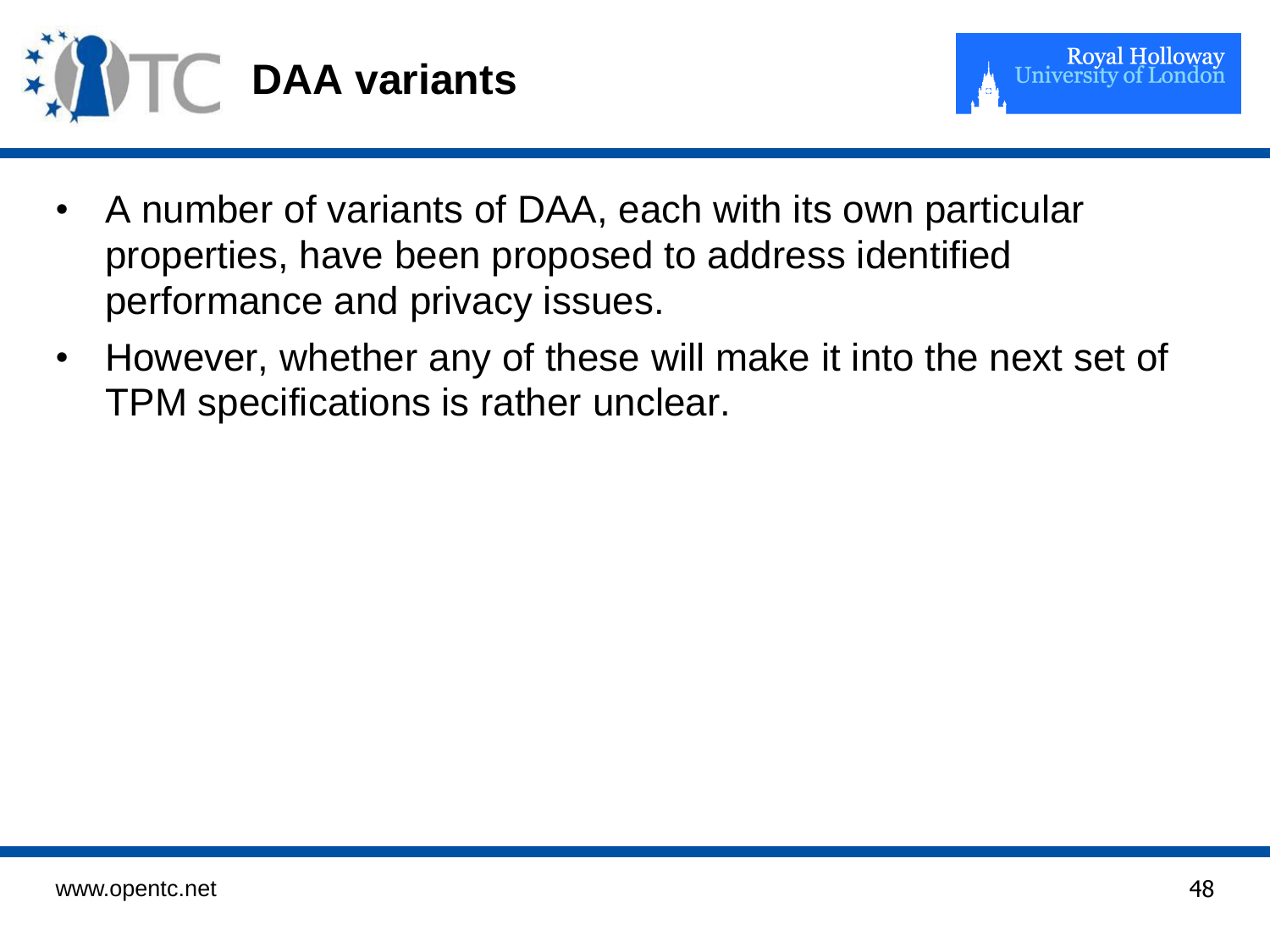

- Bitlocker (part of Vista) is one of the few applications of trusted computing out there in the wild (and in use).
- It has been designed to provide full volume encryption, e.g. to protect against loss of data from stolen/lost laptops.
- It is, however, only designed to protect against opportunistic attacks.
- As shown by Tuerpe et al. from Fraunhofer Darmstadt (in Trust 2009), Bitlocker, even when using trusted computing, does not prevent targeted attacks.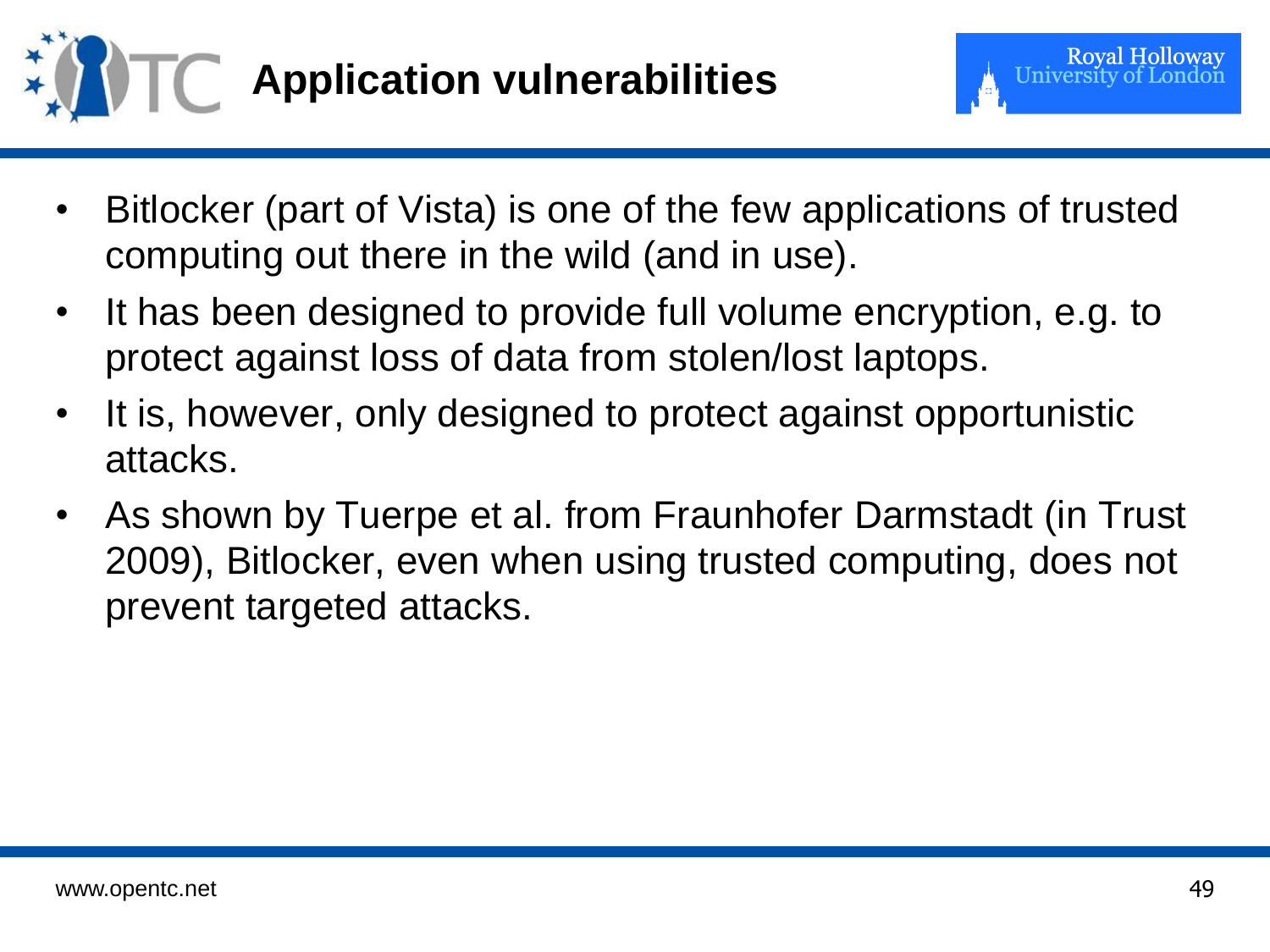

- Chen and Ryan (FTC 2008) showed how "weak" choices for authorisation passwords could be compromised.
- This attack arises because of the way in which authorisation data is encrypted.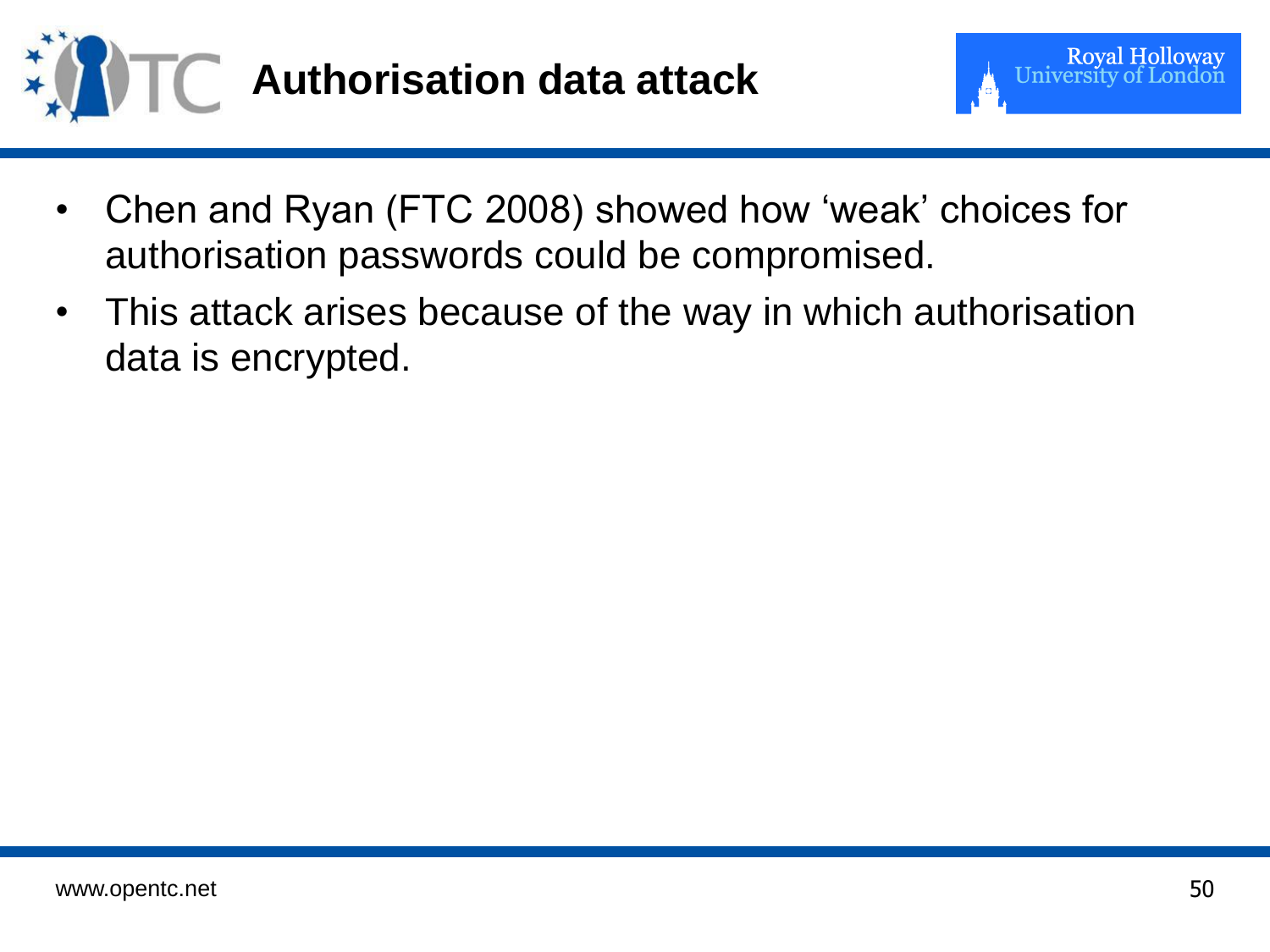



Royal Holloway<br>University of London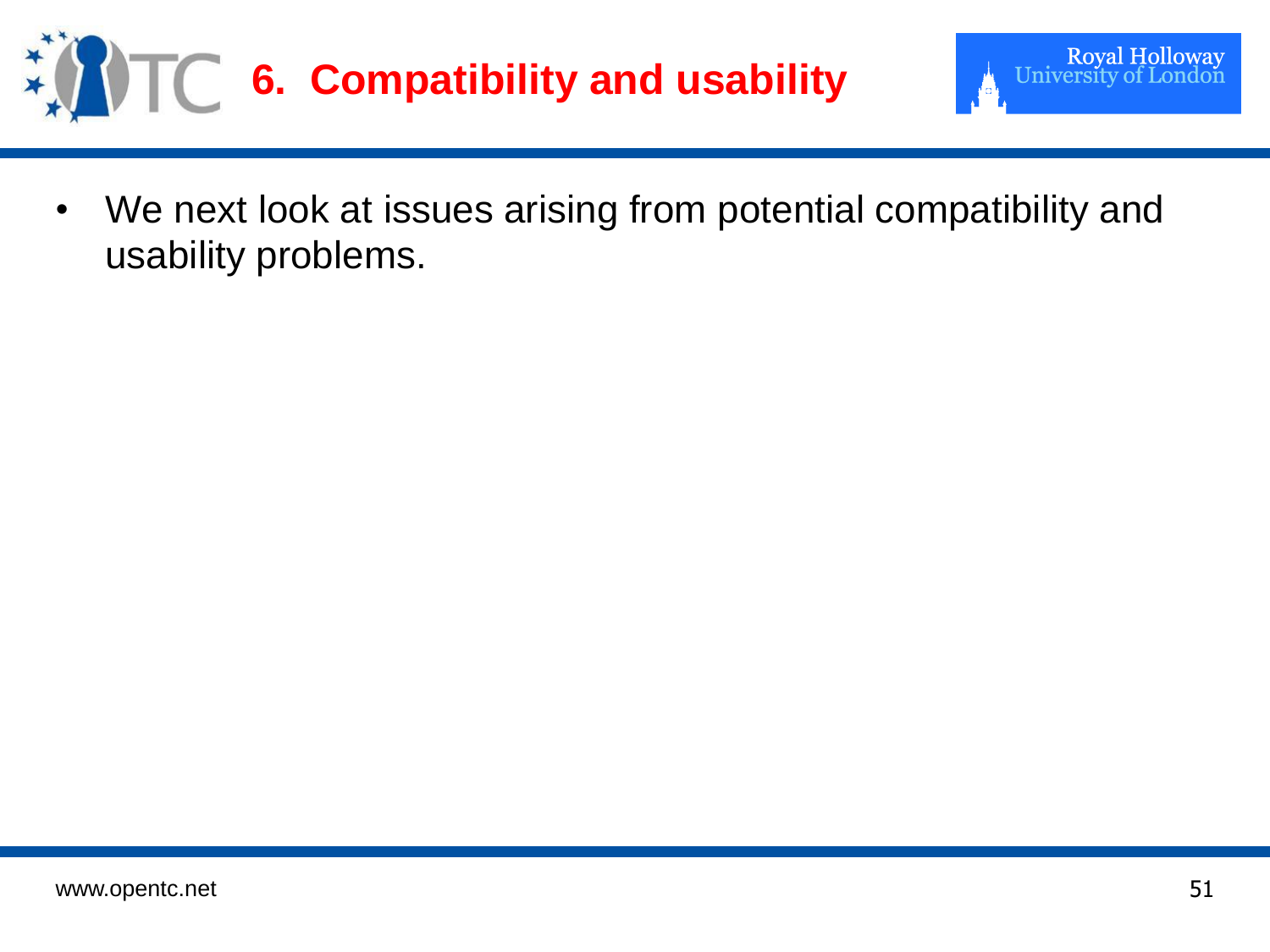

- As a consequence of the piecemeal roll-out of Trusted Computing technologies, current trusted platforms do not come equipped with fully-integrated RTMs, isolation technologies, processors or chipset extensions.
- Indeed, many platforms don't come equipped with any credentials vouching for the "trustworthiness" of the platform (or its components).
- This has the potential to create an awkward backwards compatibility issue, as and when fully equipped trusted computing platforms become available.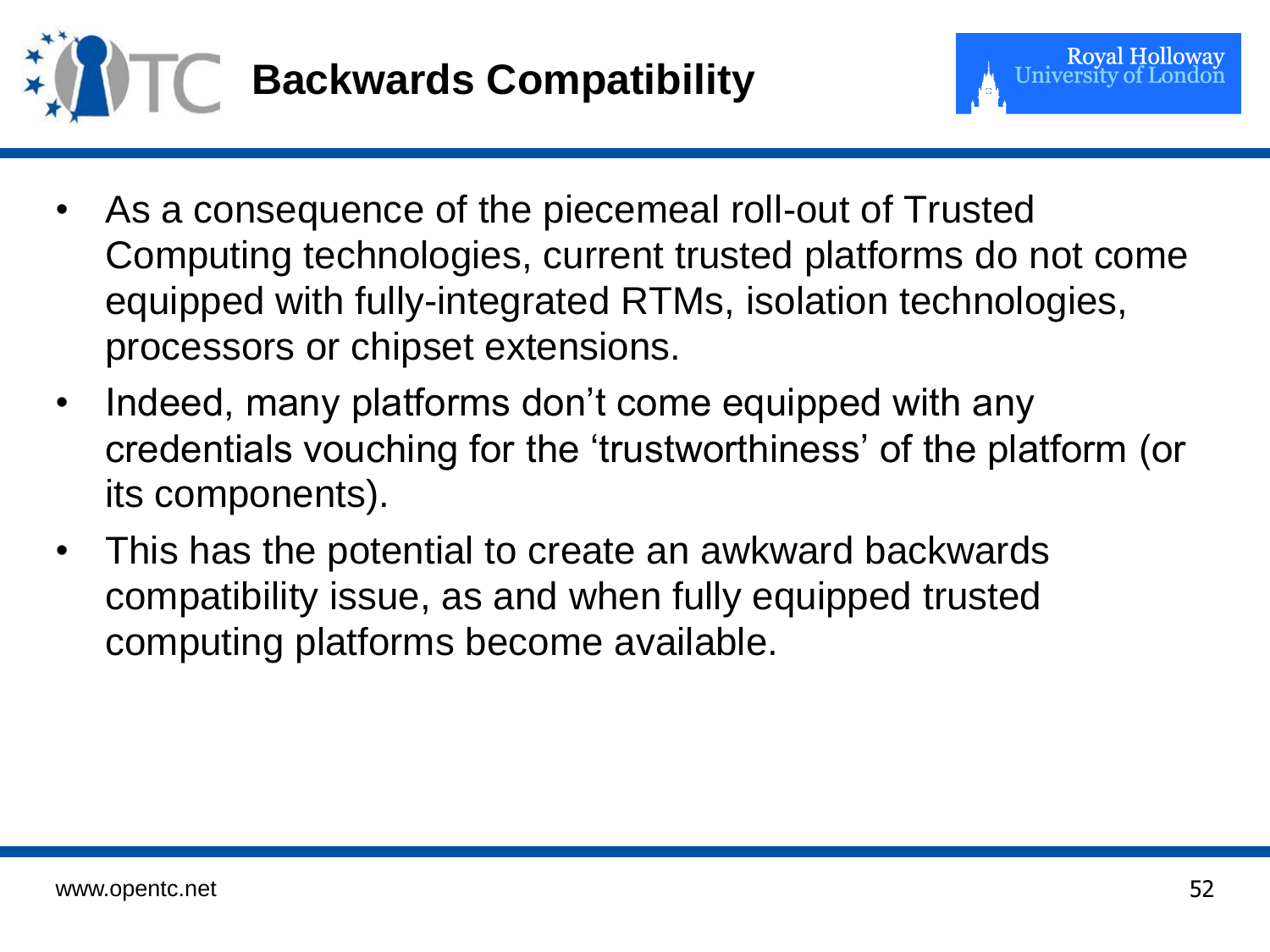

- Prevailing wisdom suggests that it is prudent to hide the complexities of security technology from end-users.
	- Applications that have relied on a PKI have failed in cases where security functions have been too unwieldy to be usable by non-experts.
	- In one example, the PKI experience was considered so painful by some users that they refused to use the technology if it involved handling certificates.
- By contrast, using a TPM currently requires a detailed understanding of how the underlying technology works.
	- For example, the very act of enabling a TPM prior to its use is a non-trivial task, requiring a user to understand and edit BIOS settings.
	- Once enabled, a user is further confronted with setting a TPM owner password, selecting key types fit for purpose, and enrolling certain keys within a PKI.
	- Further problems may arise from password use and management.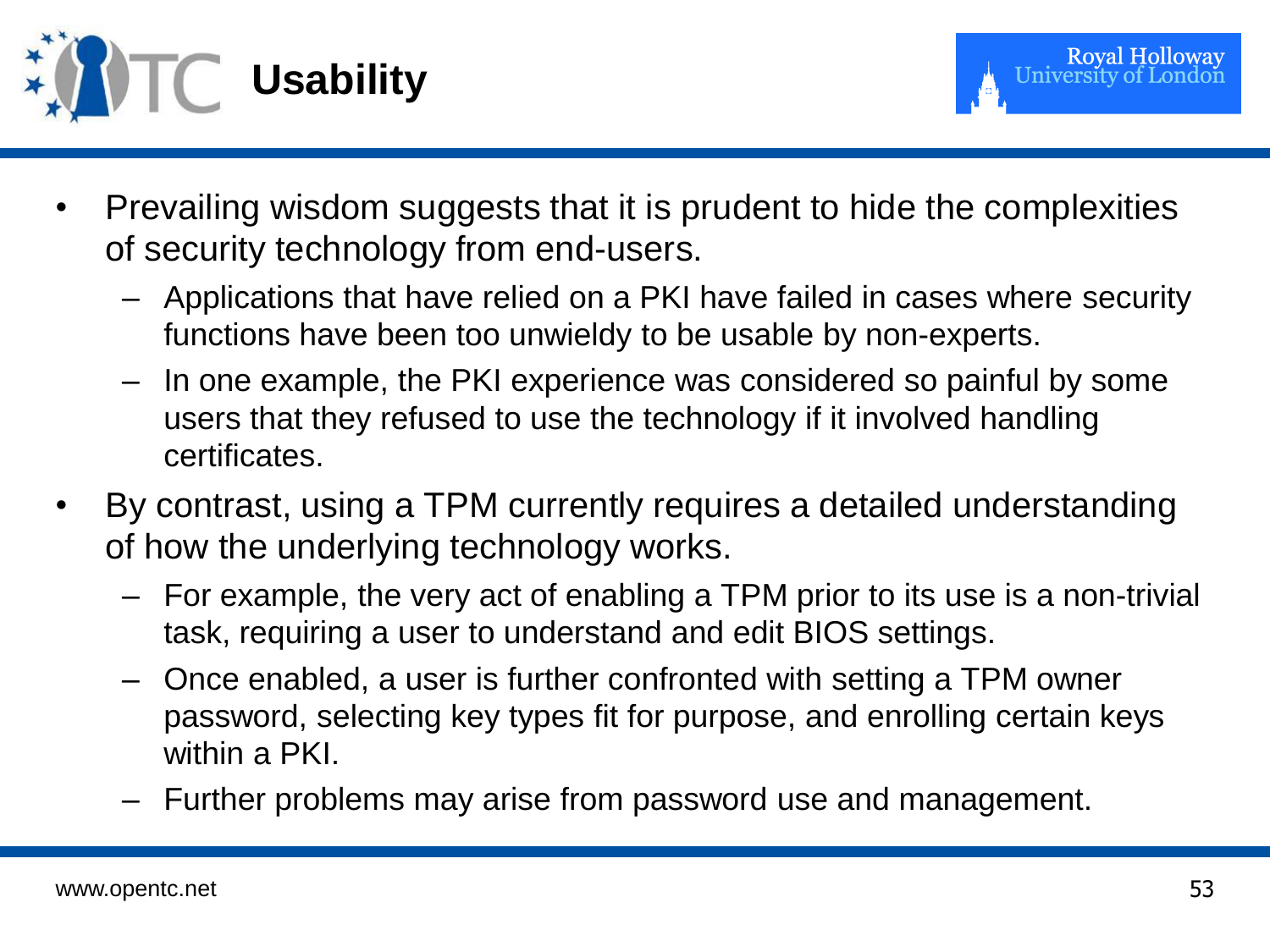

- Unfortunately, many of the technological building blocks required to instantiate a trusted platform are not standardised, nor does the TCG dictate implementation specifics to its adopters.
	- As a result, a number of currently available TPMs do not comply with the TPM specifications.
	- The current absence of conformance testing facilities suggests that the production of non-compliant TPMs may very well continue for the foreseeable future.
	- In turn, discrepancies in implementation between TPM manufacturers may limit future interoperability between different trusted platforms.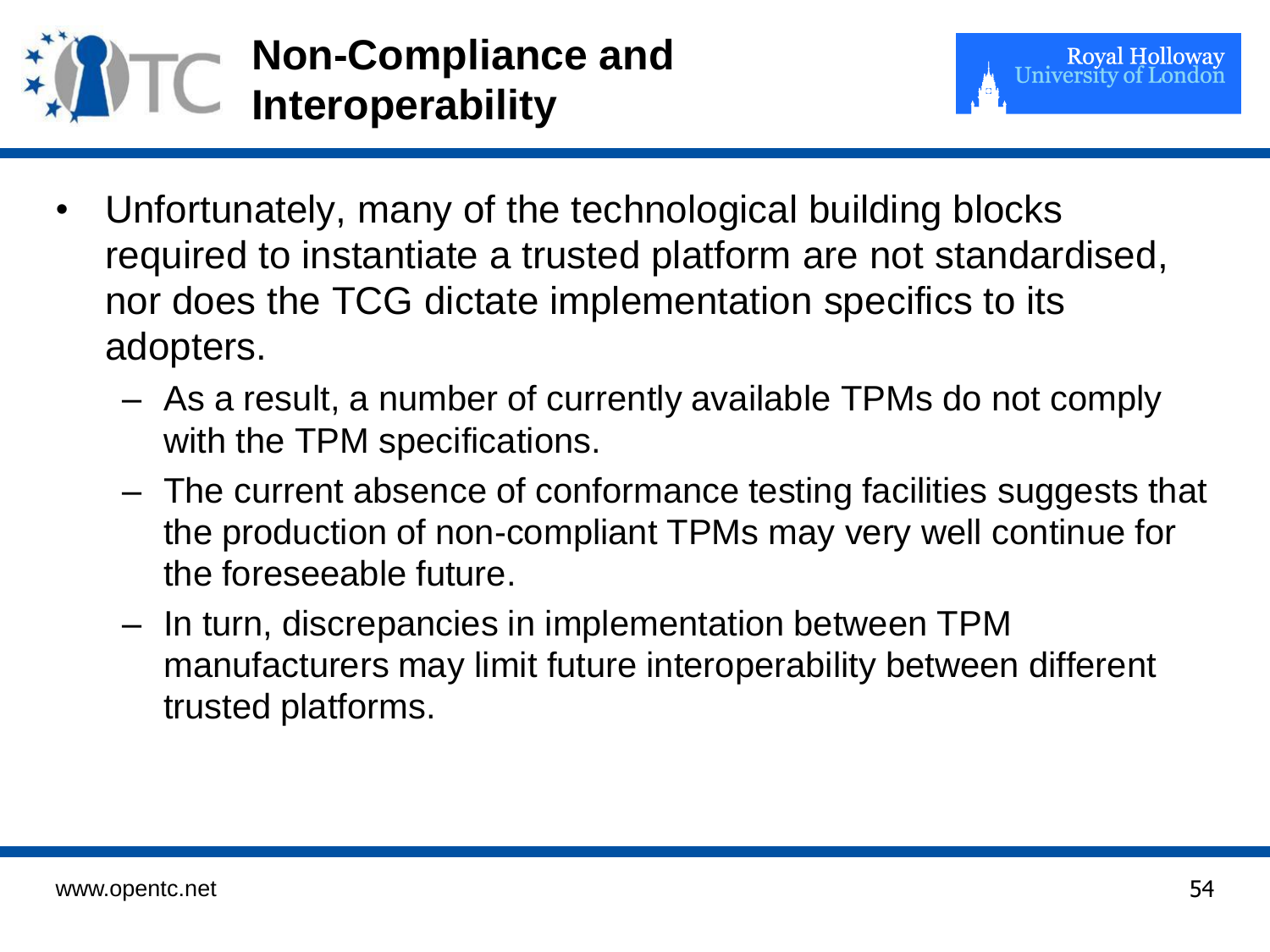

- China seems intent on devising its own set of trusted computing specifications, based on Chinese cryptographic techniques,
- This will result in a completely parallel (and incompatible) set of trusted platforms being manufactured solely for the Chinese market,
- This has the potential to seriously damage the chances of success for trusted computing elsewhere, since it will limit the possible economies of scale, and potentially cause major interoperability issues.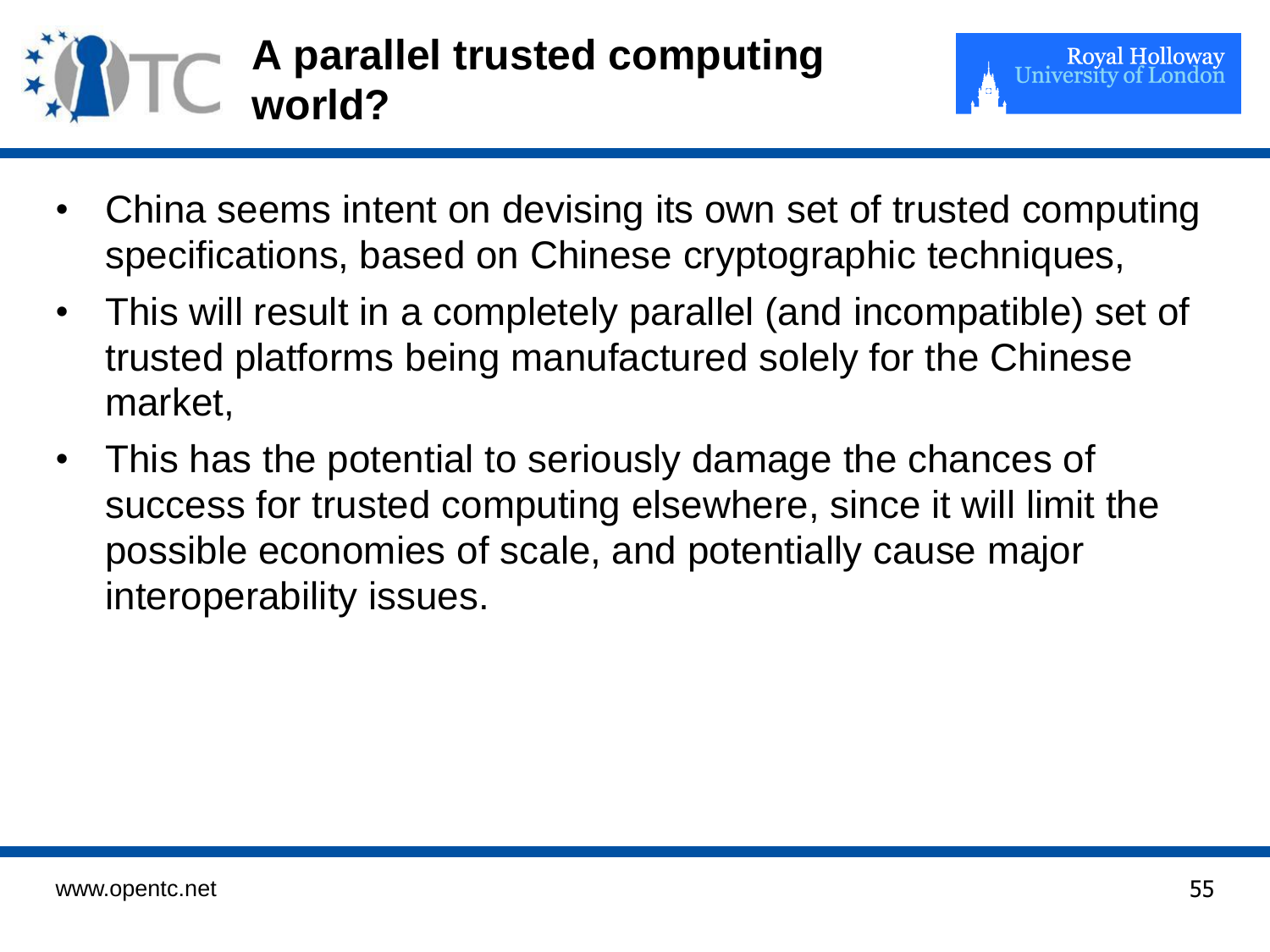

- The **Mobile Phone Working Group** (**MPWG**), one of a number of platform-specific working groups within the TCG, works on the extension and adoption of trusted computing concepts for the mobile device.
- The group builds on existing specifications and concepts to address specific characteristics of mobile devices, such as:
	- connectivity; and
	- limited capability.
- Have defined a Trusted Mobile Platform (TMP).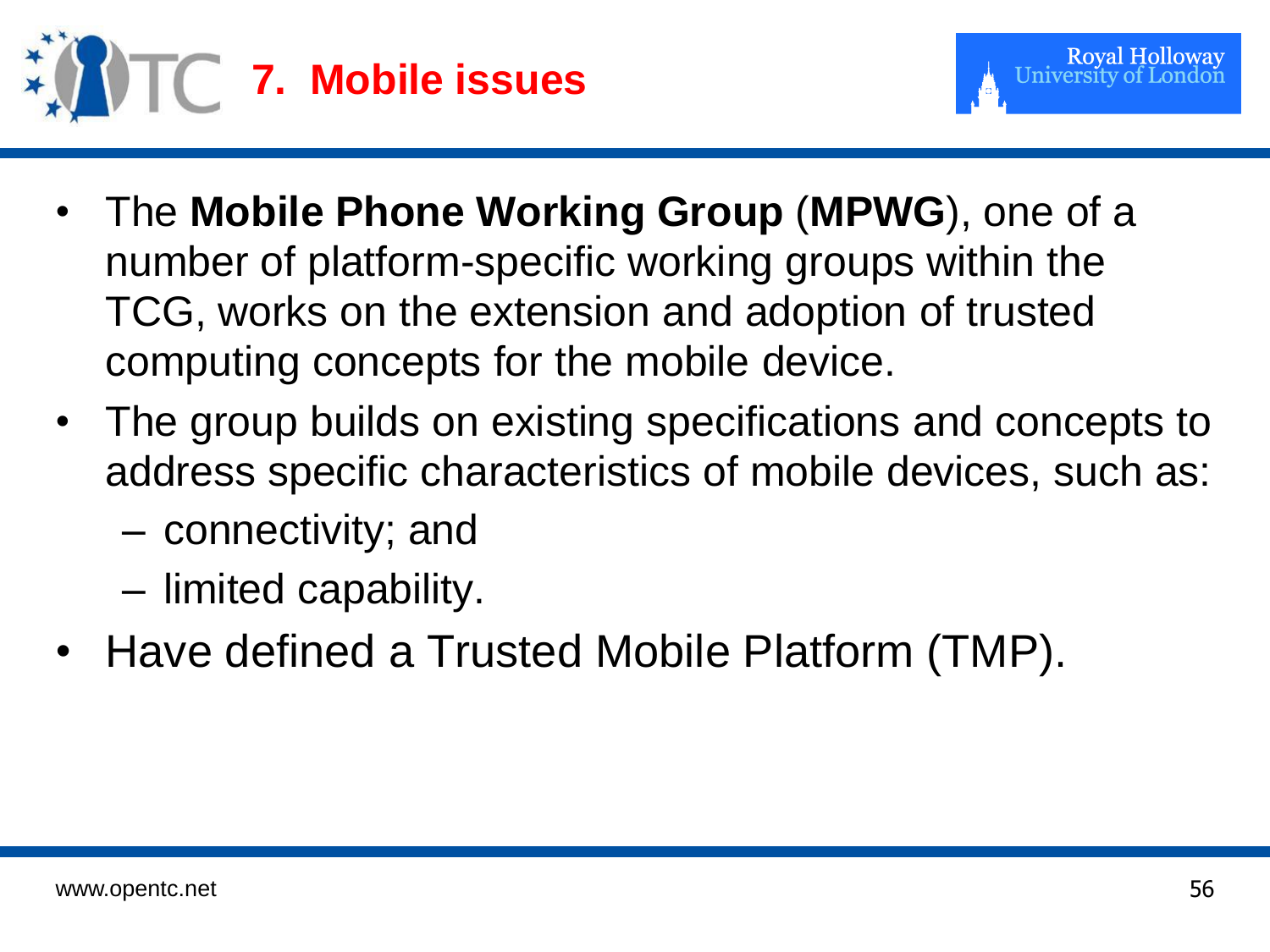



- As we now outline, the mobile specifications rely on an even more complex PKI.
- The realisability of this PKI in practice seems rather questionable.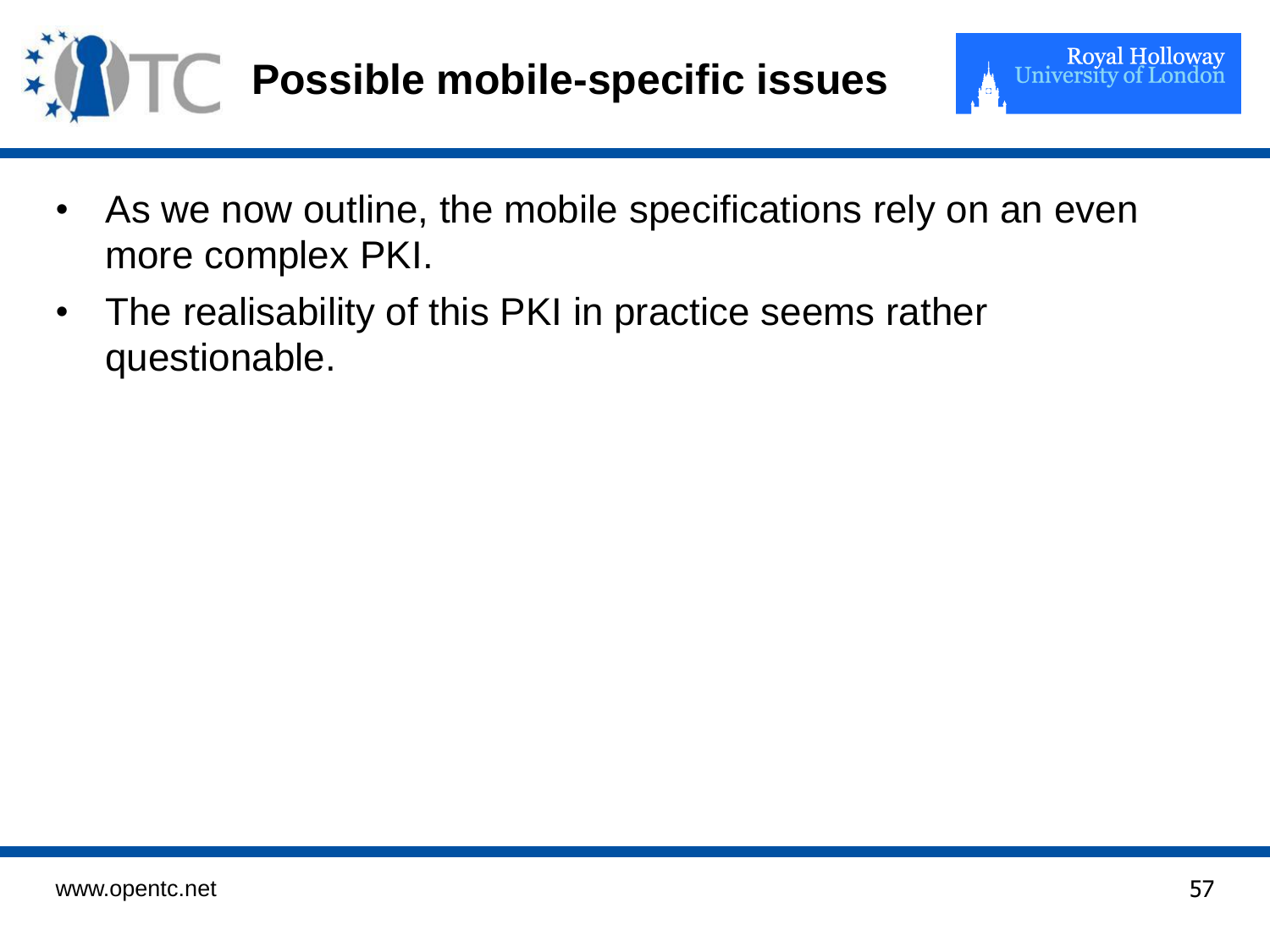

- **Users**, who store their data in the platform:
	- There may be multiple user stakeholders in a platform;
	- For example, an employee or a consumer may be a user stakeholder.
- **Service providers**, who provide services consumed in a platform:
	- There may be multiple service provider stakeholders in a platform;
	- Examples of services include: corporate services for employees; content distribution services for consumers; an address book; a diary.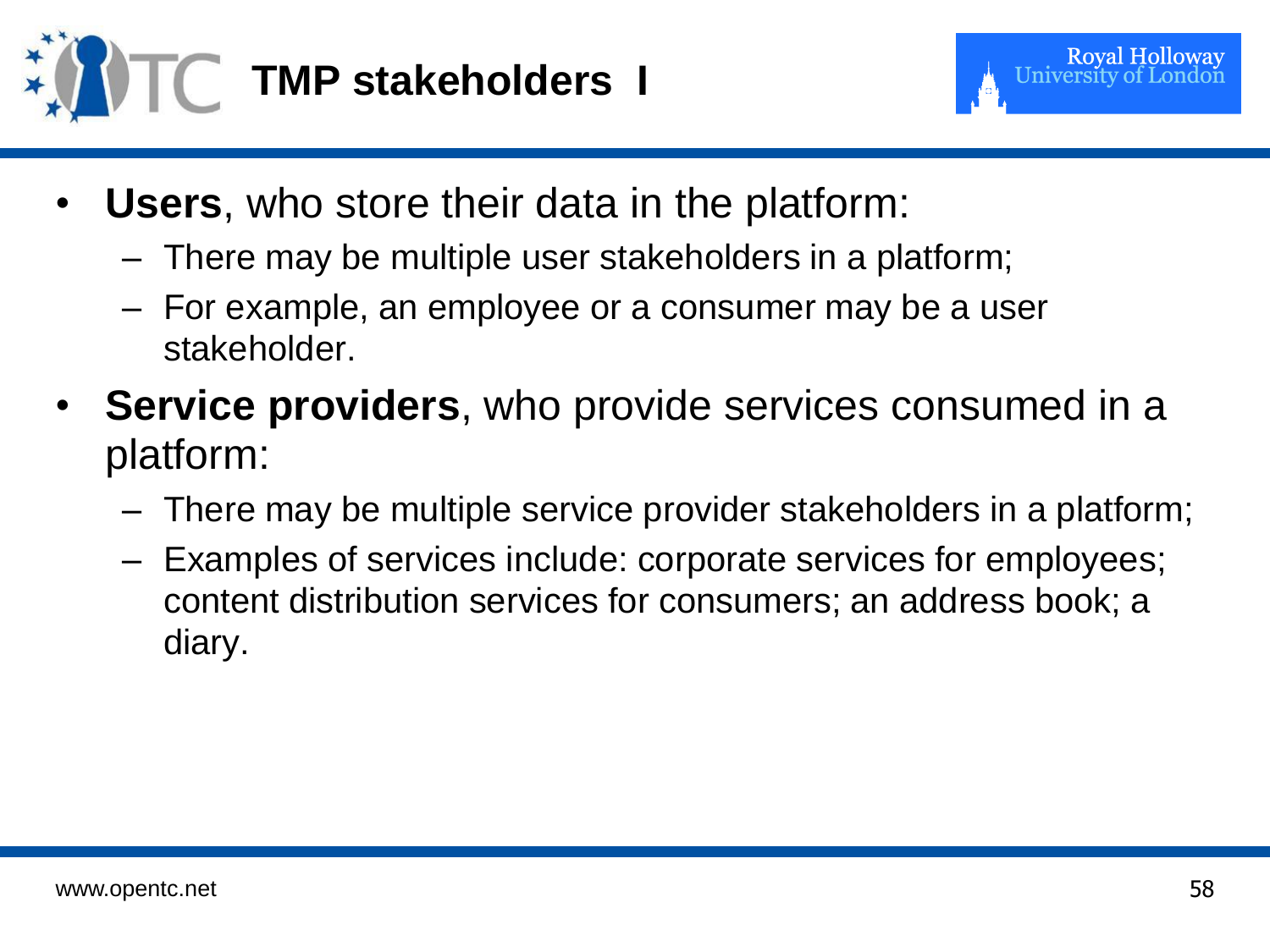

- 
- **Communications carriers**, who are specialist service providers providing cellular radio access for the platform:
	- There may be multiple communications carrier stakeholders in a platform.
- The **device manufacturer**, who provides the internal communications within a platform and typically provides all the hardware resources within a platform:
	- There is a single device manufacturer stakeholder in a platform.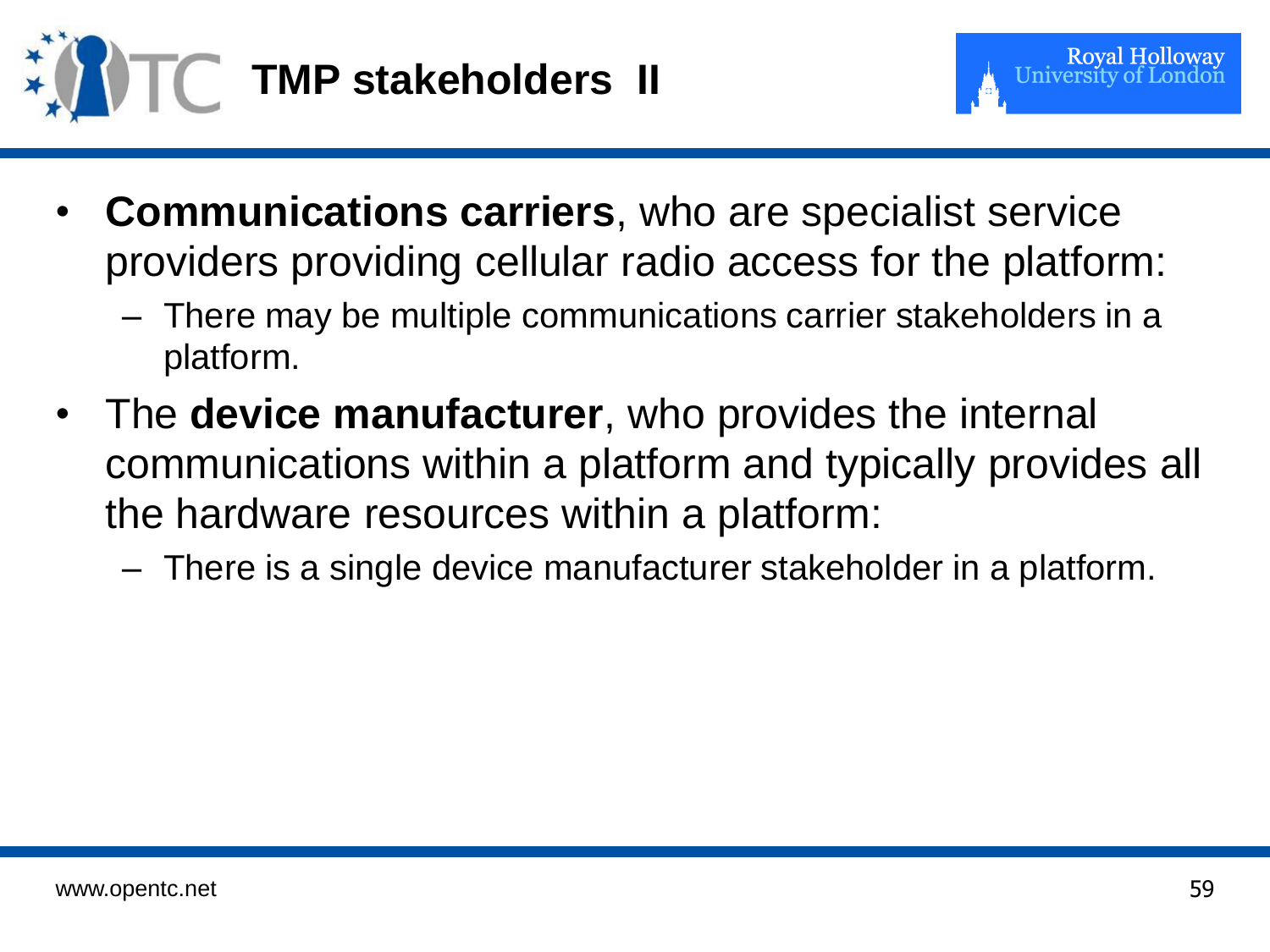

- **Royal Holloway**
- Conventional TCG-enabled platforms enforce:
	- the rights of a single platform Owner (who has exclusive control over the data protection mechanisms in the platform); and
	- the rights of multiple data owners (who use the data protection mechanisms, with permission from the platform Owner).
- If a cellular-radio enabled platform was just a conventional TCG-enabled platform, it follows that an Owner or User who turned off the platform TPM would prevent the radio from operating.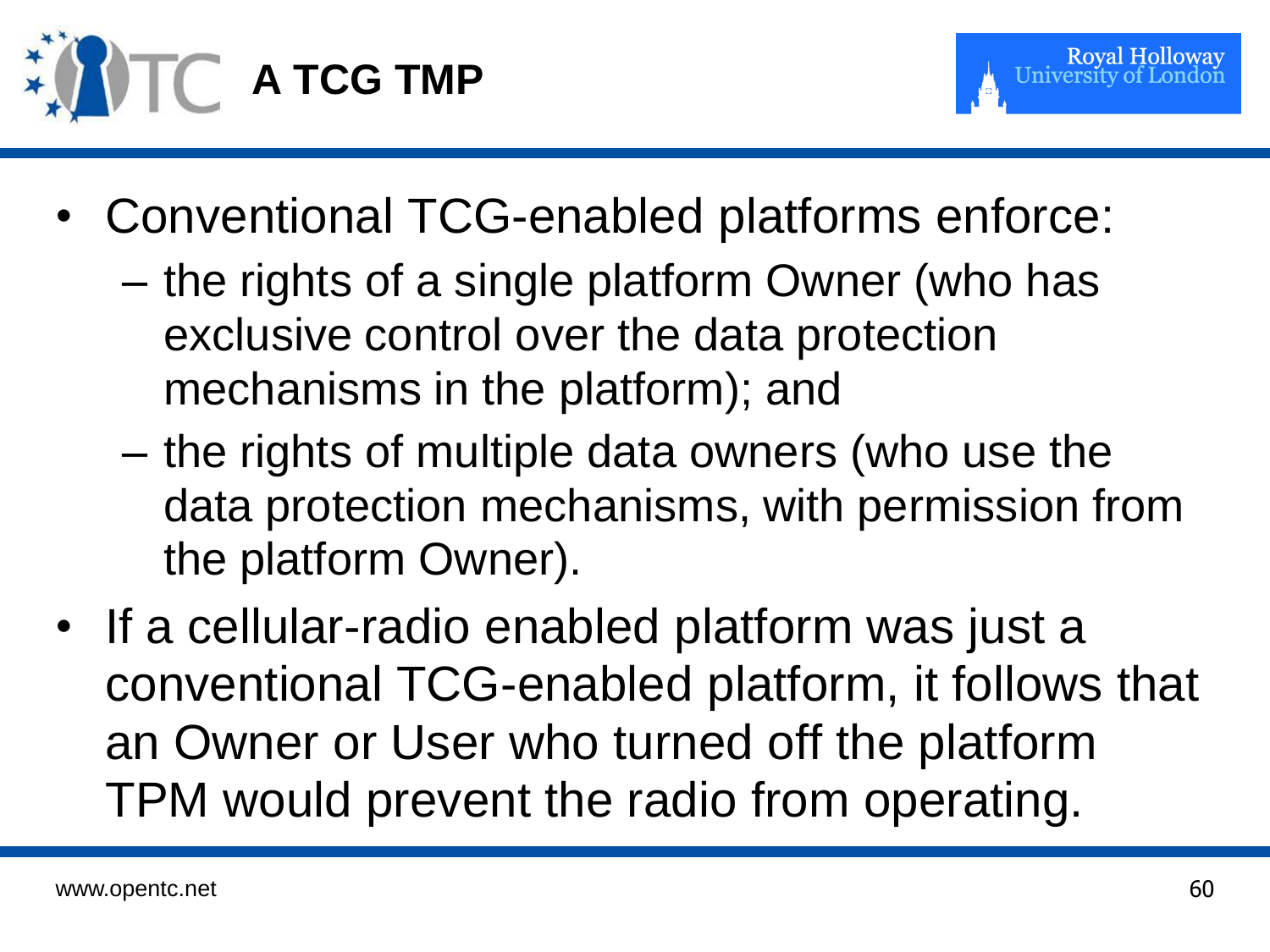

- To maintain the right of an Owner or user to turn off his TPM, the TMP specification generalises the concept of a platform to mean a set of trusted "engines".
- A TMP, as defined by the TCG, is made up of a set of such engines.
- An engine is defined as a construct capable of:
	- manipulating data;
	- providing evidence that it can be trusted to report the current state of the host platform; and
	- providing evidence about the host platform's current state.
- Each stakeholder on a trusted mobile platform has its own engine.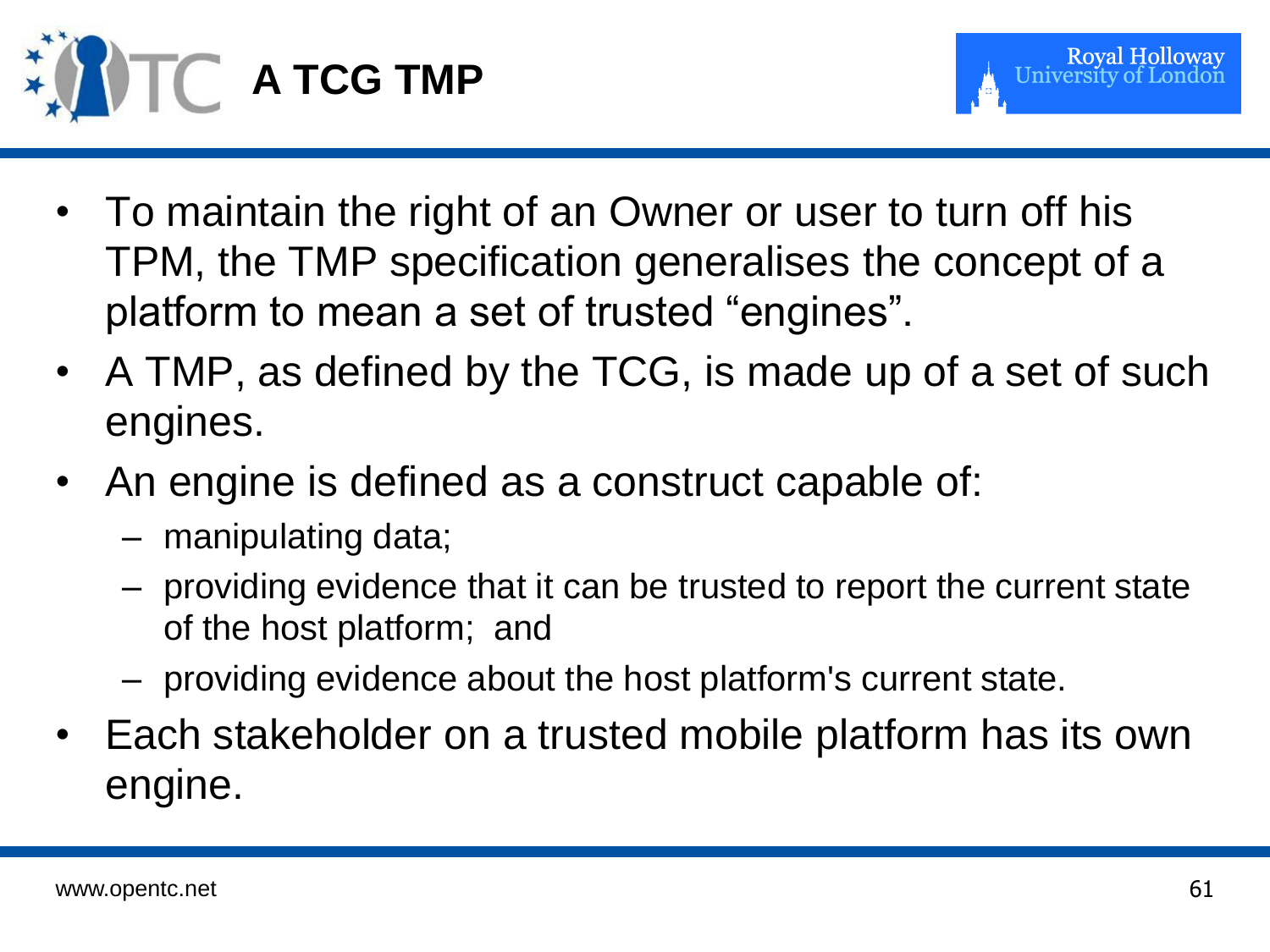

- Each engine provides platform services on behalf of its stakeholder, and also incorporates functionality similar in many ways to a "traditional" TCG trusted platform.
- An engine can:
	- access a set of trusted resources;
	- obtain and use an endorsement key and/or attestation identity keys;
	- provide evidence of its trustworthiness as a trusted platform;
	- report evidence regarding its current state;
	- import and/or export services, shielded capabilities and protected functionality;
	- implement arbitrary software functionalities such as trusted and/or normal services.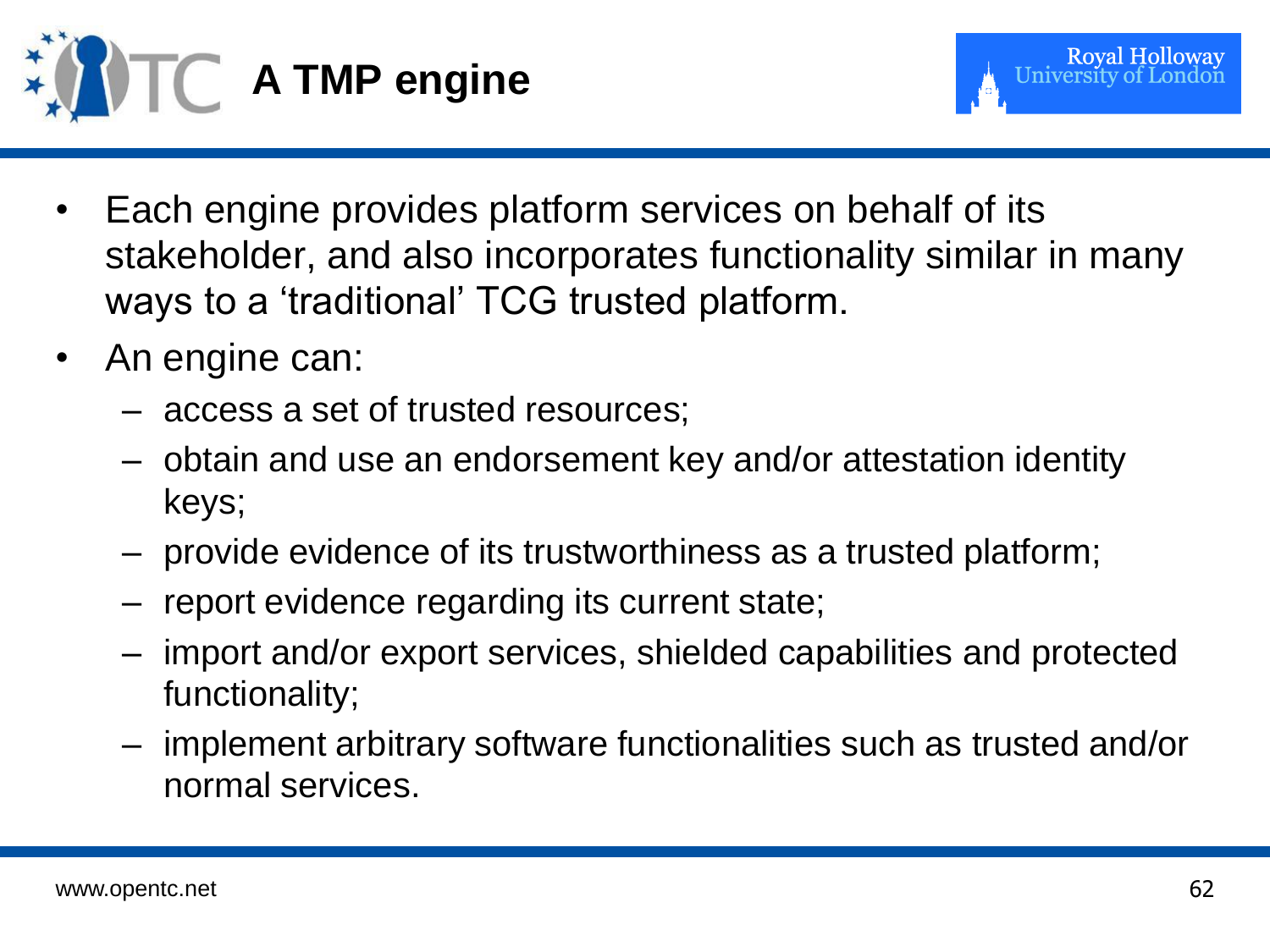



[Schmidt, Kuntze and Kasper]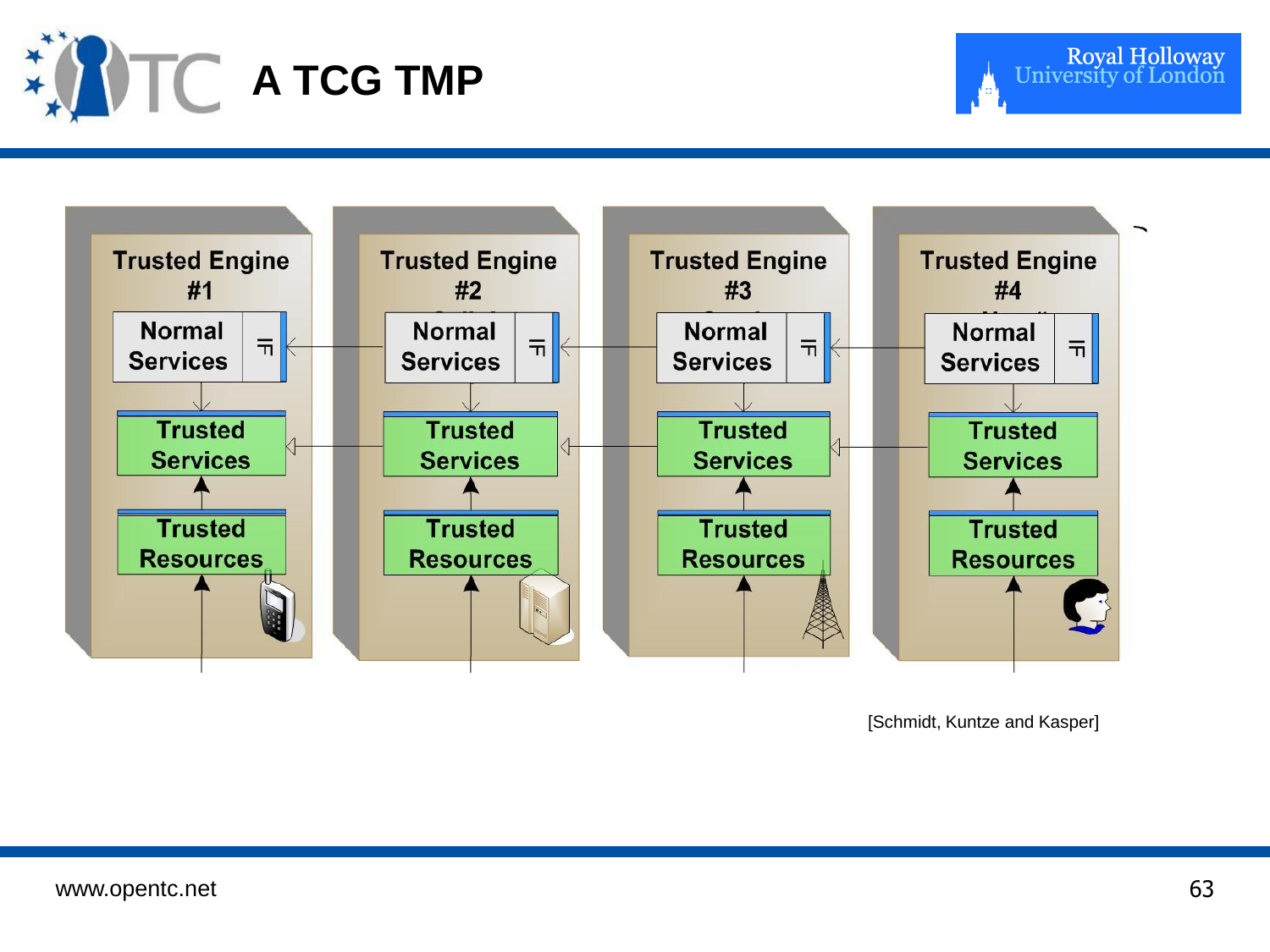



[Just as a TPM provides trusted resources (reporting and storage) to a PC platform, a Mobile Trusted Module (MTM) provides trusted resources to a mobile platform]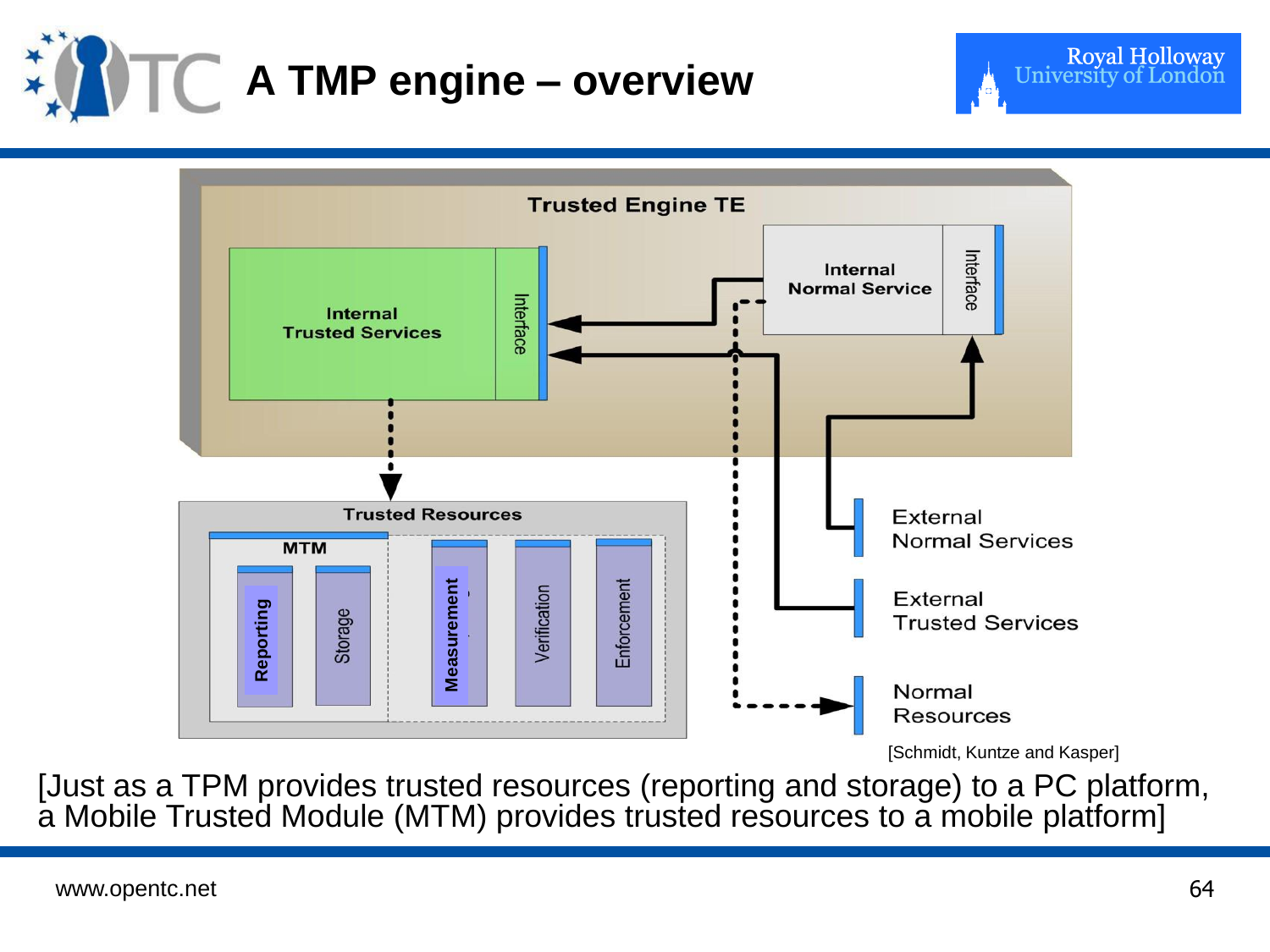

**Royal Holloway** University of

- An engine is made up of trusted resources:
	- The following Roots of Trust are defined for the mobile domain:
		- Root of Trust for Storage (RTS);
		- Root of Trust for Reporting (RTR);
		- Root of Trust for Measurement (RTM);
		- **Root of Trust for Verification (RTV);**
		- **Root of Trust for Enforcement (RTE)**.
	- Each root of trust Provides evidence of its trustworthiness:
		- directly, by proving knowledge of secrets (EK, AIK) and associated credentials that can only be accessed by authenticated subjects of the stakeholder; or
		- indirectly by providing measurements.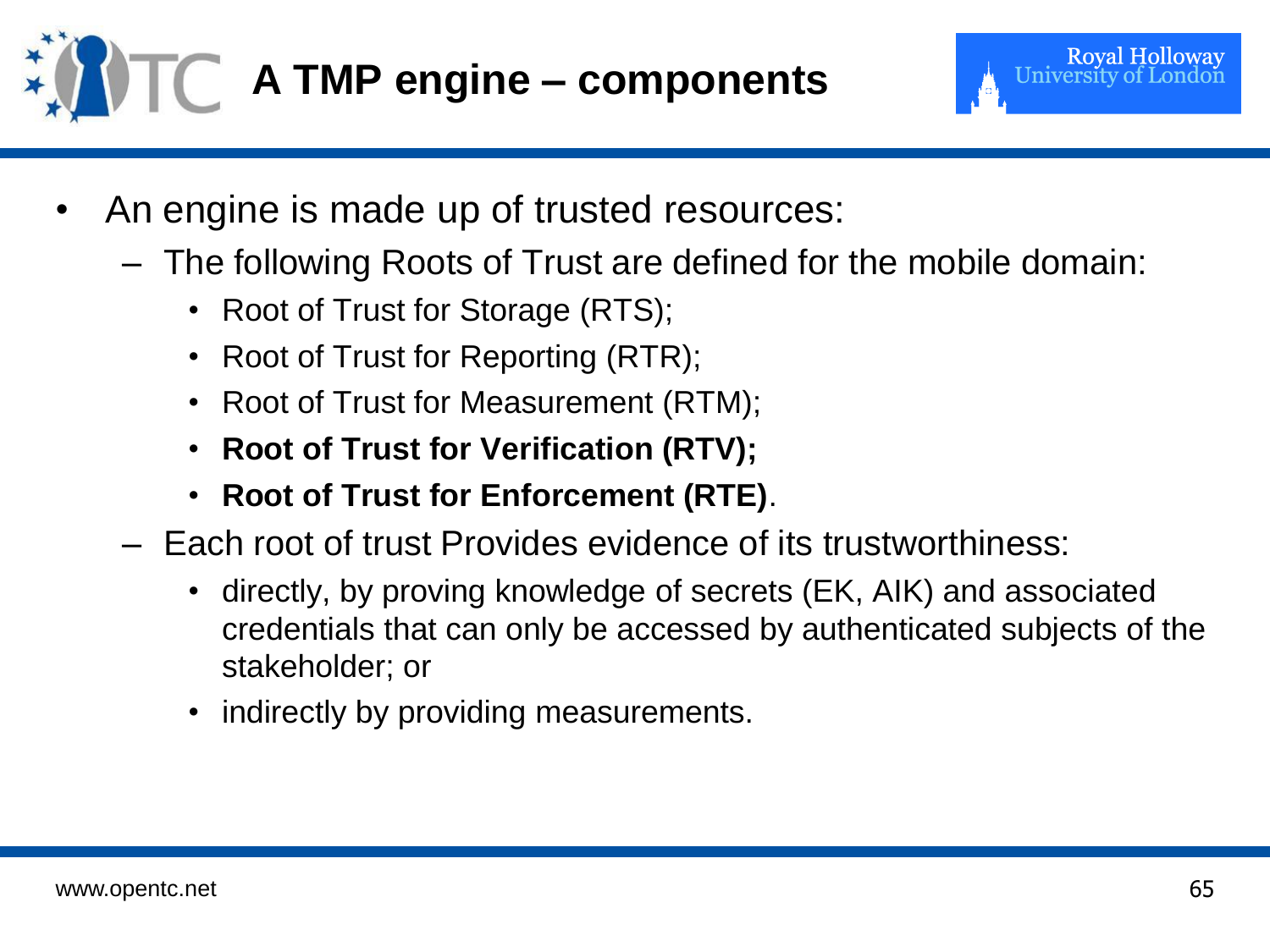



- The TCG MPWG has defined a secure boot process.
- Rather than measuring and recording as is the case with authenticated boot – a secure boot process allows each platform component to be:
	- **Measured**,
	- **Verified** (by RTV), in which the measured value is compared against a reference value (which indicates what the measurement 'ought to be'), and
	- **Acted upon**, where, if it is discovered that a platform"s component measurement is not what is "ought to be", then the boot process can be aborted (by the RTE).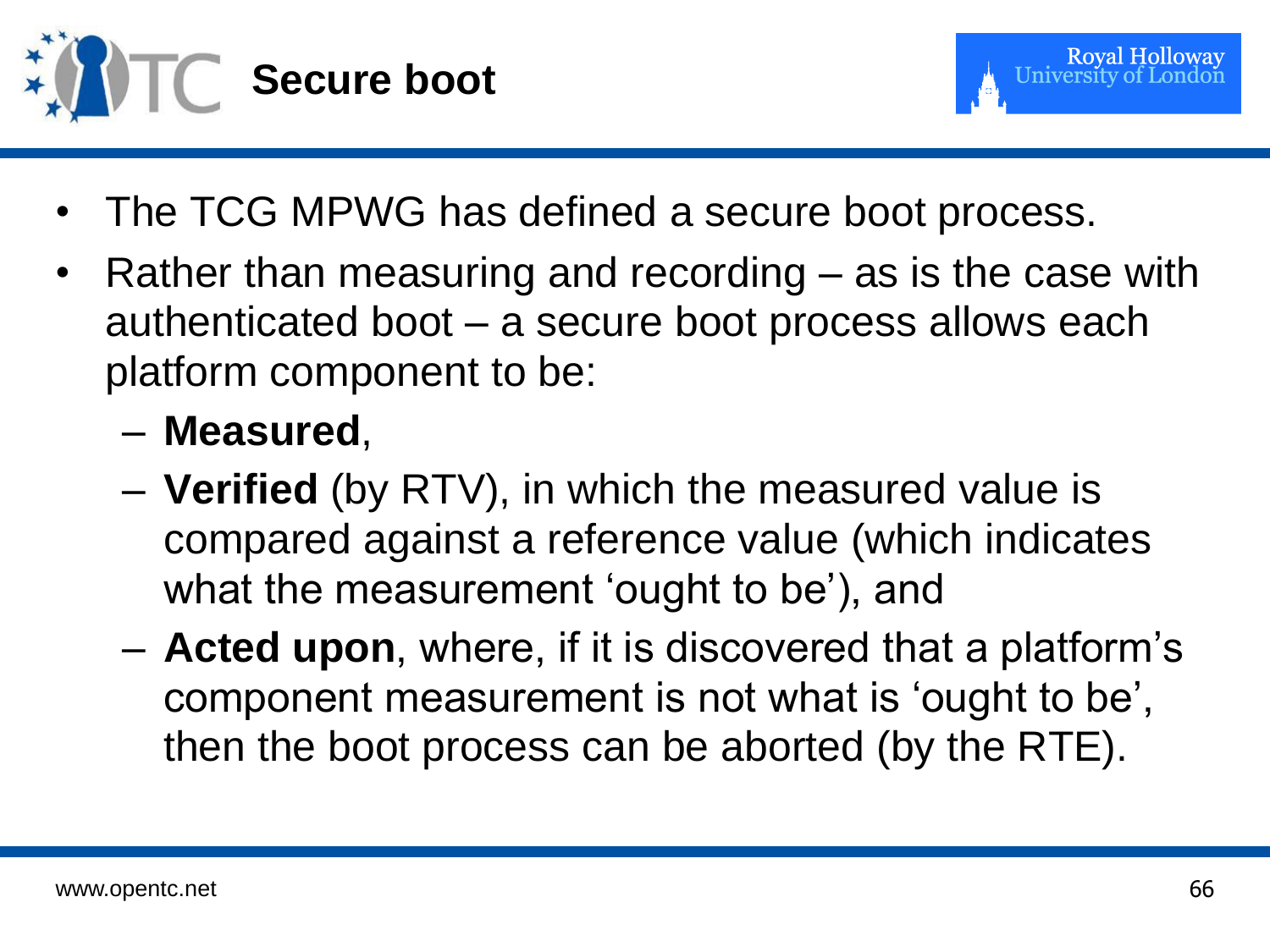## **Secure boot The process (mandatory engines)**



Royal Holloway<br>University of London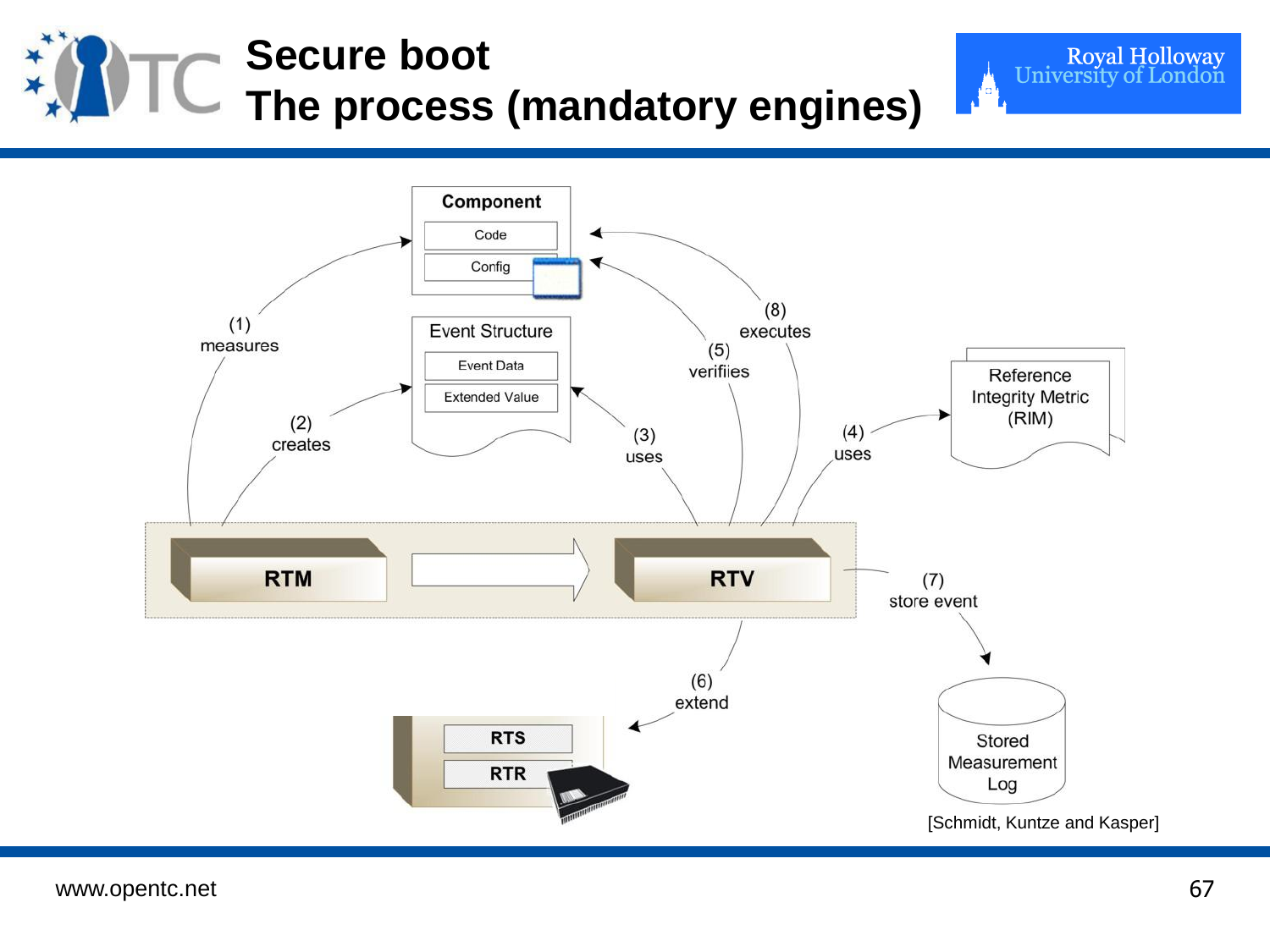

- A Target Integrity Metric (TIM) is the actual measurement of a software component taken by the RTM or measurement agent
- A Reference Integrity Metric (RIM) is a reference value used to compare with a TIM.
- A RIM provisioning method needs to:
	- authenticate source;
	- verify authorisation of source to provide RIMs;
	- verify integrity, freshness and validity of RIMs.
- A RIM\_Cert is an authenticated and integrity protected structure containing a RIM and some auxiliary information.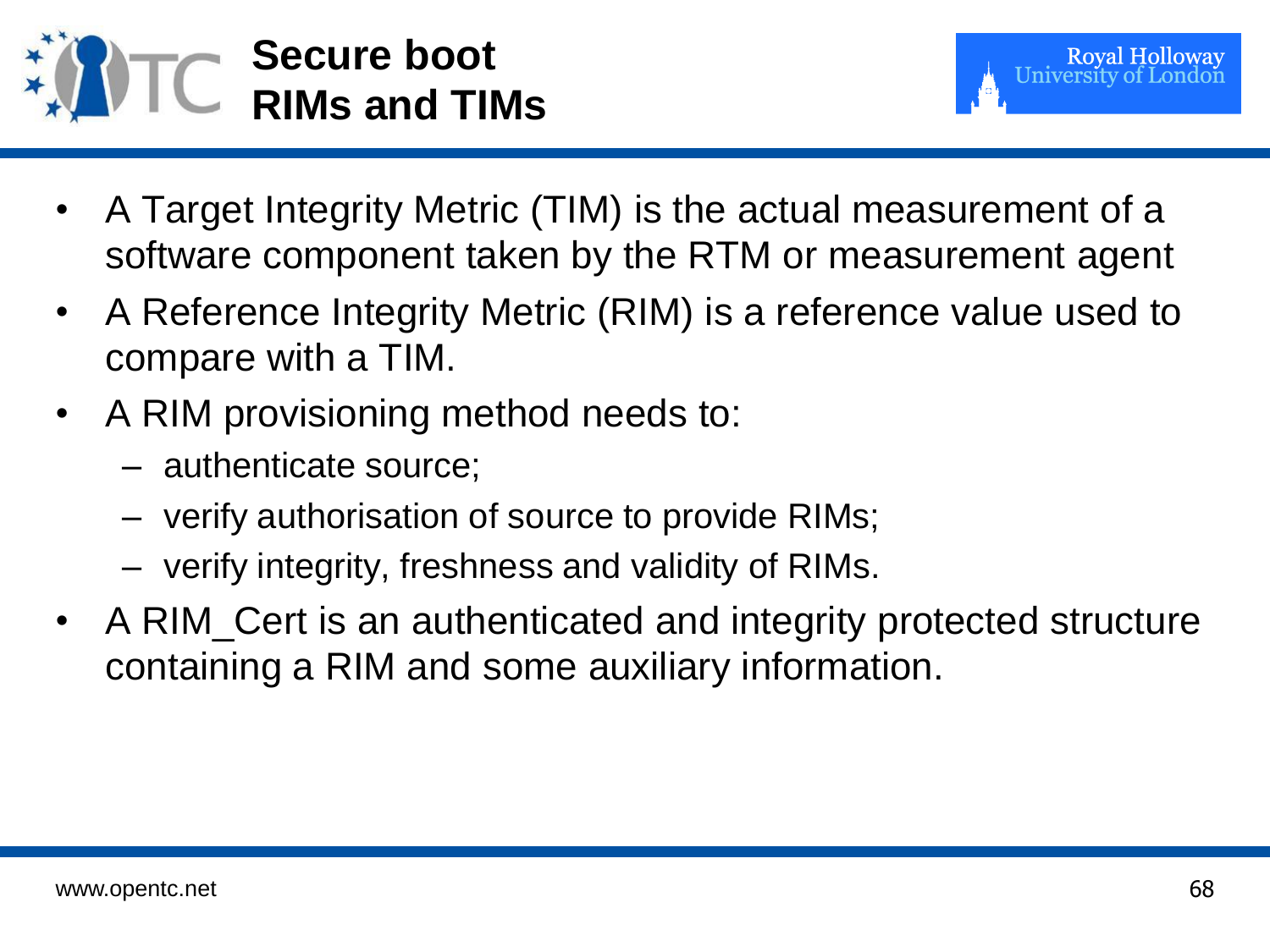



- The parties which create authentic and authorised RIM\_Certs are called RIM\_Auths:
	- An external RIM\_Cert may be authenticated using a digital signature;
	- An internal RIM\_Cert may be authenticated using a message authentication code.
- The keys used to verify RIM\_Certs are called TPM verification keys.
- For each MTM, a key hierarchy used to authorise RIM\_Certs can be set up.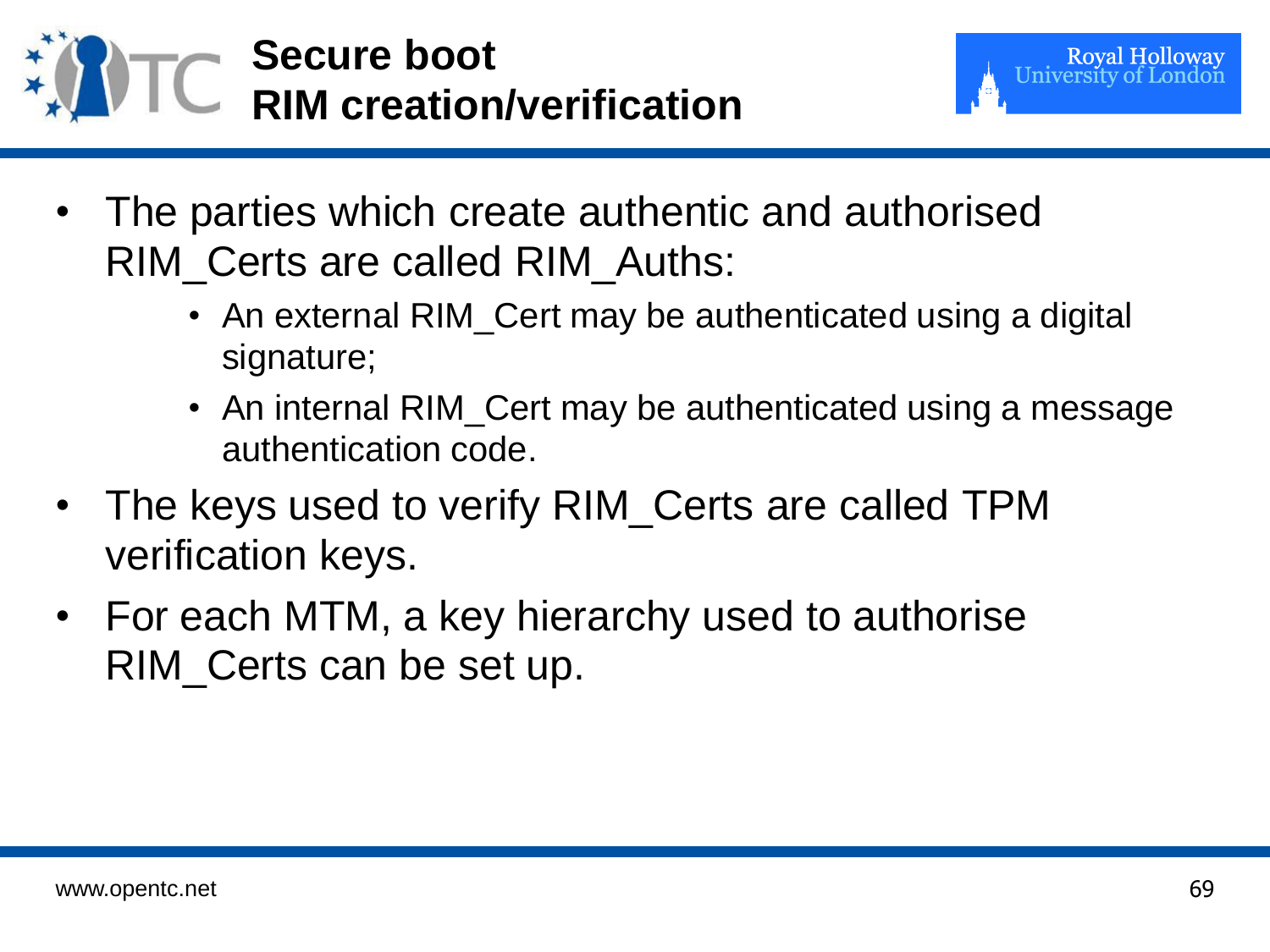

- Each engine must be pre-configured with a public key called the Root Verification Authority Identifier (RVAI).
- This key must be integrity protected, e.g. via ROM or NV storage in the MTM (it can also be signed using a key stored within the MTM).
- The Root Verification Authority (who owns the private key) is the stakeholder for the engine. It acts as the root CA, and can:
	- directly sign RIM\_Certs;
	- delegate the authority to sign RIM\_Certs to RIM\_Auths in the form as RIM\_Auth\_Certs;
	- delegate the authority to authorise RIM\_Auths in the form of RIM\_Auth\_Certs.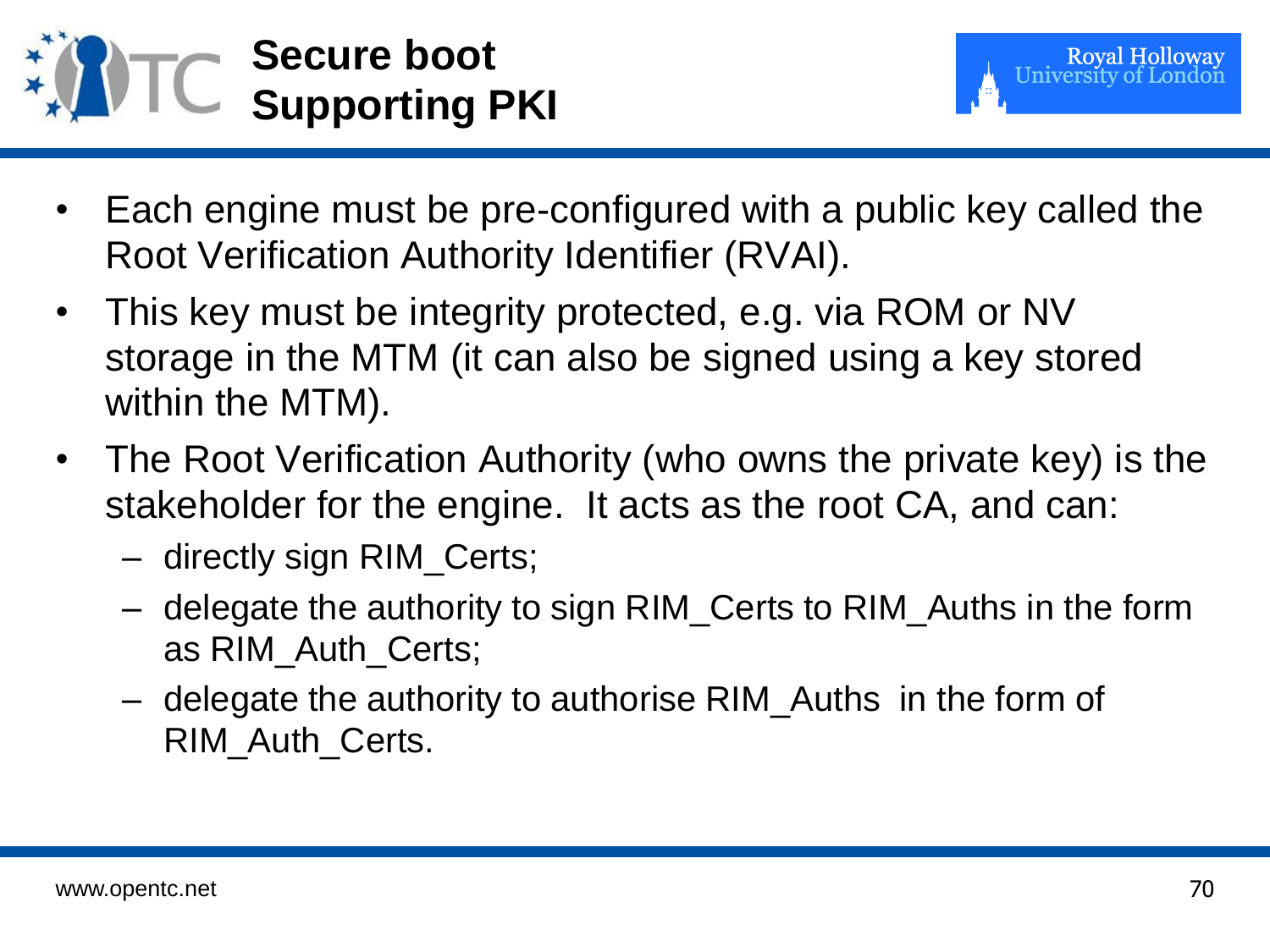

## **Secure boot – RIM provisioning (external RIM\_Certs)**



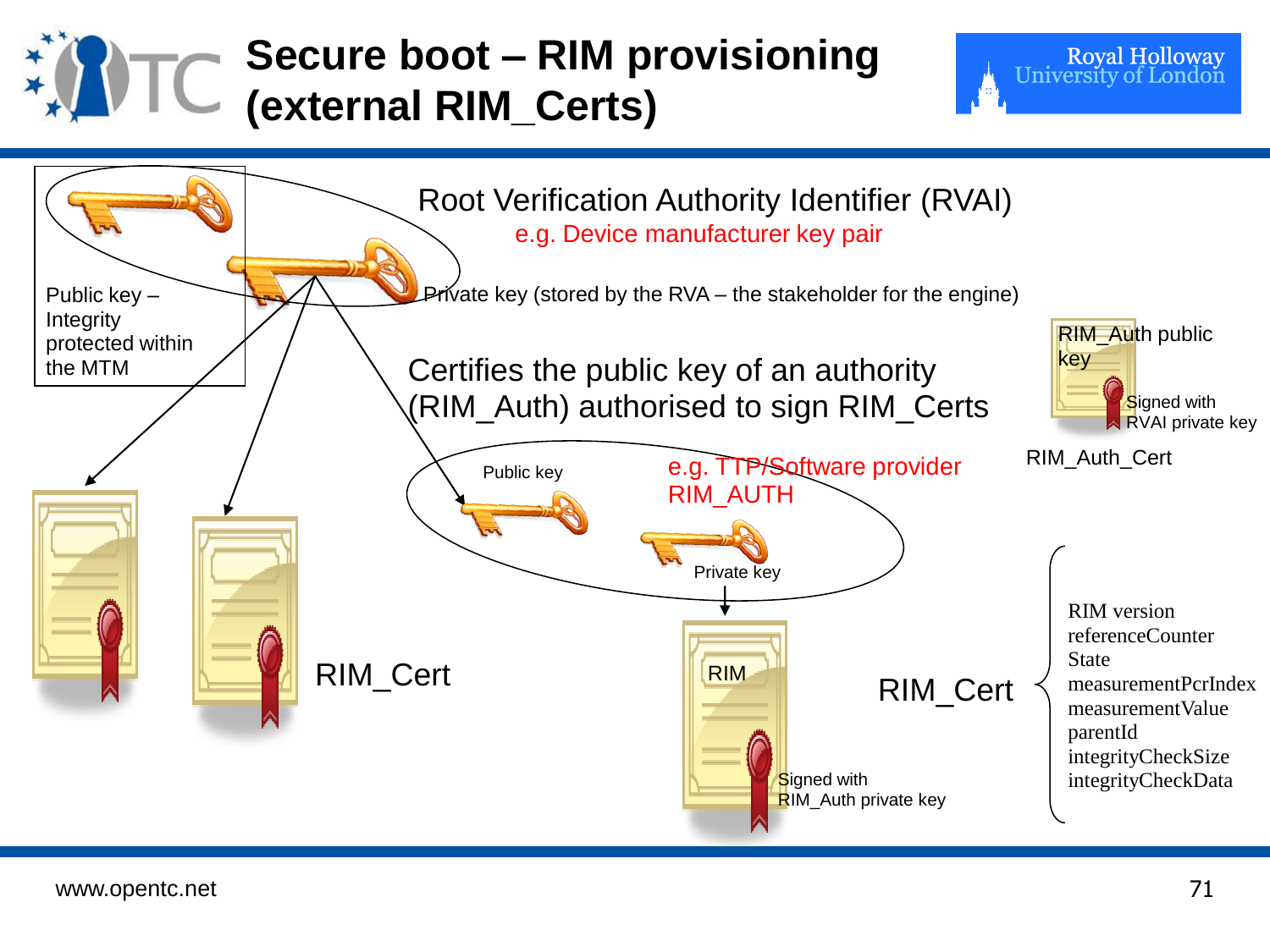

| tag                 | TPM_TAG_VERIFICATION_KEY                                                      |
|---------------------|-------------------------------------------------------------------------------|
| usageFlags          | defines the capabilities for the key defined in key data,                     |
|                     | i.e. whether it can authorise RIM_Auths or sign RIM_Certs                     |
| parentID            | Identifier for the key used to authorise the key contained in keyData         |
|                     | If parent $D =$ none then this is a "root key"                                |
| mylD                | Identifier for the key structure                                              |
| referenceCounter    | Defines the validity of the structure                                         |
| keyAlgorithm        | Identifier for the algorithm to be used with the key held in keyData          |
| keyScheme           | The method by which the integrity Check Data can be verified                  |
| extensionDigestSize | Length in bytes of the buffer extension Digest                                |
| extensionDigest     | Contains a hash of proprietary extension data                                 |
| keySize             | Length of the buffer KeyData                                                  |
| keyData             | Contains the key for verifying the integrity Check Data field                 |
| integrityCheckSize  | The length of the integrity Check Data buffer                                 |
| integrityCheckData  | An integrity check for the TPM_Verification_Key                               |
|                     | The method by which to verify is defined in the object referenced by parentid |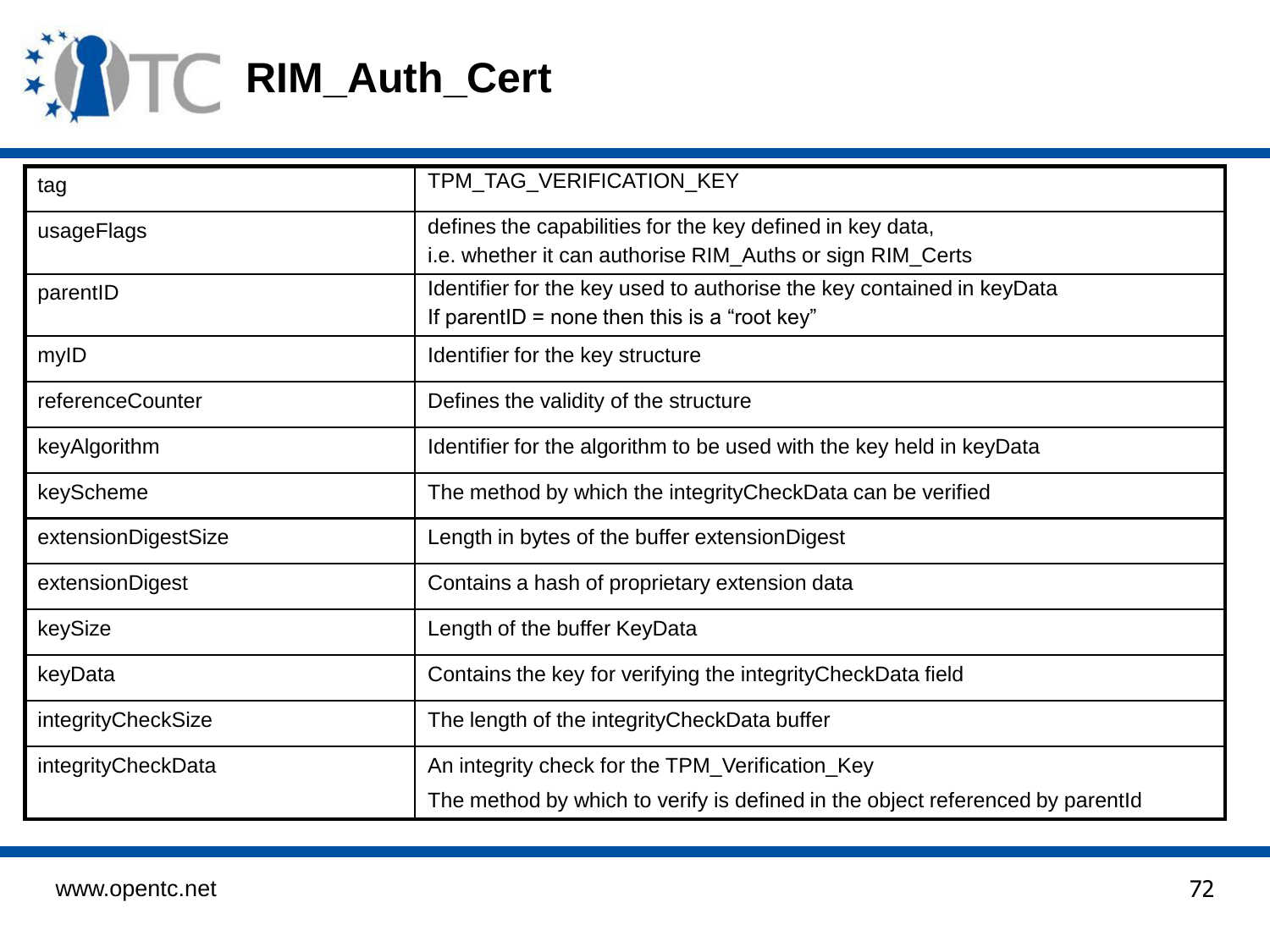

- If the Root Verification Authority (or other RIM\_Auth acting as a CA) wishes to revoke delegated authorisation, then it SHOULD do so by signing a periodic RIM\_Auth\_Validity\_List indicating the identifiers of its delegates that are still valid.
- Every RIM\_Auth which signs Validity Lists MUST ensure it always has signed a Validity List whose "valid from" and "valid to" fields in UTCtime format enclose the current date and time.
- Whether or not a RIM\_Auth signs RIM\_Auth Validity Lists MUST be indicated by a usage flag in the TPM\_Verification\_Key structure.

**Royal Holloway**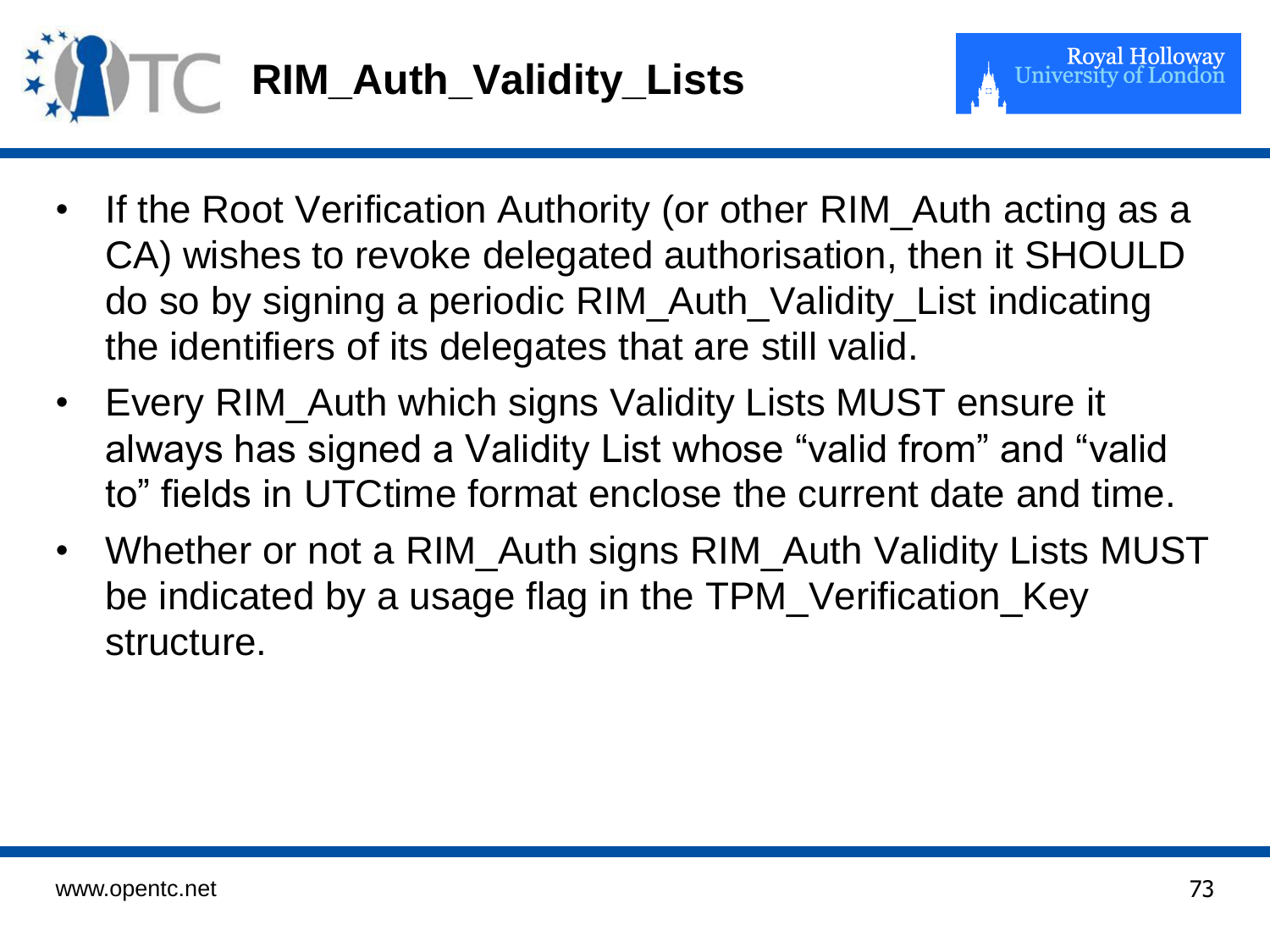

| tag                 | TPM_TAG_RIM_CERTIFICATE                                                               |
|---------------------|---------------------------------------------------------------------------------------|
| rimVersion          | A version number for the RIM certificate                                              |
| referenceCounter    | Defines the validity of the structure                                                 |
| state               | Defines the state the system must be in at the time of use.                           |
| measurementPcrIndex | The PCR index that is to be extended using the defined<br>measurement value           |
| measurementValue    | The measurement value to be extended to the specified PCR                             |
| parentid            | The identifier for the key used to verify this structure                              |
| extensionDigestSize | Length in bytes of the buffer extension Digest                                        |
| extensionDigest     | Contains a hash of proprietary extension data                                         |
| integrityCheckSize  | The length of the integrity Check Data buffer                                         |
| integrityCheckData  | An integrity check for the TPM_RIM_CERTIFICATE                                        |
|                     | The method to be used to verify it is defined in the object referenced<br>by parentid |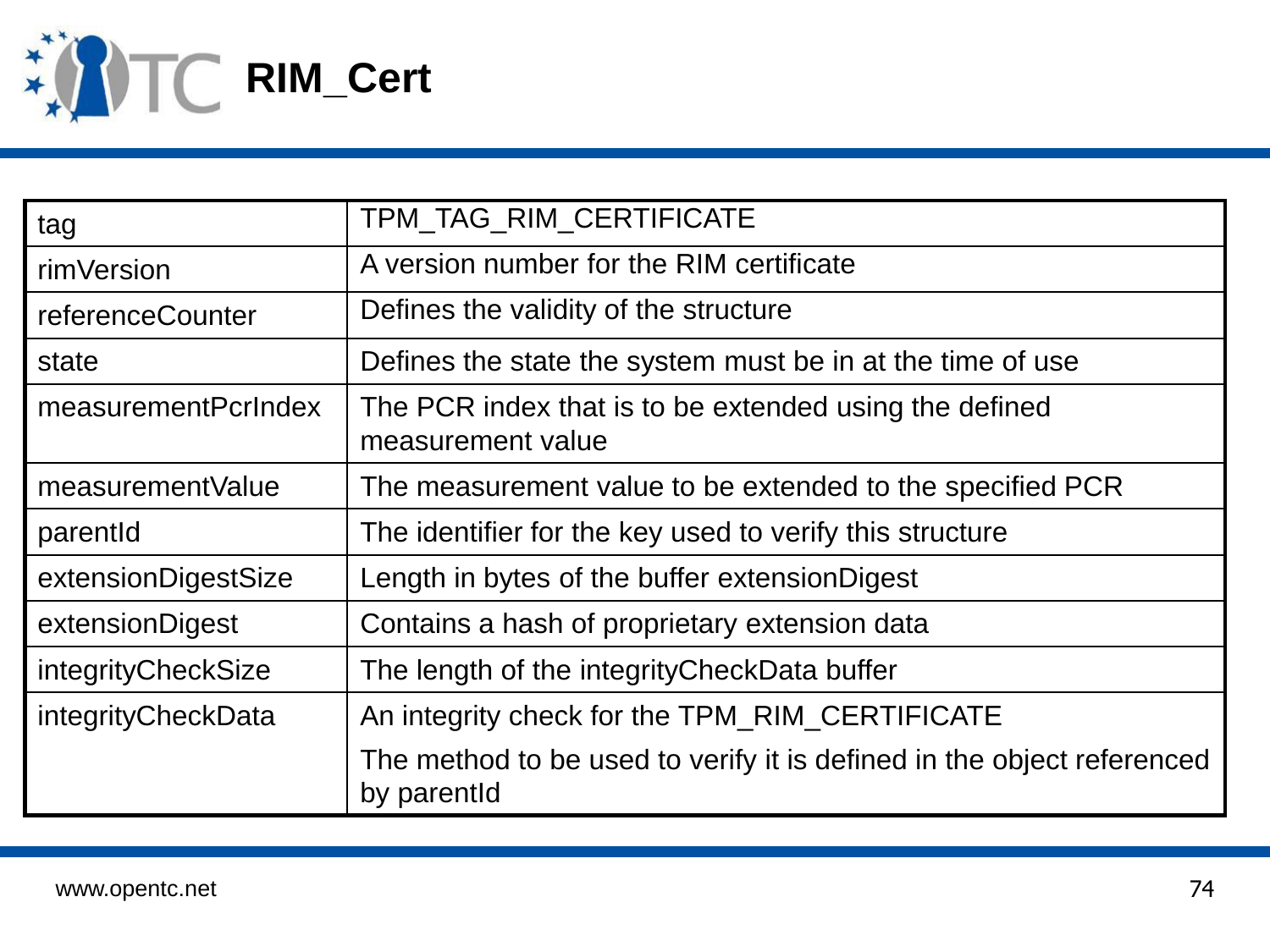



- RIM\_Auths that are able to sign RIM Certificates SHOULD be able to revoke such certificates (typically also issuing a replacement).
- If a RIM\_Auth is able to revoke its RIM\_Certs, then it SHOULD do so by signing a periodic RIM\_Validity\_List indicating the serial numbers of its certificates that are still valid.
- Every RIM\_Auth which signs Validity Lists MUST ensure that it signs Validity Lists whose "valid from" and "valid to" fields (in UTCtime format) enclose the current date and time.
- Whether or not a RIM\_Auth signs RIM Validity Lists MUST be indicated by a key-usage flag in the TPM\_Verification\_Key structure.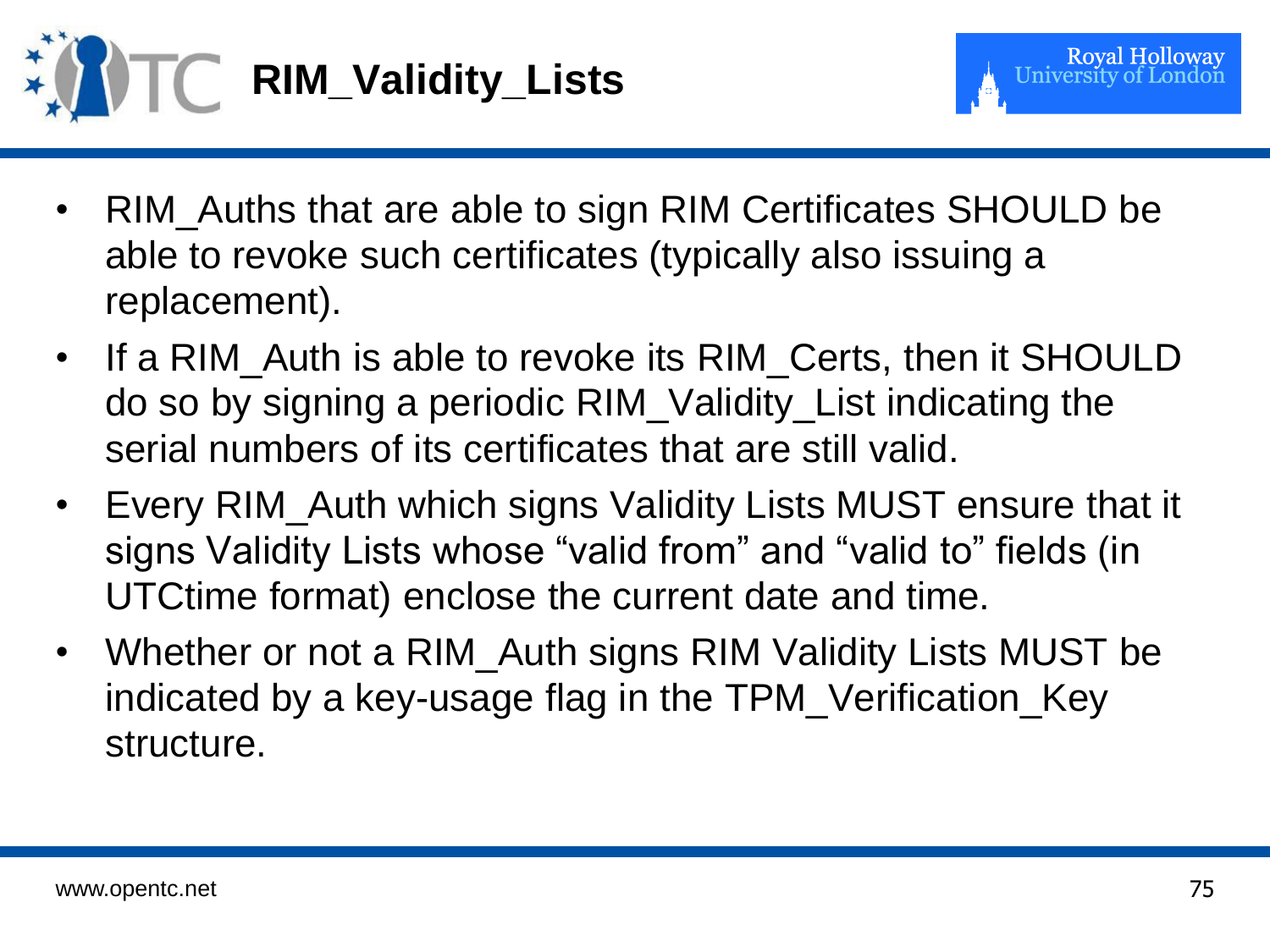

- **Royal Holloway** University of Lon
- The full set of external RIM\_Certs, RIM Validity Lists, RIM\_Auth\_Certs and RIM\_Auth\_Cert revocation information (RIM\_Auth Validity Lists etc.) defines a complex privilege structure.
- It is not required that each verification agent (especially the RTV) is able to process this whole structure during each boot and hence determine what is really a valid RIM.
- This problem is addressed by using a special RIM Conversion Agent to process all of the external RIM\_Certs and map from External RIM\_Certs to Internal RIM\_Certs.
- These Internal RIM\_Certs can then be more easily handled by the RTV and other verification agents.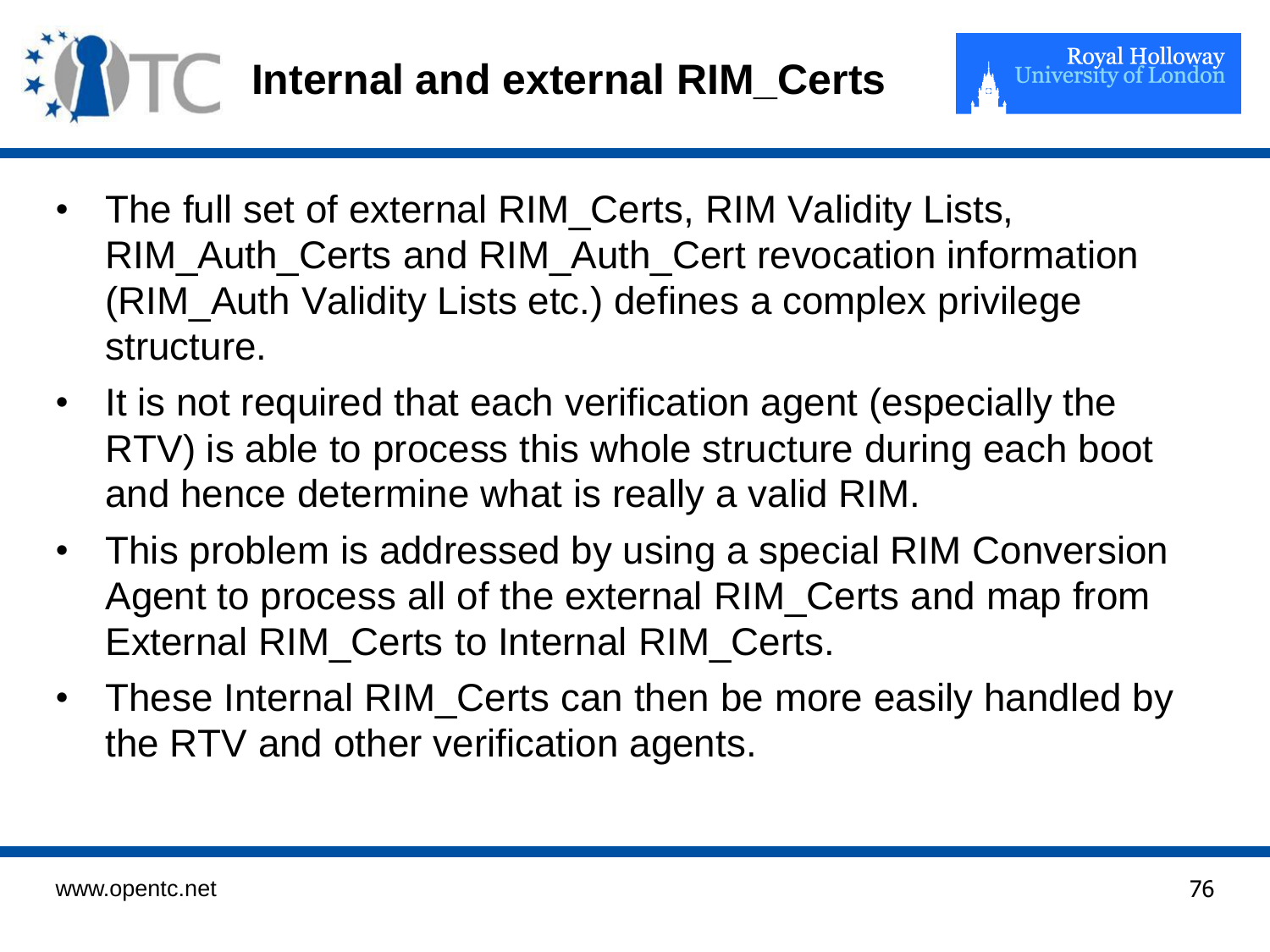

- I would like to thank all the partners in the OpenTC project who helped us develop a wide range of teaching materials.
- I must particularly thank Eimear Gallery, who worked on OpenTC almost from the beginning to the end, for preparing a significant proportion of the material presented in this lecture (along with Shane Balfe).